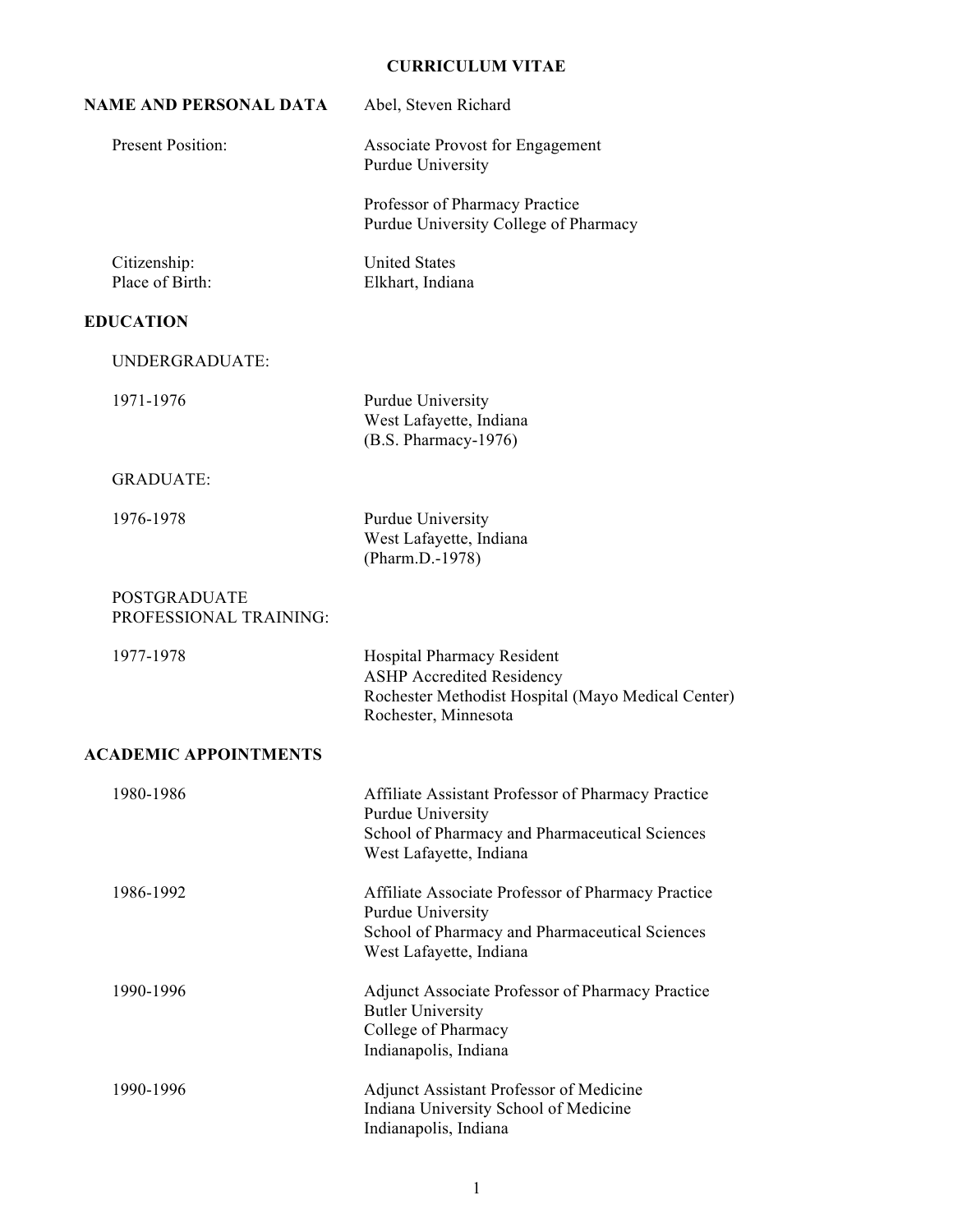| 1992-1996                              | Affiliate Professor of Pharmacy Practice<br>Purdue University<br>School of Pharmacy and Pharmaceutical Sciences<br>West Lafayette, Indiana    |
|----------------------------------------|-----------------------------------------------------------------------------------------------------------------------------------------------|
| 1996-present                           | Professor of Pharmacy Practice with Tenure<br>Purdue University<br>School of Pharmacy and Pharmaceutical Sciences<br>West Lafayette, Indiana  |
| 1996-2002                              | Adjunct Associate Professor of Medicine<br>Indiana University School of Medicine<br>Department of Medicine<br>Indianapolis, Indiana           |
| 1996-2012                              | Head<br>Department of Pharmacy Practice<br>Purdue University<br>College of Pharmacy<br>West Lafayette, Indiana                                |
| 2002-present                           | <b>Adjunct Professor of Medicine</b><br>Indiana University School of Medicine<br>Department of Medicine<br>Indianapolis, Indiana              |
| 2007-2010                              | <b>Assistant Dean for Clinical Programs</b><br>Purdue University<br>School of Pharmacy and Pharmaceutical Sciences<br>West Lafayette, Indiana |
| 2010-2014                              | Associate Dean for Clinical Programs<br>Purdue University<br>College of Pharmacy<br>West Lafayette, Indiana                                   |
| 2012-2014                              | Associate Vice Provost for Faculty Affairs<br>Purdue University<br>West Lafayette, Indiana                                                    |
| 2014-2016                              | Associate Vice President for Engagement<br>Purdue University<br>West Lafayette, Indiana                                                       |
| <b>HOSPITAL AND OTHER APPOINTMENTS</b> |                                                                                                                                               |
| 2004-2007                              | Manager, Regulatory Affairs                                                                                                                   |

| 2004-2007 | Manager, Regulatory Affairs               |
|-----------|-------------------------------------------|
|           | Department of Pharmacy Services           |
|           | <b>Wishard Health Services</b>            |
|           | Indianapolis, Indiana                     |
| 2003-2007 | Director, Clinical Strategies Advancement |
|           | Department of Pharmacy Services           |
|           | <b>Wishard Health Services</b>            |
|           |                                           |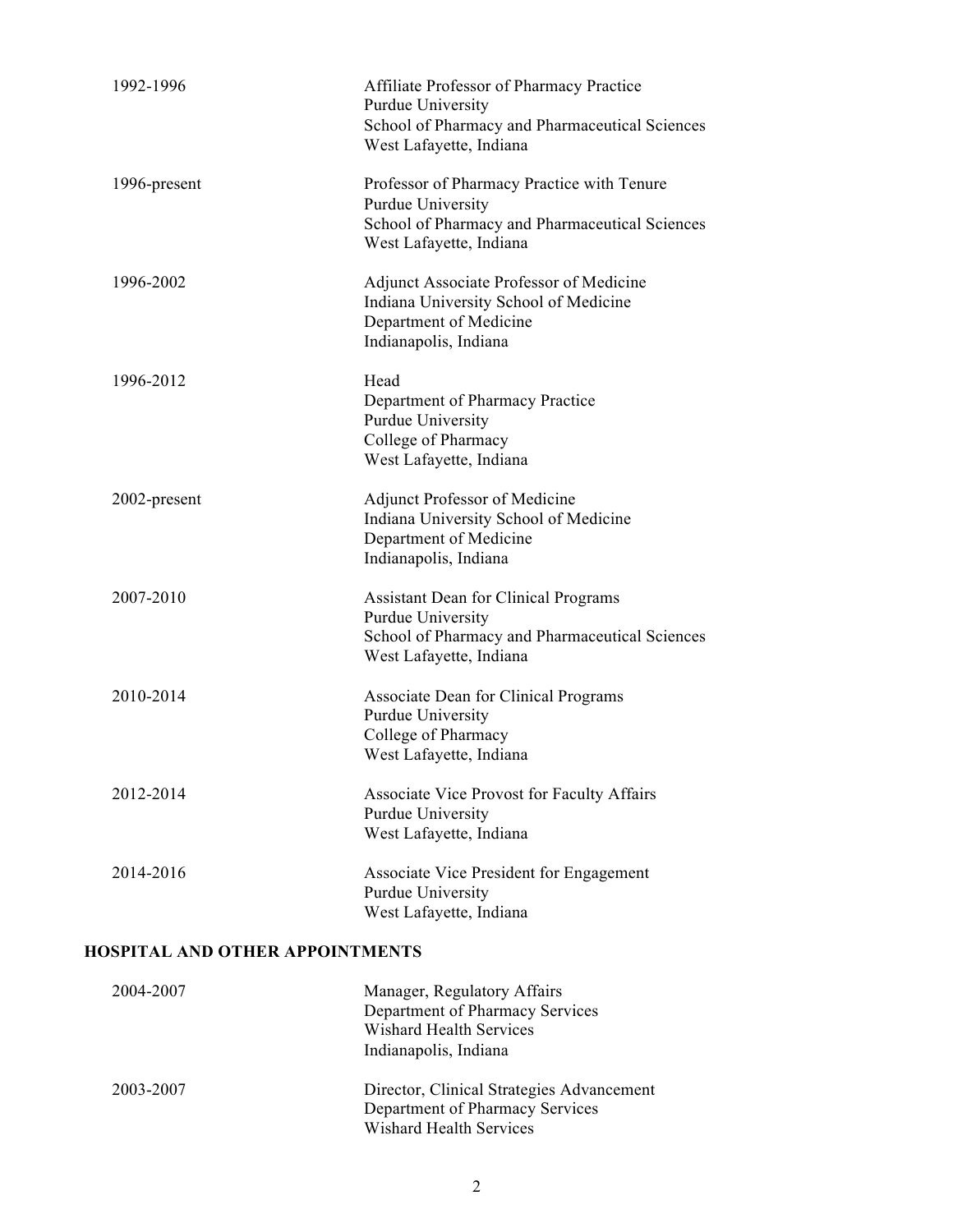|           | Indianapolis, Indiana                              |
|-----------|----------------------------------------------------|
| 1996-2002 | Clinical Pharmacist                                |
|           | Department of Pharmaceutical Services              |
|           | Clarian Health Partners                            |
|           | Indianapolis, Indiana                              |
| 1980-1996 | <b>Assistant Director of Pharmacy</b>              |
|           | Department of Pharmaceutical and Materiel Services |
|           | Indiana University Medical Center                  |
|           | Indianapolis, Indiana                              |
| 1978-1980 | Clinical Pharmacist                                |
|           | Alcon Laboratories, Inc.                           |
|           | Fort Worth, Texas                                  |
| 1976-1978 | <b>Community Pharmacist</b>                        |
|           | Hook's Drugs, Inc.                                 |
|           | Indianapolis, Indiana                              |
|           |                                                    |

## **LICENSURE AND CERTIFICATIONS**

1976 Indiana 26013487A

## **PROFESSIONAL SOCIETIES**

American Association of Colleges of Pharmacy

American College of Clinical Pharmacy

American Pharmaceutical Association

American Society of Health-System Pharmacists

Indiana Pharmacists Alliance

Indiana Society of Health-System Pharmacists

International Pharmaceutical Federation

## **HONORS**

| 1972 | Phi Eta Sigma - Honor Fraternity                                                                                                     |
|------|--------------------------------------------------------------------------------------------------------------------------------------|
| 1973 | Skull and Crescent - Activities Honor Fraternity                                                                                     |
| 1974 | Gimlet Leadership Honorary                                                                                                           |
| 1976 | Rho Chi Pharmaceutical Honor Society                                                                                                 |
| 1980 | Nominee of the American Academy of Ophthalmology to serve on the Food and Drug<br>Administration Ophthalmic Drugs Advisory Committee |
| 1988 | Distinguished Alumnus Award<br>School of Pharmacy and Pharmaceutical Sciences                                                        |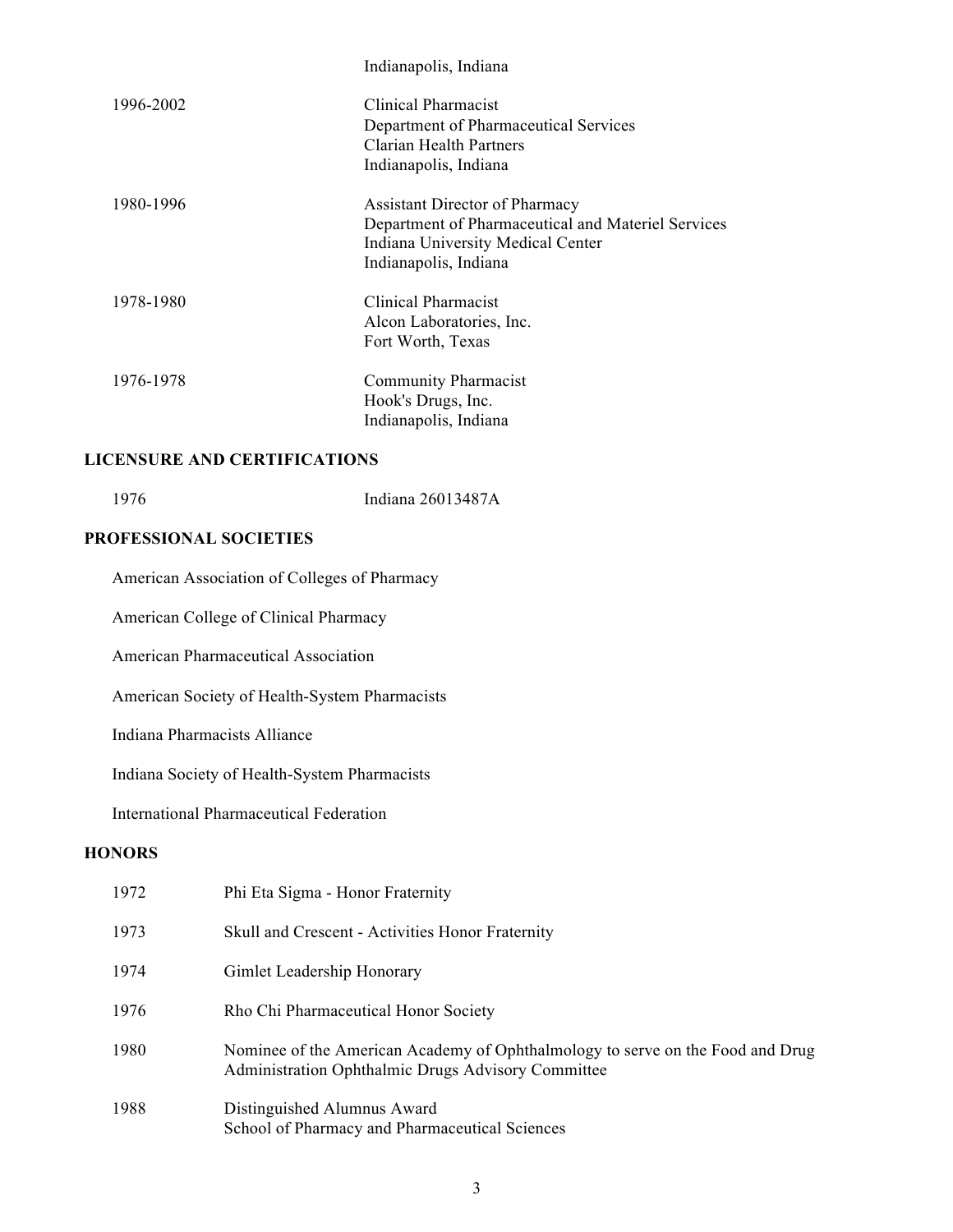|           | Purdue University                                                                                                                                    |
|-----------|------------------------------------------------------------------------------------------------------------------------------------------------------|
| 1991      | <b>Astra Visiting Fellow</b><br>Society of Hospital Pharmacists of Australia                                                                         |
| 1993      | Manager of the Quarter<br>Indiana University Medical Center                                                                                          |
| 1994      | Manager of the Year<br>Indiana University Medical Center                                                                                             |
| 1994      | Upjohn Pharmacy Research Award for Excellence in Research<br>Indiana Society of Hospital Pharmacists                                                 |
| 1995      | Fellow<br>American Society of Health-System Pharmacists                                                                                              |
| 1996      | Hospital Pharmacist of the Year<br>Indiana Society of Hospital Pharmacists                                                                           |
| 1996      | <b>Outstanding Mentor</b><br>Purdue University PharmD Class of 1996                                                                                  |
| 1997      | Phi Lambda Sigma National Pharmacy Leadership Society                                                                                                |
| 2003      | <b>Visiting Faculty</b><br>European Pharmaceutical Students' Association/International Pharmaceutical Students'<br>Federation<br>Strausbourg, France |
| 2004      | Who's Who in Pharmaceutical Sciences Education                                                                                                       |
| 2005      | <b>Visiting Faculty</b><br>University of Sydney Faculty of Pharmacy<br>Sydney, Australia                                                             |
| 2006      | Honorary Faculty Member<br>Iron Key Senior Honor Society<br>Purdue University                                                                        |
| 2006      | Bucke Professor of Pharmacy Practice<br>Purdue University                                                                                            |
| 2007      | Honorary Faculty Member<br>Mortar Board National Honor Society<br>Purdue University                                                                  |
| 2007-2008 | Academic Leadership Fellow<br>Committee on Institutional Cooperation<br>Academic Leadership Program<br>Representing Purdue University                |
| 2009-2010 | Provost Fellow<br>Purdue University                                                                                                                  |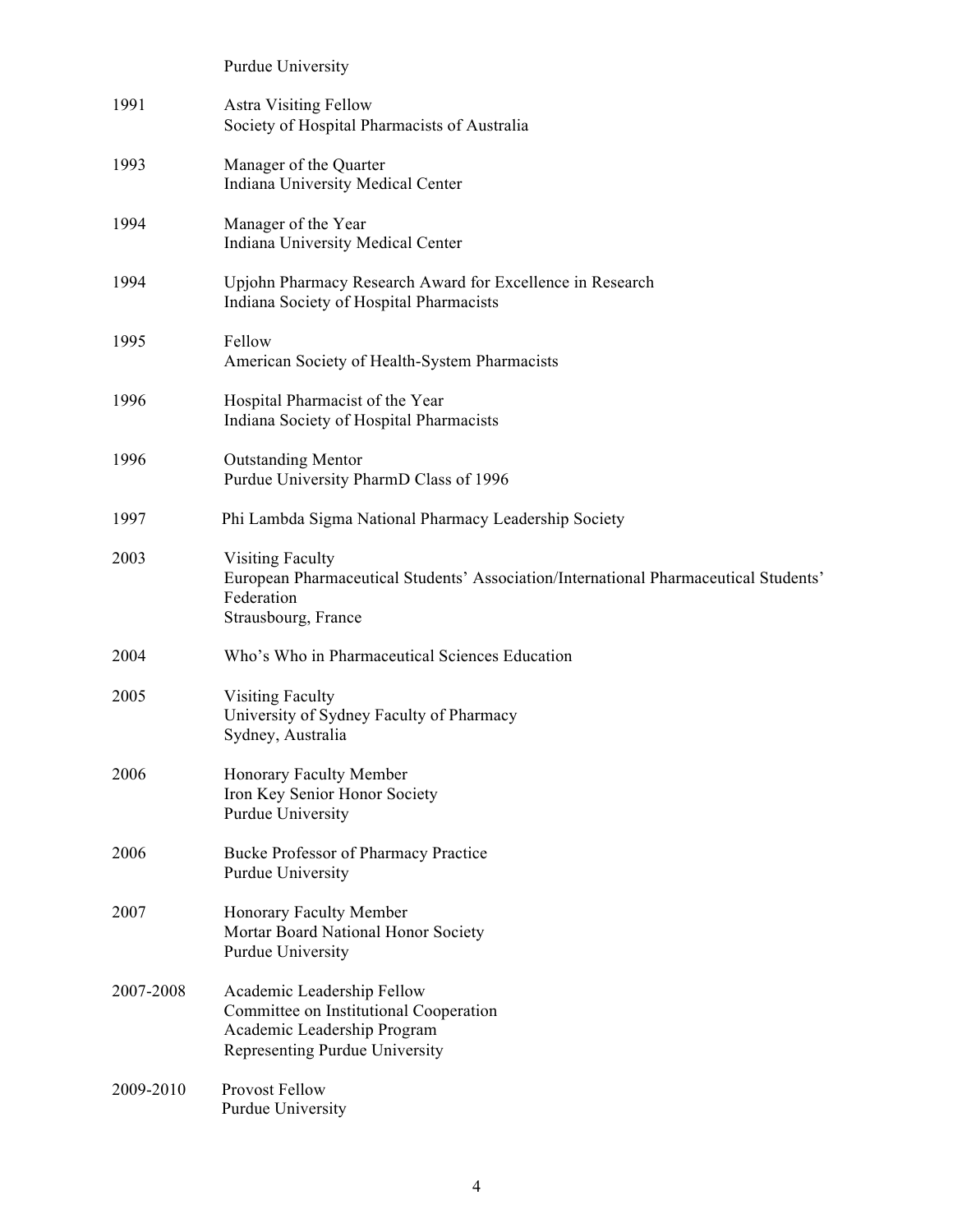| 2010 | <b>Best Mentor</b><br>PharmD Class of 2010<br>Purdue University                              |
|------|----------------------------------------------------------------------------------------------|
| 2011 | <b>Best Mentor</b><br>PharmD Class of 2011<br>Purdue University                              |
| 2013 | Most Inspirational Professor and Best Mentor<br>PharmD Class of 2013<br>Purdue University    |
| 2013 | Innovations in Teaching Award<br>College of Pharmacy<br>Purdue University                    |
| 2014 | Finalist<br>15 <sup>th</sup> Annual TechPoint Mira Awards<br><b>Education Technology</b>     |
| 2014 | <b>Best Mentor</b><br>PharmD Class of 2014<br>Purdue University                              |
| 2014 | John Wooden Award for Most Supportive Professor<br>PharmD Class of 2014<br>Purdue University |
| 2015 | Finalist<br>16 <sup>th</sup> Annual TechPoint Mira Awards<br><b>Education Technology</b>     |
| 2015 | <b>Best Mentor</b><br>PharmD Class of 2015<br>Purdue University                              |

# **TEACHING EXPERIENCE**

| 1980-1991    | Lecturer, PHPR 597, Advanced Therapeutics, Purdue University; 25 students, five hours of<br>lecture.                                                                  |
|--------------|-----------------------------------------------------------------------------------------------------------------------------------------------------------------------|
| 1985-present | Preceptor, PHRM 88000, Advanced Clerkship for Pharm.D. Candidates,<br>(Pharmacy/Academic Administration) Purdue University; 12 students/year, four-week<br>rotations. |
| 1988-1996    | Course coordinator and lecturer, PHAD 562, Institutional Pharmacy Management, Purdue<br>University; 65 students, 16 hours of lecture.                                 |
| 1990-1993    | Lecturer, PHPR 479, Patient Case Studies, Purdue University; 120 students, two hours of<br>lecture.                                                                   |
| 1990-1996    | Clerkship coordinator and instructor, PR 461, Butler University; six B.S. students, four-week<br>rotations.                                                           |
| 1990-1996    | Clerkship coordinator and instructor, PR 594, Butler University; six to eight Pharm.D.                                                                                |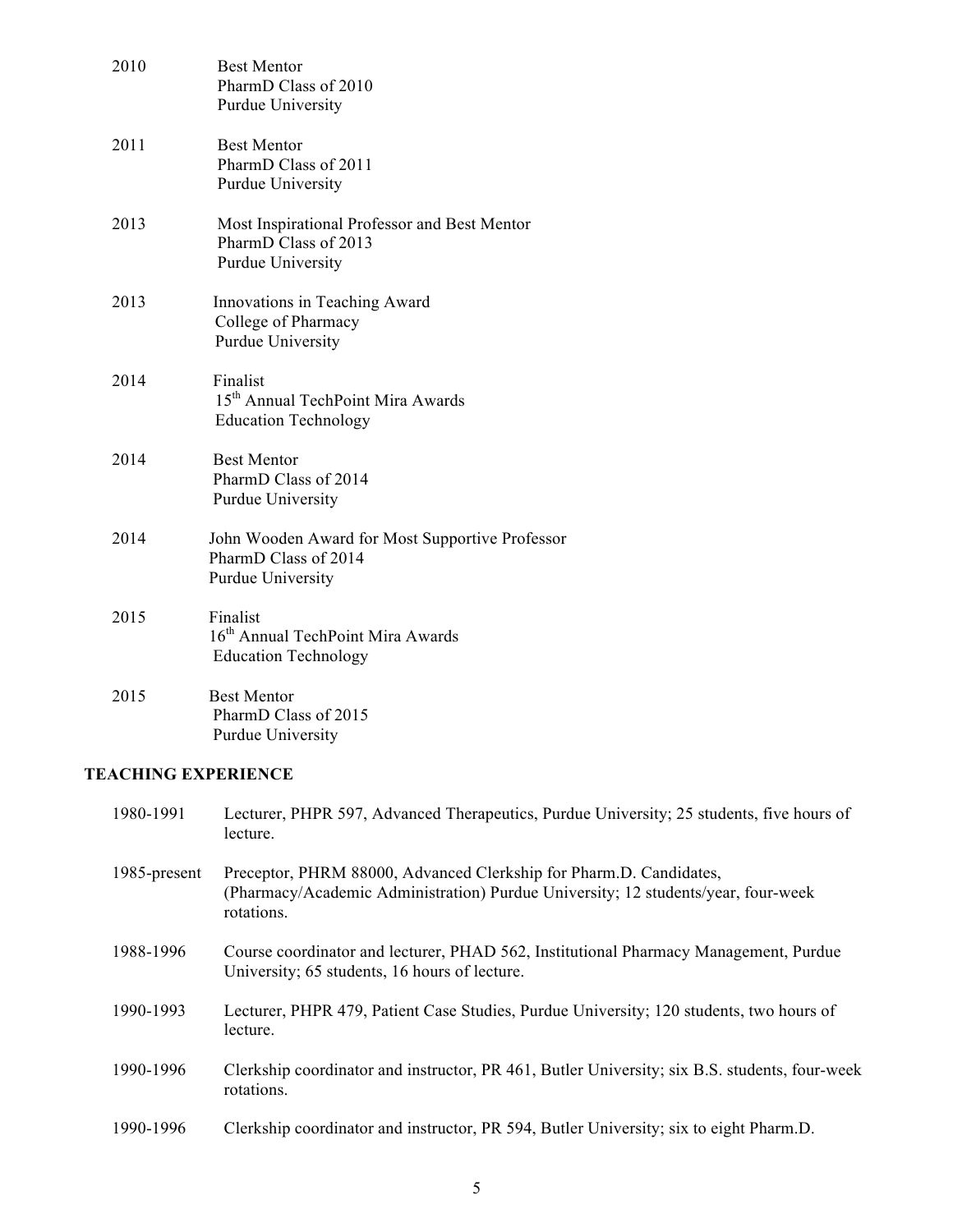students, four week rotations.

| 1991-1993 | Lecturer, CLPH 696 Seminar, Purdue University; 25 students, two hours of lecture.                                                                                                                                                                     |
|-----------|-------------------------------------------------------------------------------------------------------------------------------------------------------------------------------------------------------------------------------------------------------|
| 1991-1999 | Lecturer, CLPH 597, Advanced Therapeutics, Purdue University; 65 students, four hours of<br>lecture.                                                                                                                                                  |
| 1991-2001 | Lecturer, PHPR 100, Pharmacy Orientation, Purdue University; 600 students, two hours of<br>lecture.                                                                                                                                                   |
| 1996-2001 | Lecturer, PHPR 479, Patient Case Studies, Purdue University, 120 students, one hour of<br>lecture.                                                                                                                                                    |
| 1996-2002 | Lecturer, PHPR 470, Nonprescription Drugs, Purdue University, 120 students, two hours of<br>lecture.                                                                                                                                                  |
| 1997-2006 | Lecturer, PHPR 312, Introduction to Pharmacy and Pharmaceutical Care, Purdue University,<br>165 students, three hours of lecture.                                                                                                                     |
| 1997-1999 | Small group facilitator, PHPR 100, Pharmacy Orientation, Purdue University, 20 students,<br>three hours of discussion groups.                                                                                                                         |
| 1997-2001 | Lecturer and discussion facilitator, PHPR 590I, Case Studies in Interdisciplinary Health Care,<br>Purdue University, 20 students, two hours of lecture.                                                                                               |
| 1998      | Course coordinator and lecturer, PHAD 464, Management of Professional Practice, Purdue<br>University, 175 students, nine hours of lecture.                                                                                                            |
| 1998-2003 | CLPH 471, Introductory Therapeutics, Purdue University, 50-165 students, three to five<br>hours of lecture.                                                                                                                                           |
| 1998-2000 | CLPH 567, Drug Information Services and Literature Evaluation, Purdue University, 125<br>students, four hours of lecture.                                                                                                                             |
| 1999      | Course coordinator and lecturer, PHAD 562, Pharmacy Management in Organized Health<br>Care Systems, Purdue University, 50 students, 32 hours of lecture.                                                                                              |
| 1999      | Lecturer, MCMP 201, Introductory Pharmacology for Nursing, Purdue University, 200<br>students, three hours of lecture.                                                                                                                                |
| 1999-2000 | Project coordinator, PHRM 404, Integrated Laboratory IV, Purdue University, 150 students,<br>developed and implemented formulary evaluation exercise focused on application of<br>principles of therapeutic interchange among similar drug therapies. |
| 1999-2006 | Lecturer, PHAD 464, Management of Professional Practice, Purdue University, 175 students,<br>five hours of lecture, four recitation sessions.                                                                                                         |
| 1999-2001 | Discussion facilitator, PHRM 404, Integrated Laboratory IV, Purdue University, 30 students.                                                                                                                                                           |
| 2000-2001 | Course coordinator and lecturer, PHAD 563, Marketing of Pharmaceutical Care Services, 150<br>students, four hours of lecture.                                                                                                                         |
| 2000-2008 | Lecturer, PHPR 202, Introductory Pharmacology for Nursing, Purdue University, 200<br>students, one hour of lecture.                                                                                                                                   |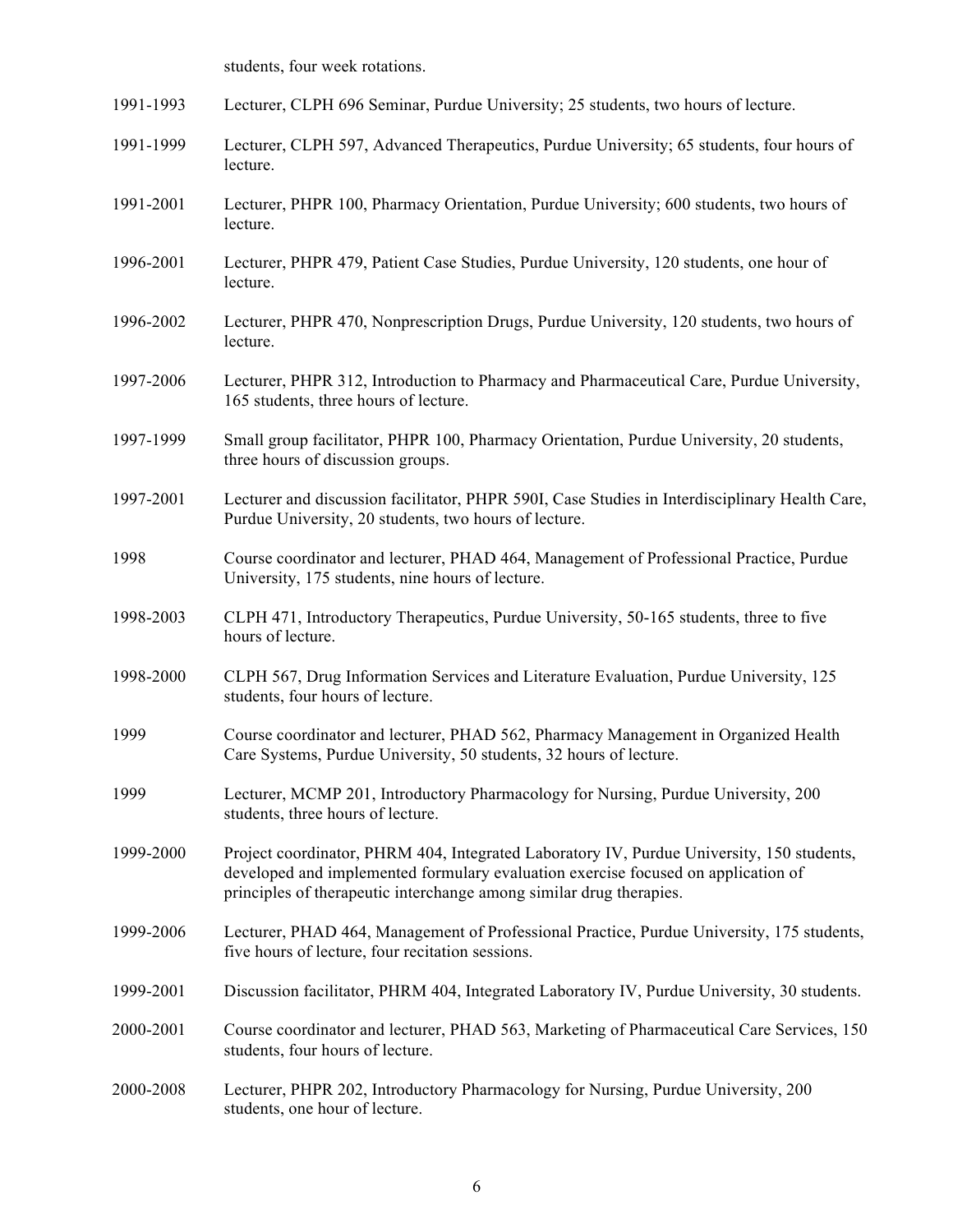| 2000-2004    | CLPH 567, Drug Information Services and Literature Evaluation, Purdue University, 175<br>students, two hours of lecture, two hours as discussion facilitator.                   |
|--------------|---------------------------------------------------------------------------------------------------------------------------------------------------------------------------------|
| 2001-2002    | Course coordinator and discussion facilitator, PHPR 590I, Case Studies in Interdisciplinary<br>Health Care, Purdue University, 20 students, 16 hours as discussion facilitator. |
| 2003-2012    | PHPR 469, Therapeutics, Purdue University, 160 students, two hours of lecture.                                                                                                  |
| 2003-2008    | Lecturer, H195, Freshman Scholars Project Seminar, Purdue University, ten students, one<br>hour of lecture.                                                                     |
| 2004-2014    | Course coordinator and lecturer, PHAD 863, Marketing of Pharmaceutical Care Services, 160<br>students, six hours of lecture.                                                    |
| 2005-present | Course co-coordinator and lecturer, PHPR 427, Leadership in Pharmacy Practice, 24<br>students, six hours of lecture.                                                            |
| 2006-2008    | Faculty Mentor, H195, Freshman Scholars Project, Purdue University, two semesters, one<br>student.                                                                              |
| 2006-2014    | Course coordinator and lecturer, CLPH 490, Senior Professional Seminar, 20 students, three<br>hours of lecture.                                                                 |
| 2007-2012    | Lecturer, PHPR 313, Introduction to Pharmacy and Pharmaceutical Care, Purdue University,<br>160 students, two hours of lecture.                                                 |
| 2007-2013    | Lecturer, PHAD 464, Management of Professional Practice, Purdue University, 160 students,<br>two hours of lecture.                                                              |
| 2014-present | Lecturer, PHRM 84900, Population Health Management, Purdue University, 150 students,<br>two hours of lecture.                                                                   |
| 2014-present | Lecturer, PHRM 86900, Practice Management and Marketing, 150 students, six hours of<br>lecture.                                                                                 |
|              | 2015-present Lab facilitator, PHRM 86100, Professional Program Lab VI, 150 students, 15 contact hours                                                                           |
| 2016         | Lecturer, PHRM 825, Integrated Pharmacotherapy I, 150 students, two hours of lecture                                                                                            |
| 2016         | Lecturer, PHRM 865, Integrated Pharmacotherapy V, 150 students, two hours of lecture                                                                                            |
| 2016         | Lab facilitator, PHRM 821, Professional Program Lab II, 150 students, 15 contact hours                                                                                          |

#### **SERVICE**

University and Hospital Committee Service:

1980-1983 Hypertension Education Committee Indiana University Hospitals 1980-1985 Nursing Advisory Committee Indiana University Hospitals 1981 Patient Education Committee Indiana University Hospitals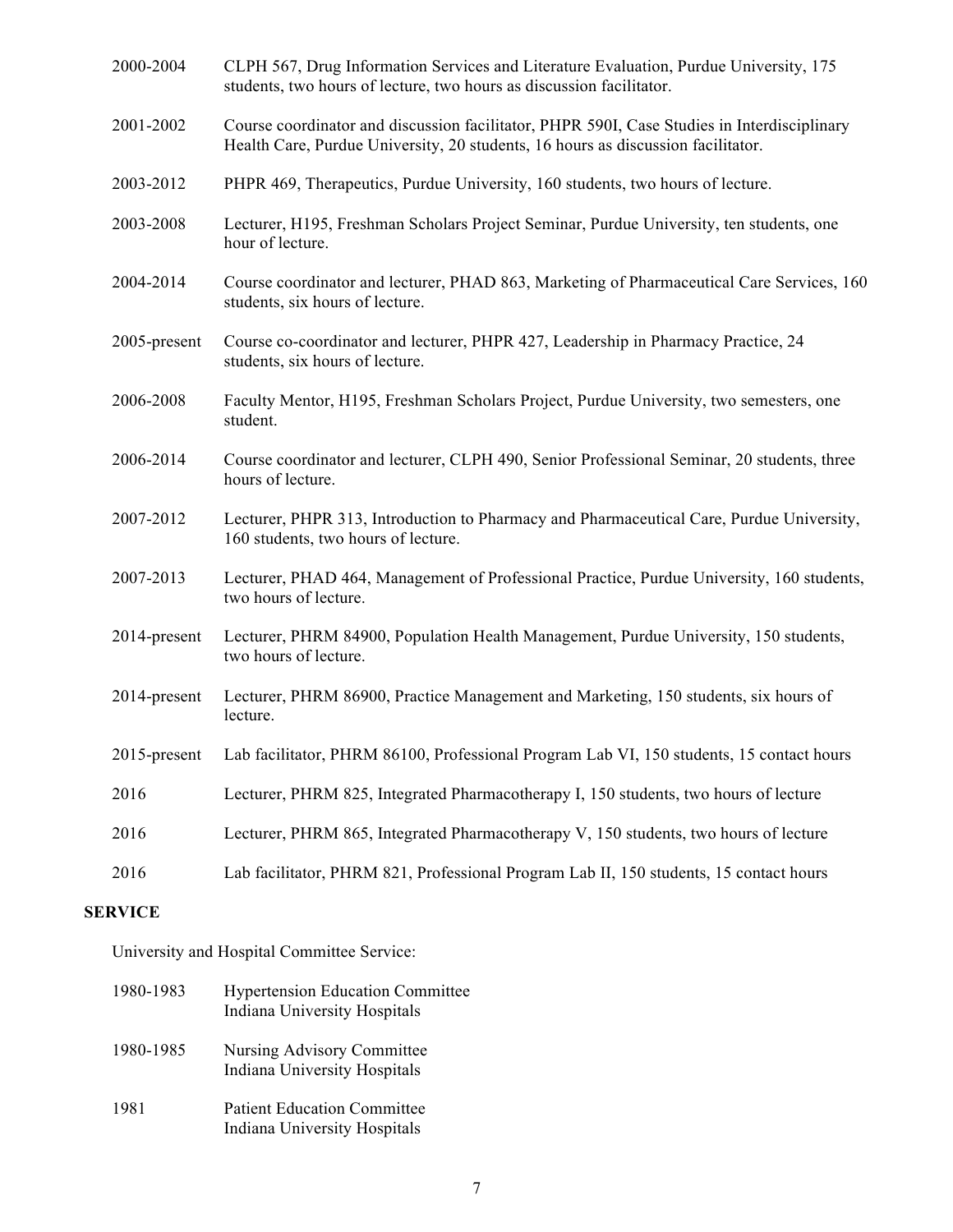| 1982-1985 | <b>Educational Resources Task Force</b><br>Indiana University Hospitals                                            |
|-----------|--------------------------------------------------------------------------------------------------------------------|
| 1983-1987 | <b>Employee Activities Committee</b><br>Indiana University Hospitals                                               |
| 1985-1986 | <b>Cardiac Rehabilitation Committee</b><br>Indiana University Hospitals                                            |
| 1986      | <b>Pulmonary Rehabilitation Committee</b><br>Indiana University Hospitals                                          |
| 1986-1996 | Pharmacy and Therapeutics Committee (Vice Chairperson 1989-1992)<br>Indiana University Medical Center              |
| 1989-1996 | Professional Standards Committee<br>Indiana University Medical Center                                              |
| 1990-1996 | Campus Pharmacy and Therapeutics Subcommittee, Chairperson<br>Indiana University-Purdue University at Indianapolis |
| 1991      | <b>JCAHO</b> Medication Use Indicators<br>Alpha Test Site, Liaison<br>Indiana University Medical Center            |
| 1991-1995 | <b>JCAHO</b> Medication Use Indicators<br>Beta Test Site, Liaison<br>Indiana University Medical Center             |
| 1993-1994 | Anesthesia Cost Committee<br>Indiana University Medical Center                                                     |
| 1993-2005 | <b>IUPUI</b> Institutional Review Board<br>Alternate member                                                        |
| 1993-2005 | <b>IUPUI</b> Institutional Review Committee<br>Alternate member                                                    |
| 1993-1996 | Interdisciplinary Collaborative Care Committee<br>Indiana University Medical Center                                |
| 1993-1996 | Antimicrobial Subcommittee, Pharmacy and Therapeutics Committee<br><b>Indiana University Medical Center</b>        |
| 1994-1996 | <b>Sponsored Conferences Committee</b><br>Indiana University Medical Center                                        |
| 1994-1996 | Performance Assessment and Improvement Committee<br>Indiana University Medical Center                              |
| 1994-1996 | Standardization and Evaluation Committee<br>Indiana University Medical Center                                      |
| 1995-1996 | Medical Center Circular Advisory Board                                                                             |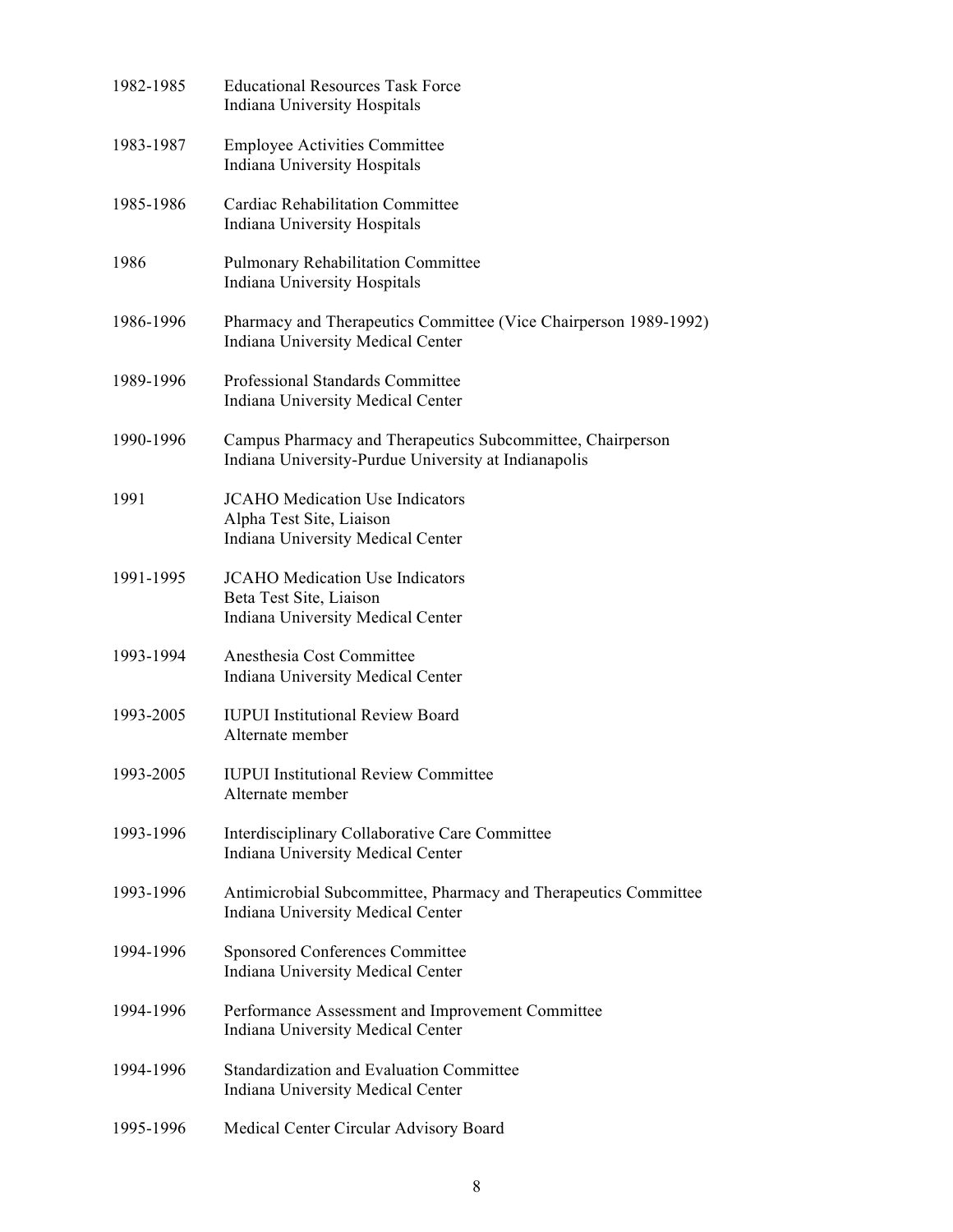| 1995-1996    | JCAHO Preparation Team: Patient Assessment and Care<br>Indiana University Medical Center                                                    |
|--------------|---------------------------------------------------------------------------------------------------------------------------------------------|
| 1995-1996    | JCAHO Preparation Team: Education (Chairperson)<br>Indiana University Medical Center                                                        |
| 1996         | Director of Pharmacy Search Committee<br>Wishard Memorial Hospital                                                                          |
| 1996-present | Graduate Affairs Committee<br>Department of Pharmacy Practice                                                                               |
| 1996-present | Promotion and Tenure Committee<br>Department of Pharmacy Practice                                                                           |
| 1996-present | Promotion and Tenure Committee<br>College of Pharmacy                                                                                       |
| 1996-present | <b>Executive Committee</b><br>College of Pharmacy                                                                                           |
| 1996-1999    | Committee for Recruitment & Development of Experiential Sites<br>Department of Pharmacy Practice                                            |
| 1996-1999    | <b>Steering Committee</b><br>Health Professions Performance Assessment Center<br>Indiana and Purdue Universities                            |
| 1996-1999    | <b>Clinical Practices Committee</b><br>Department of Medicine<br>Indiana University School of Medicine                                      |
| 1997-2000    | <b>Student Issues Committee</b><br><b>Clarian Health Partners</b>                                                                           |
| 1997-1999    | Pharm.D. Project Committee (Chairperson)<br>School of Pharmacy and Pharmaceutical Sciences                                                  |
| 1998-1999    | Committee for the Evaluation of Teaching (Chairperson)<br>Department of Pharmacy Practice<br>School of Pharmacy and Pharmaceutical Sciences |
| 1998-2004    | Preceptor Conference Planning Committee<br>School of Pharmacy and Pharmaceutical Sciences                                                   |
| 1998-2011    | Nontraditional Pharm.D. Advisory Committee<br>School of Pharmacy and Pharmaceutical Sciences                                                |
| 1999-present | <b>Experiential Learning Advisory Committee</b><br>College of Pharmacy                                                                      |
| 2000-2002    | Medication Safety Committee (Co-Chairperson)<br><b>Clarian Health Partners</b>                                                              |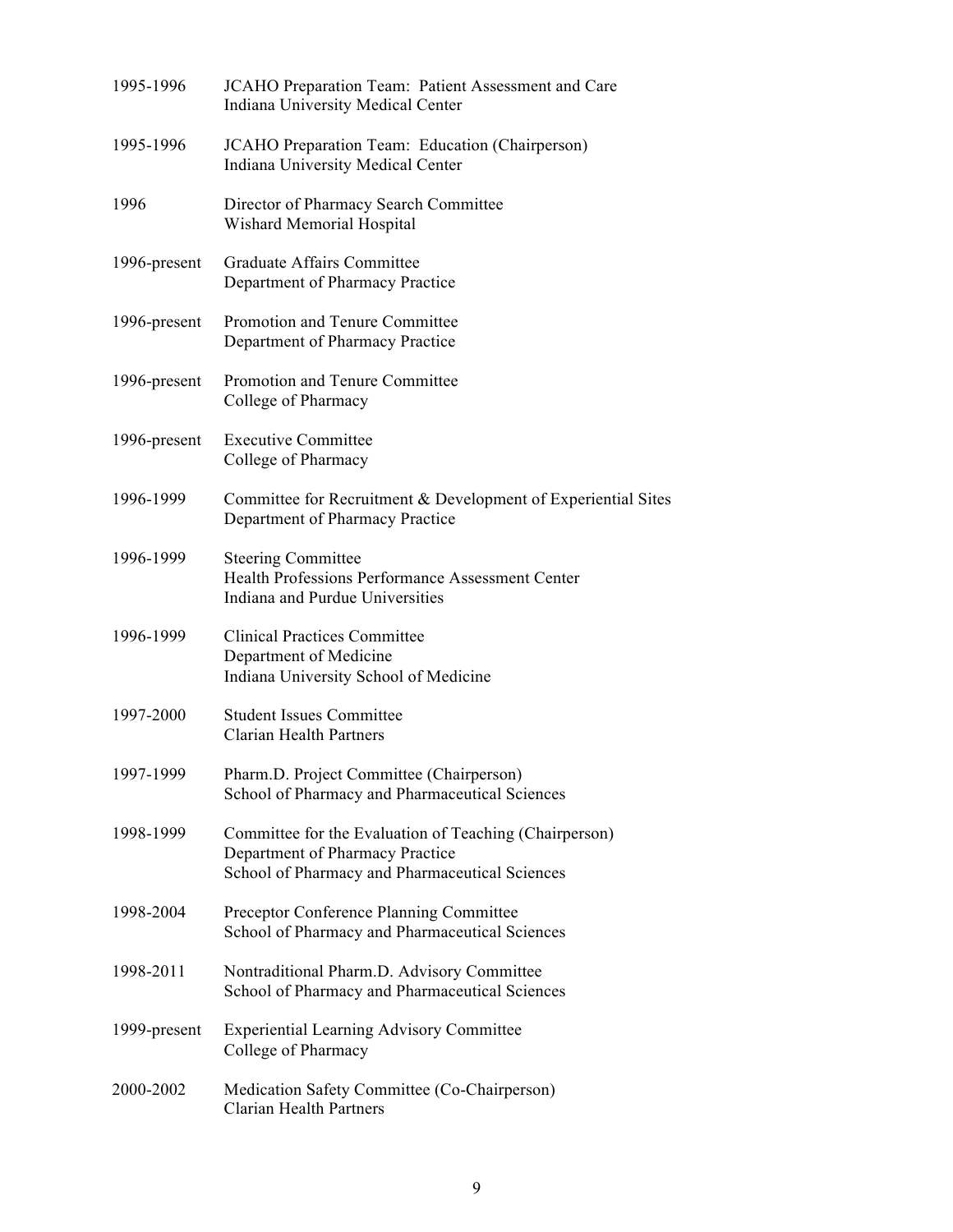| 2001-2002 | <b>Medication Order Form Task Force</b><br><b>Clarian Health Partners</b>                                                         |
|-----------|-----------------------------------------------------------------------------------------------------------------------------------|
| 2001-2002 | Reporting Algorithm Task Force<br><b>Clarian Health Partners</b>                                                                  |
| 2001-2002 | Dosing Crib Sheet Task Force<br><b>Clarian Health Partners</b>                                                                    |
| 2001-2002 | Committee for Review of Pharmacy Administration Curriculum<br>School of Pharmacy and Pharmaceutical Sciences                      |
| 2001-2002 | Health and Hospital Strategic Planning Task Force<br>Health and Hospital Corporation of Marion County (Indiana)                   |
| 2002-2008 | Medication Safety Committee (Chairperson)<br><b>Wishard Health Services</b>                                                       |
| 2002-2011 | Introductory Pharmacy Practice Experience Advisory Committee<br>School of Pharmacy and Pharmaceutical Sciences                    |
| 2002-2007 | <b>Assessment Steering Committee</b><br>School of Pharmacy and Pharmaceutical Sciences                                            |
| 2003-2008 | Pharmacy Management Team<br><b>Wishard Health Services</b>                                                                        |
| 2003-2004 | <b>Operations Management Council</b><br><b>Wishard Health Services</b>                                                            |
| 2003-2005 | <b>Medication Use Evaluation Committee</b><br><b>Wishard Health Services</b>                                                      |
| 2003-2008 | Pharmacy and Therapeutics Committee<br><b>Wishard Health Services</b>                                                             |
| 2004-2008 | <b>JCAHO</b> Medication Management Standards Team (Chairperson)<br><b>Wishard Health Services</b>                                 |
| 2004-2008 | <b>Regulatory Oversight Committee</b><br><b>Wishard Health Services</b>                                                           |
| 2005      | Agency for Healthcare Research and Quality<br>High Reliability Organizations Learning Network                                     |
| 2005-2010 | Healthcare Technical Assistance Program<br>Purdue University                                                                      |
| 2006-2012 | <b>Experiential Learning Advisory Committee</b><br>University of Hawaii at Hilo College of Pharmacy                               |
| 2008-2009 | Search Chair<br>Associate Dean, College of Pharmacy, Nursing, and Health Sciences<br>Head, School of Nursing<br>Purdue University |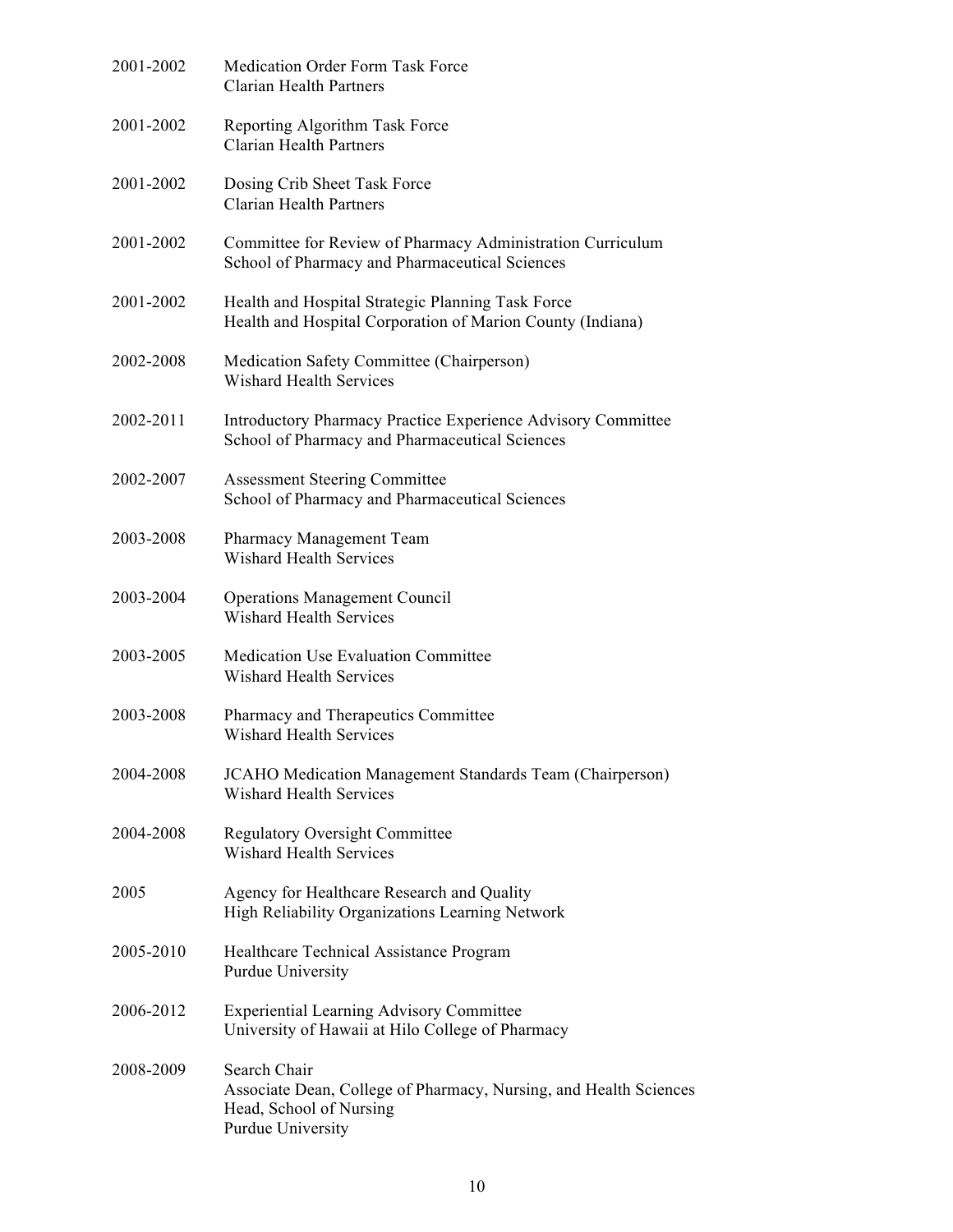| 2009                  | Task Force, Public Policy Institute<br>Member<br>Purdue University                                                  |  |
|-----------------------|---------------------------------------------------------------------------------------------------------------------|--|
| 2010-2011             | Committee on Institutional Cooperation (CIC) Liaison (interim)<br>Purdue University                                 |  |
| 2010-2012             | Blue Ribbon (Decadal) Committee on Healthcare<br>Member<br>Purdue University                                        |  |
| 2010-2014             | Indiana University Clinical Affairs Committee (all Indiana University Health Deans)<br>Member<br>Indiana University |  |
| 2011                  | CIC Department Executive Officer Program Evaluation Committee<br>Chair                                              |  |
| 2011                  | Interprofessional Education Steering Committee<br>Member<br>Indiana University                                      |  |
| 2011                  | Foundations of Excellence Faculty Committee<br>Co-chairperson<br>Purdue University                                  |  |
| 2011                  | Foundations of Excellence Steering Committee<br>Member<br>Purdue University                                         |  |
| 2011                  | Global Engagement Committee<br>Member<br>Purdue University                                                          |  |
| $2012 - 2015$         | Health Care Strategy Committee<br>Chair<br>Purdue University                                                        |  |
| $2013 - 2015$         | Leaves Committee<br>Member<br>Purdue University                                                                     |  |
| $2013 - 2015$         | <b>Compensation and Benefits Committee</b><br>Member<br>Purdue University                                           |  |
| 2015                  | Healthy Boiler Initiative<br>Chair<br>Purdue University                                                             |  |
| PROFESSIONAL SERVICE: |                                                                                                                     |  |

1979-1999 Assistant Editor Micromedex DRUGDEX<sup>®</sup> Drug Information System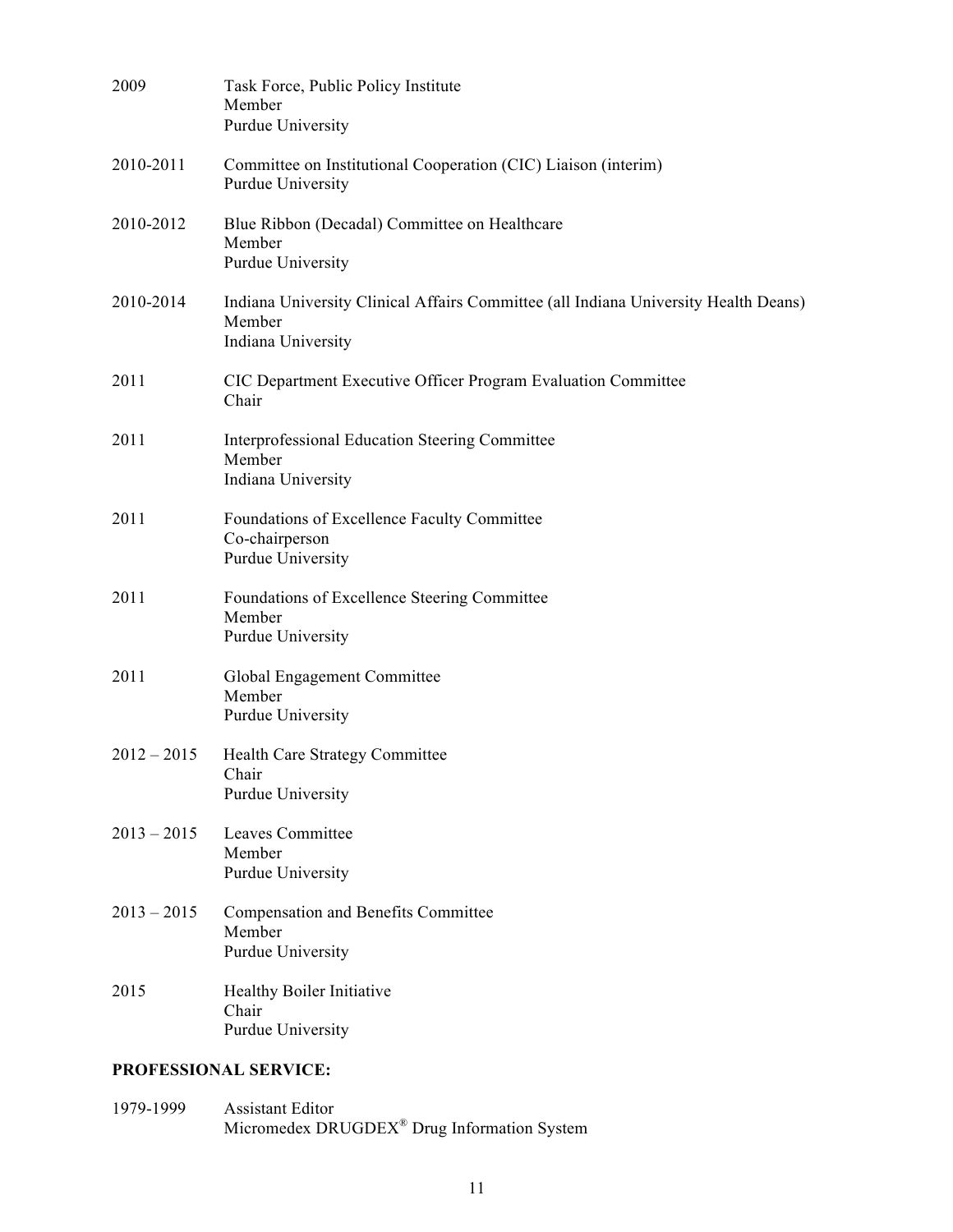| 1981-present | Reviewer<br>American Society of Health-System Pharmacists                                                                              |
|--------------|----------------------------------------------------------------------------------------------------------------------------------------|
| 1981-1982    | Member<br>Ophthalmic Drugs Advisory Committee<br>Center for Drugs and Biologics<br>Food and Drug Administration                        |
| 1982-1986    | Member<br>Psychopharmacologic Drugs Advisory Committee<br>Center for Drugs and Biologics<br>Food and Drug Administration               |
| 1985-1986    | Member<br>Council on Clinical Affairs<br>Indiana Society of Hospital Pharmacists                                                       |
| 1986-1987    | Programs Co-Chairperson<br>Indiana Society of Hospital Pharmacists                                                                     |
| 1986-1988    | Consultant<br>Center for Drugs and Biologics<br>Food and Drug Administration                                                           |
| 1986-1997    | Member<br>Consortium for Consumer Representatives Advisory Committee<br>Center for Drugs and Biologics<br>Food and Drug Administration |
| 1986-2000    | Member<br>Advisory Panel on Ophthalmology<br>United States Pharmacopeial Convention                                                    |
| 1986-2000    | Member<br><b>Consumer Interest Advisory Panel</b><br>United States Pharmacopeial Convention                                            |
| 1988-1989    | Member<br>Council on Clinical Affairs<br>Indiana Society of Hospital Pharmacists                                                       |
| 1990-1992    | Member<br>Practice Interest Advisory Panel<br>American Society of Hospital Pharmacists                                                 |
| 1990-1996    | Member<br>Therapeutic Formulary Management Committee<br>University Hospital Consortium                                                 |
| 1990-1996    | Member<br><b>Editorial Board</b><br><b>Hospital Economics</b>                                                                          |
| 1991         | Vice-Chairperson                                                                                                                       |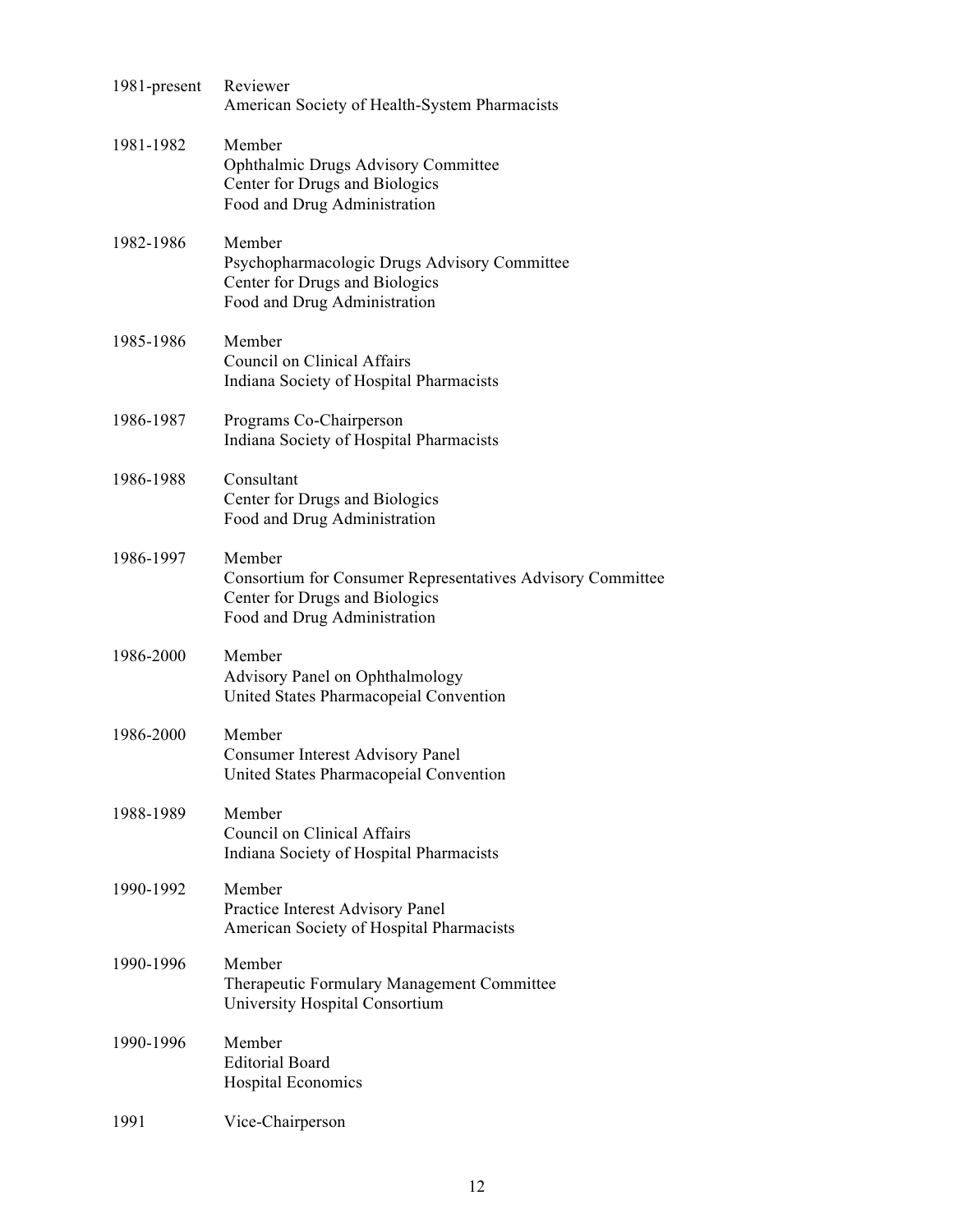|              | Council on Pharmaceutical Care<br>Indiana Society of Hospital Pharmacists                                            |
|--------------|----------------------------------------------------------------------------------------------------------------------|
| 1991-present | Reviewer<br>Annals of Pharmacotherapy                                                                                |
| 1992         | Chairperson<br>Council on Pharmaceutical Care<br>Indiana Society of Hospital Pharmacists                             |
| 1992-1995    | Member (Vice-Chair, 1994)<br><b>Council On Educational Affairs</b><br>American Society of Health-System Pharmacists  |
| 1993-1994    | Chairperson<br>Task Force on Total Quality Management<br>American College of Clinical Pharmacy                       |
| 1993-1994    | Member<br>Council on Pharmaceutical Care<br>Indiana Society of Hospital Pharmacists                                  |
| 1993-1996    | Chairperson<br>Therapeutic Formulary Management Sub-Committee<br>University Hospital Consortium                      |
| 1993-1996    | Member<br>Pharmacy Steering Committee<br>University Hospital Consortium                                              |
| 1994-1996    | Member<br><b>Purchasing Strategy Committee</b><br>University Hospital Consortium                                     |
| 1996-present | Reviewer<br>Lippincott, Williams, and Wilkins                                                                        |
| 1997         | Member<br>CHF/Hypertension/Renal Advisory Board<br>Boehringer-Mannheim Corporation                                   |
| 1997-present | Reviewer<br>The American Journal of Managed Care                                                                     |
| 1998-2001    | Chairperson<br>PEP-SIG Task Force on Clerkship Students as Resources<br>American Association of Colleges of Pharmacy |
| 1998-2000    | Reviewer<br>Slack, Inc.                                                                                              |
| 1999-2001    | Member<br>Pharmacy Advisory Board<br>Genentech                                                                       |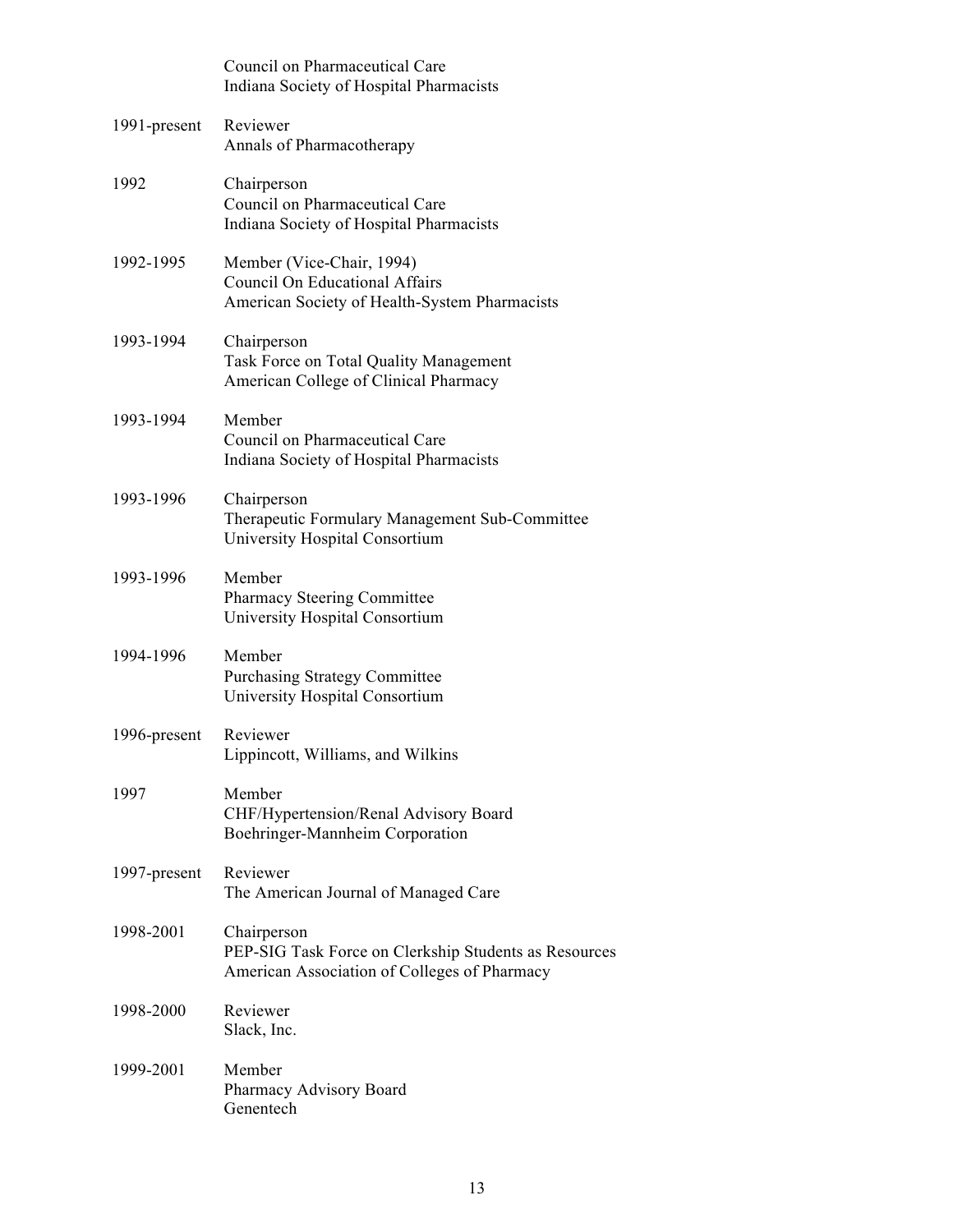| 2000         | Member<br>Hospital Advisory Board<br><b>Bindley Western Drug Company</b>                                                           |
|--------------|------------------------------------------------------------------------------------------------------------------------------------|
| 2000-2001    | Chairperson<br>Task Force on Clinical Pharmacist Productivity<br>American College of Clinical Pharmacy                             |
| 2001-2004    | Consultant<br>Visante, Inc.                                                                                                        |
| 2002-present | Member<br><b>Editorial Board</b><br>Tarascon Pocket Pharmacopoeia<br><b>Tarascon Publishing</b>                                    |
| 2002         | Reviewer<br>Journal of Pharmacy and Pharmacology                                                                                   |
| 2003-present | Reviewer<br>American Journal of Pharmaceutical Education                                                                           |
| 2003         | Mock JCAHO Surveyor<br>Broward County Health System<br>Fort Lauderdale, Florida                                                    |
| 2003-2013    | Member and Chairperson<br>Editorial Board, Section on Ophthalmology<br>Annals of Pharmacotherapy                                   |
| 2003-2006    | Member<br>Indianapolis Coalition for Patient Safety in Hospitals                                                                   |
| 2004-2006    | Consultant<br>Envision Change, L.L.C.                                                                                              |
| 2005-2006    | Chairperson<br>Task Force on Medication Safety<br>Indiana Pharmacists Alliance                                                     |
| 2006         | Member<br>Accreditation Survey Team<br>American Council on Pharmaceutical Education                                                |
| 2007         | Member<br><b>IUPUI Healthcare Reform Faculty Study Committee</b>                                                                   |
| 2008         | Member<br>Scientific Advisory Panel<br>1st International Conference on Human Factors and Ergonomics in Healthcare (ICHFEH<br>2010) |
| 2009         | Reviewer<br><b>Current Drug Targets</b>                                                                                            |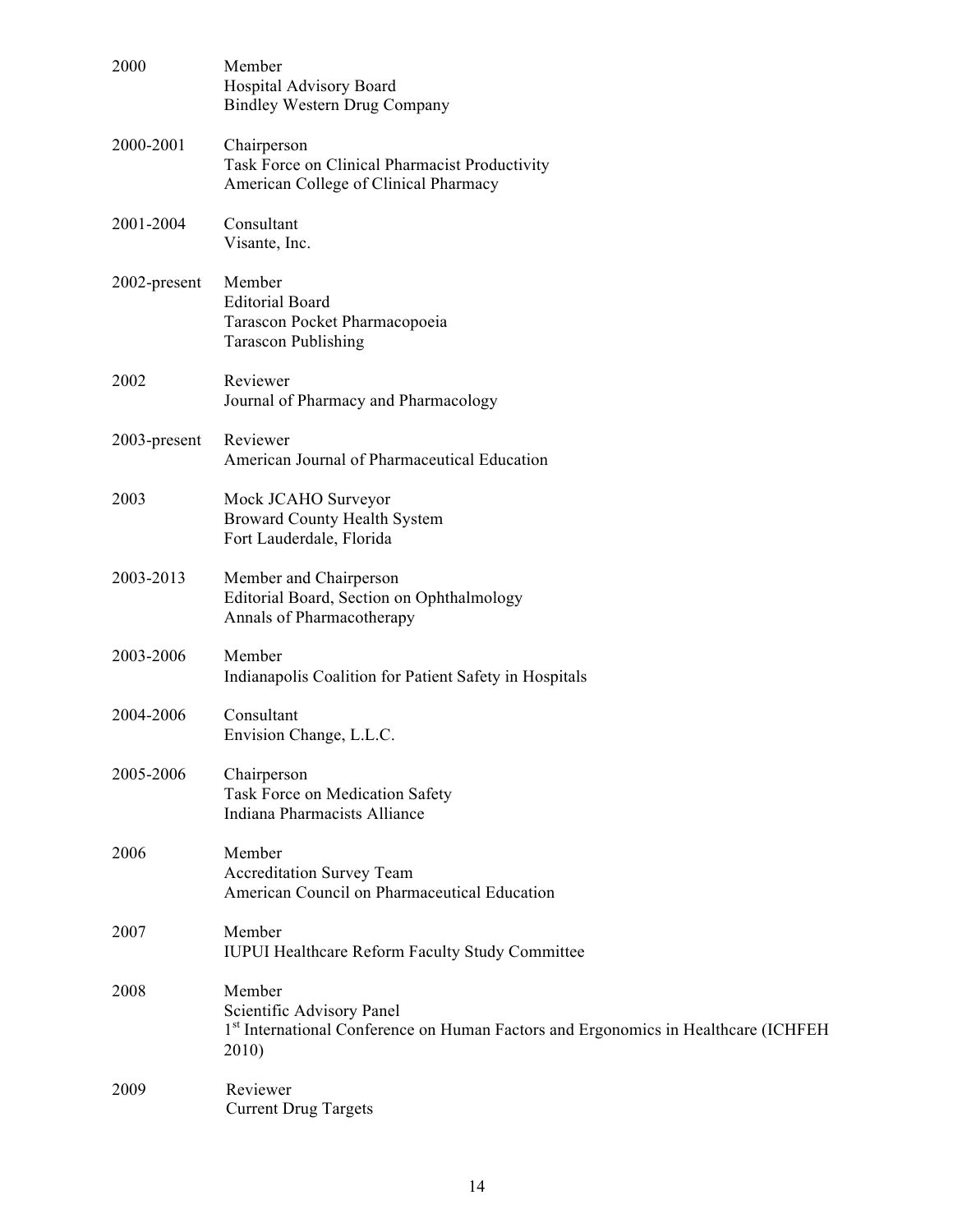| 2009      | Member<br><b>Advisory Board</b><br>Applied Human Factors and Ergonomics 2010 |
|-----------|------------------------------------------------------------------------------|
| 2010-2015 | Member<br>Clinical Advisory Board<br>OurHealth                               |
| 2013      | Reviewer<br>Journal of Pharmacy Technology                                   |

## **COMMUNITY SERVICE:**

| 1980-1992 | Help Educate Loving Parents<br>Drug and Alcohol Abuse Awareness Group<br>Board of Directors (1980-1992)<br>Programs Chairperson (1980-1986)<br>President (1986-1992) |
|-----------|----------------------------------------------------------------------------------------------------------------------------------------------------------------------|
| 1983-1988 | Indiana Federation of Communities for Drug-Free Youth<br>Member, Advisory Board                                                                                      |
| 1984-1993 | Super Me<br>Program to Build Self-Esteem in Elementary-Age Youth<br>Chairperson, Fourth Grade Program (1989-1990)<br>Chairperson, Third Grade Program (1990-1991)    |
| 1984-1994 | St. Luke's United Methodist Church<br><b>Shepherding Ministry</b><br>Area Leader, 1984-1988; Multiple-Area Coordinator, 1988-1994                                    |
| 1988-1990 | Member<br><b>FACTS</b><br>Carmel, Indiana Mayor's Task Force for Fighting Substance Abuse<br>Chairperson, Adult Committee                                            |
| 1992-1993 | Member<br><b>AIDS Advisory Council</b><br>Carmel Clay Schools                                                                                                        |
| 1993-1996 | Member<br><b>Climate Committee</b><br>Carmel Middle School                                                                                                           |
| 1995-1998 | Chairperson<br><b>Educational Planning Committee</b><br>The Garden<br>St. Luke's United Methodist Church                                                             |
| 1997-2001 | Commissioner<br><b>Westfield Youth Soccer Association</b><br><b>Boys Travel Soccer</b>                                                                               |
| 2007      | Chairperson<br>Virtual Church Committee                                                                                                                              |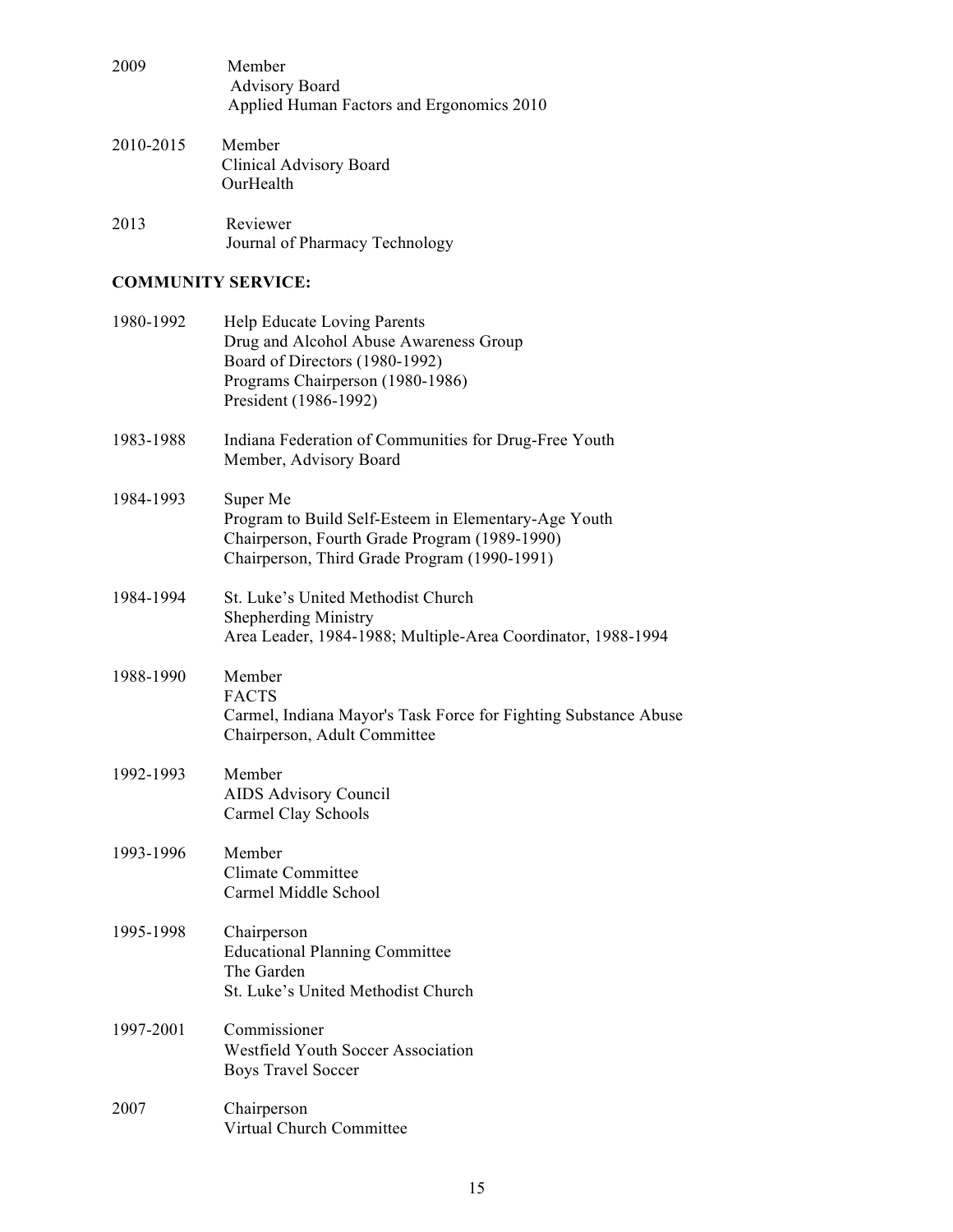The Garden St. Luke's United Methodist Church

## **PROFESSIONAL ACTIVITIES**

#### **PRESENTATIONS:**

- 1. Abel, S.R.: Theophylline therapy. Presented to Allergy Service Grand Rounds, Rochester Methodist Hospital, Rochester, Minnesota, October, 1977.
- 2. Abel, S.R.: Liquid food supplements. Presented to Gastroenterology Service Grand Rounds, Rochester Methodist Hospital, Rochester, Minnesota, January, 1978.
- 3. Abel, S.R.: Total parenteral nutrition review. Presented to Nursing Service Grand Rounds, Rochester Methodist Hospital, Rochester, Minnesota, February, 1978.
- 4. Abel, S.R.: Antihypertensive therapy. Presented to Nephrology Service Grand Rounds, Rochester Methodist Hospital, Rochester, Minnesota, March, 1978.
- 5. Abel, S.R.: Antimicrobial therapy. Presented for Nursing Pharmacology Course, Waubonsie Community College, Sugar Grove, Illinois, October, 1978.
- 6. Abel, S.R.: Corticosteroid therapy. Presented to Ophthalmology Grand Rounds, University of Texas Medical School, Houston, Texas, June, 1979.
- 7. Abel, S.R.: Anatomy, physiology, and pharmacology of the eye. Presented to nurse practitioner students, University of Texas Medical School, Houston, Texas, August, 1979.
- 8. Abel, S.R.: Timolol maleate. Presented to Pharmacology Grand Rounds, University of Texas Medical School, Houston, Texas, August, 1979.
- 9. Abel, S.R., Jeglum E.: Anatomy, physiology, pathology, and therapeutics of the eye. Presented to the University of Texas' 27th Annual Postgraduate Pharmacy Seminar, Austin, Texas, October, 1979.
- 10. Abel, S.R.: Timolol maleate a review. Presented to Ophthalmology Grand Rounds, University of Texas Medical School, Houston, Texas, November, 1979.
- 11. Abel, S.R., Blackstone, M.: A color-keyed medication counseling system--an innovative approach to origination of a clinical pharmacy program. Presented to the 14th Annual ASHP Midyear Clinical Meeting, Las Vegas, Nevada, December, 1979.
- 12. Abel, S.R.: Toxicity of mydriatic/cycloplegic agents in children. Presented to Pharmacology Grand Rounds, University of Texas Medical School, Houston, Texas, January, 1980.
- 13. Abel, S.R.: Corticosteroid therapy. Presented to Ophthalmology Grand Rounds, Baylor College of Medicine, Houston, Texas, February, 1980.
- 14. Abel, S.R.: Toxicity of mydriatic/cycloplegic agents in children. Presented to Ophthalmology Grand Rounds, University of Texas Medical School, Houston, Texas, February, February, 1980.
- 15. Abel, S.R.: Principles of antibiotic therapy. Presented as nursing inservice education. Indiana University Hospitals, Indianapolis, Indiana, March, 1980.
- 16. Abel, S.R.: The eye: An overview of anatomy, physiology, pharmacology, and pathology. Presented to the Indiana Society of Hospital Pharmacists, Region I, Indianapolis, Indiana, May, 1980.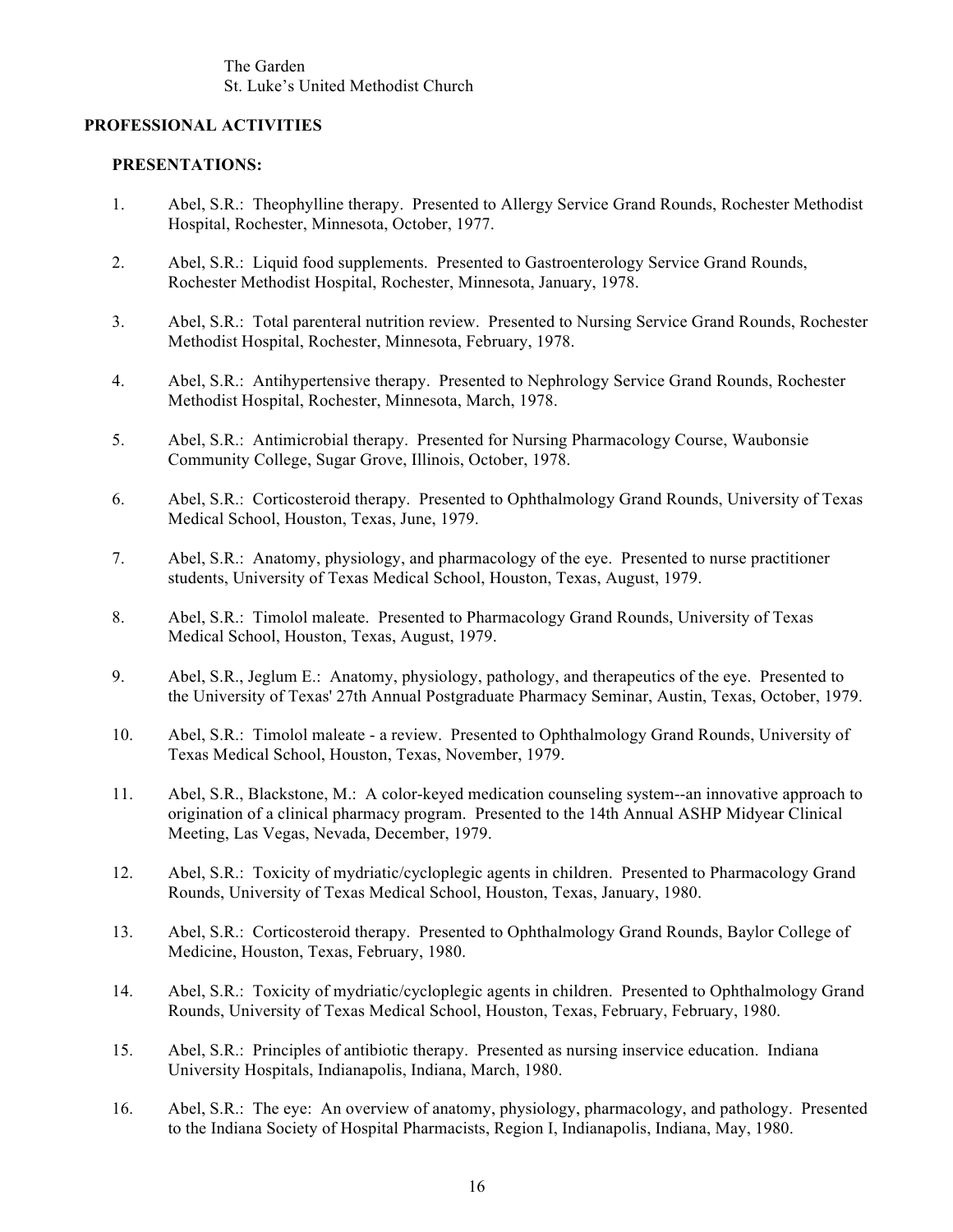- 17. Abel, S.R.: New drugs. Presented to the Annual Meeting of the National Federation of Licensed Practical Nursing, Indianapolis, Indiana, September, 1980.
- 18. Abel, S.R.: Long-term administration of topical ophthalmic corticosteroids and idoxuridine in the management of suspected ocular herpes zoster. Presented to the 15th Annual ASHP Midyear Clinical Meeting, San Francisco, California, December, 1980.
- 19. Abel, S.R.: Analgesics. Presented for the Indiana State University School of Nursing Continuing Education Program "Current Concepts in Drug Therapy," Bloomington, Indiana, November, 1981.
- 20. Abel, S.R.: Antihypertensive drugs. Presented for the Indiana State University School of Nursing Continuing Education Program "Current Concepts in Drug Therapy", Bloomington, Indiana, November, 1981.
- 21. Abel, S.R.: Respiratory drugs. Presented for the Indiana State University School of Nursing Continuing Education Program "Current Concepts in Drug Therapy", Bloomington, Indiana, November, 1981.
- 22. Abel, S.R.: Psychotherapy. Presented for the Indiana State University School of Nursing Continuing Education Program "Current Concepts in Drug Therapy", Bloomington, Indiana, November, 1981.
- 23. Inscore, M., Abel, S.R.: Indomethacin treatment of fever associated with metastatic cancer. Presented to the 16th Annual ASHP Midyear Clinical Meeting, New Orleans, Louisiana, December, 1981.
- 24. Abel, S.R.: Analysis of pharmacists' input during provision of clinical pharmacy services. Presented to the 16th Annual ASHP Midyear Clinical Meeting, New Orleans, Louisiana, December, 1981.
- 25. Abel, S.R.: The potential for cost containment through drug utilization review. Presented for the Indiana University Hospitals/Merck, Sharp and Dohme Cost Containment in Hospital Pharmacy Seminar, Indianapolis, Indiana, May, 1982.
- 26. Abel, S.R.: Medical sales representatives and the clinical pharmacist. Presented to medical sales representatives, Bristol Laboratories, Indianapolis, Indiana, September, 1982.
- 27. Abel, S.R.: Antihypertensive drugs. Presented for the Indiana University at Kokomo Continuing Education in Nursing, Pharmacology Update, Kokomo, Indiana, October, 1982.
- 28. Choich, R., Birk, C.W., Cascio, M.V., Abel, S.R.: Decentralized pharmacists: functional integration of distributive, clinical, and educational responsibilities. Presented to the 17th Annual ASHP Midyear Clinical Meeting, Los Angeles, California, December, 1982.
- 29. Noonan, H.M., Abel, S.R.: Insulin allergy: attempted control via desensitization with biosynthetic human insulin. Presented to the 17th Annual ASHP Midyear Clinical Meeting, Los Angeles, California, December, 1982.
- 30. Birk, C.W., Abel, S.R., Jenkins, B., Kleinhans, J., Choich, R.: Cooperative development of a pharmacy technician training program by the departments of pharmacy and human resource development. Presented to the 17th Annual Midyear Clinical Meeting, Los Angeles, California, December, 1982.
- 31. Abel, S.R.: Antihypertensive drugs. Presented for the Indiana State University School of Nursing Continuing Education Program "Pharmacology Update I", Terre Haute, Indiana, September, 1983.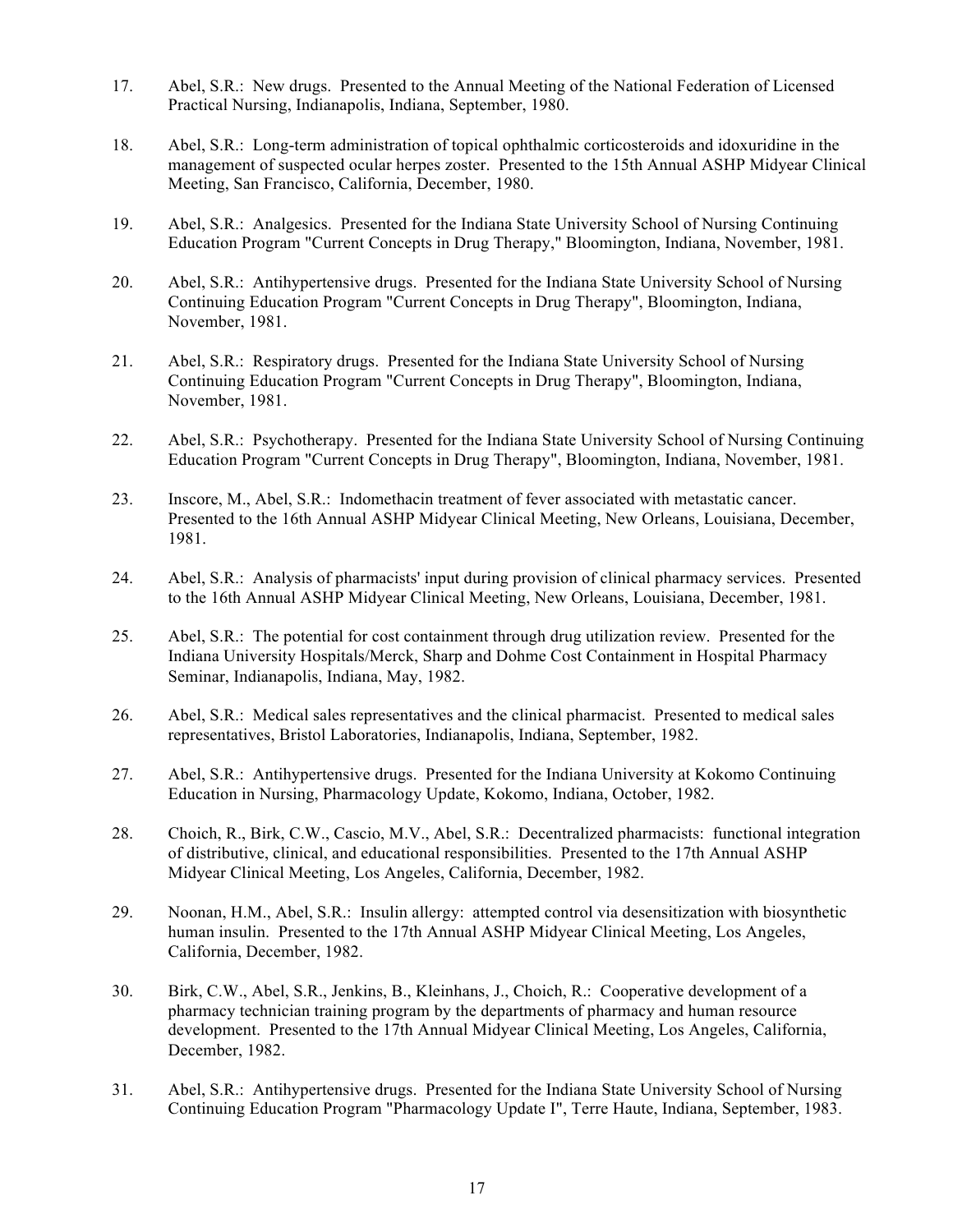- 32. Abel, S.R.: The new beta-lactam antibiotics: formulary considerations and approach to control. Presented to Northern Indiana Pharmacy Management Group, South Bend, Indiana, September, 1983.
- 33. Abel, S.R.: Psychotropic drugs. Presented for the Indiana State University School of Nursing Continuing Education Program "Pharmacology Update I", Terre Haute, Indiana, October, 1983.
- 34. Abel, S.R.: Respiratory drugs. Presented for the Indiana State University School of Nursing Continuing Education Program "Pharmacology Update I", Terre Haute, Indiana, November, 1983.
- 35. Rogers, K., Abel, S.R., Cascio, M.V.: Pharmacy technicians: role expansion via decentralization. Presented to the 18th Annual ASHP Midyear Clinical Meeting, Atlanta, Georgia, December, 1983.
- 36. Pope, L.G., Abel, S.R.: The cardiac arrest emergency: a formalized training program to enhance pharmacist involvement. Presented to the 18th Annual ASHP Midyear Clinical Meeting, Atlanta, Georgia, December, 1983.
- 37. Abel, S.R., Zenon, G., Popke, S.A., Senetar, J.E.: Cimetidine utilization review. Presented to the 18th Annual ASHP Midyear Clinical Meeting, Atlanta, Georgia, December, 1983.
- 38. Abel, S.R.: Aminoglycoside utilization review: a pharmacy-coordinated approach. Presented to the 18th Annual ASHP Midyear Clinical Meeting, Atlanta, Georgia, December, 1983.
- 39. Hill P.J., Abel, S.R.: Decentralized pharmacists: enhancement of clinical practice component through quality assurance. Presented to the 18th Annual ASHP Midyear Clinical Meeting, Atlanta, Georgia, December, 1983.
- 40. Abel, S.R.: Pharmacology, physiology, and trends in drug abuse. Presented as a seminar for Fairbanks Hospital, Indianapolis, Indiana, February, 1984.
- 41. Abel, S.R., Aronoff, G.R.: Accuracy of a microcomputer program for tobramycin consult services. Presented to the 85th Annual Meeting of the American Society for Clinical Pharmacology and Therapeutics, Atlanta, Georgia, March, 1984.
- 42. Smith, M., Abel, S.R.: Supervising alcohol and drug addicted employees. Presented to Indiana University-Purdue University personnel, Indianapolis, Indiana, March, 1984.
- 43. Abel, S.R.: Pharmacologic approaches to high blood pressure control. Presented to the 1984 Joint Conference on High Blood Pressure and Tuberculosis Control, Indiana State Board of Health and Kentucky Department of Health, Clarksville, Indiana, May, 1984.
- 44. Shellenberger, E., Abel, S.R.: Self-care: tools and approaches for persons with chronic health problems. Presented to the Sixth Annual Great Lakes Conference on High Blood Pressure Control, Indianapolis, Indiana, November, 1984.
- 45. deParis, V., Abel, S.R., Guba, E.A.: Audit of cephalosporin use in prophylaxis. Presented to the 19th Annual ASHP Midyear Clinical Meeting, Dallas, Texas, December, 1984.
- 46. Lacerte, J.A., Abel, S.R.: Anaphylaxis following Atgam® therapy for aplastic anemia. Presented to the 19th Annual ASHP Midyear Clinical Meeting, Dallas, Texas, December, 1984.
- 47. Yee, W.P., Williams, J.M., Abel, S.R., Cascio, M.V., Klank, B.J.: Assessing the impact of providing cost data on prescribing patterns. Presented to the 19th Annual ASHP Midyear Clinical Meeting, Dallas, Texas, December, 1984.
- 48. Abel, S.R.: Physical, pharmacological, and psychological effects of substance abuse. Presented as a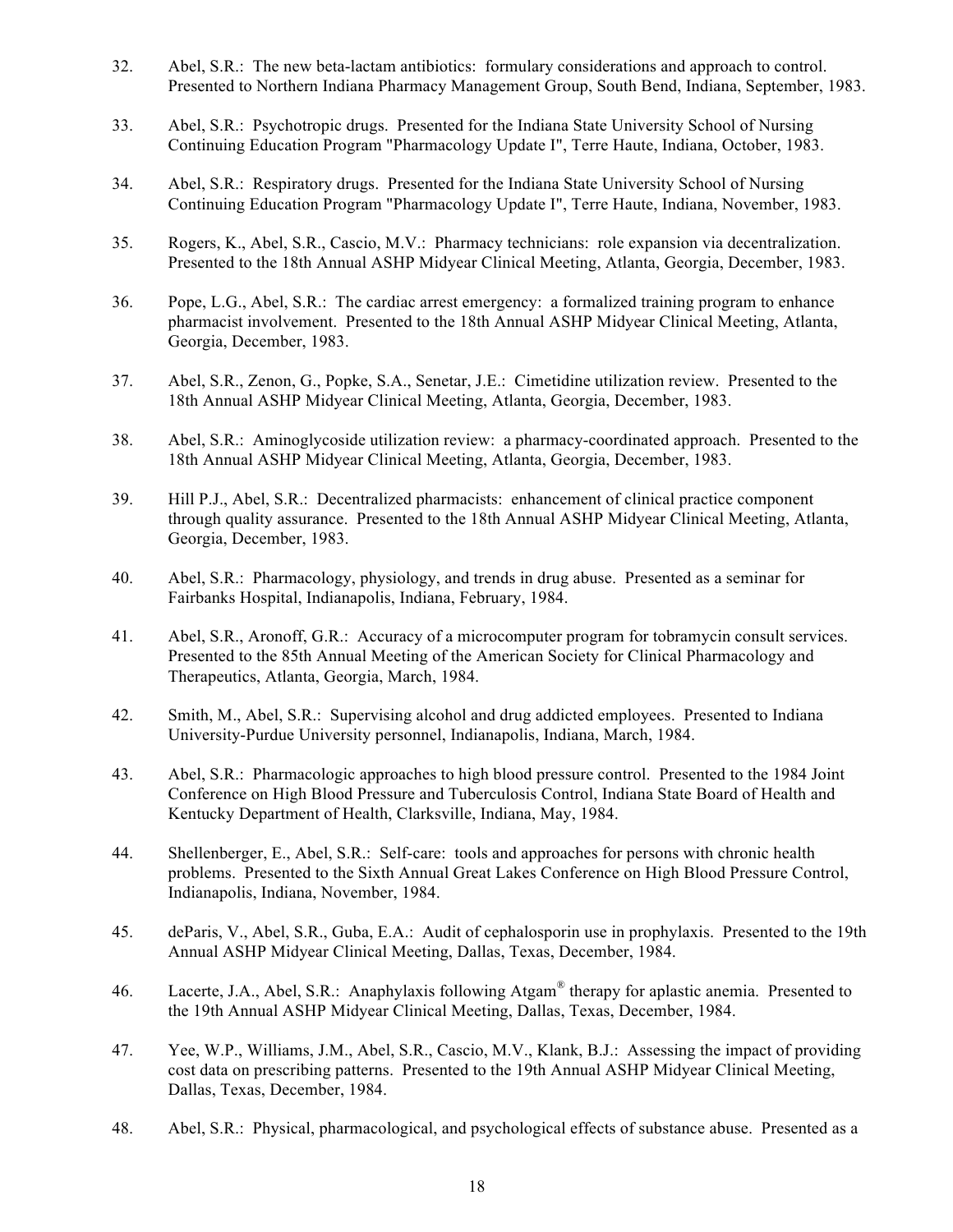seminar for Fairbanks Hospital, Indianapolis, Indiana, January, 1985.

- 49. Abel, S.R.: Ceforanide. Presented to staff physicians from Winona and Methodist Hospitals, Indianapolis, Indiana, March, 1985.
- 50. Abel, S.R., Zenon, G., Popke, S.A., Senetar, J.E.: Cimetidine utilization review. Presented to the Indiana Society of Hospital Pharmacists Annual Meeting, Indianapolis, Indiana, April, 1985.
- 51. Pope, L.G., Abel, S.R.: The cardiac arrest emergency: a formalized training program to enhance pharmacist involvement. Presented to the Indiana Society of Hospital Pharmacists Annual Meeting, Indianapolis, Indiana, April, 1985.
- 52. deParis, V., Abel, S.R., Guba, E.A.: Audit of cephalosporin use in prophylaxis. Presented to the Indiana Society of Hospital Pharmacists Annual Meeting, Indianapolis, Indiana, April, 1985.
- 53. Lacerte, J.A., Abel, S.R.: Anaphylaxis following Atgam® therapy for aplastic anemia. Presented to the Indiana Society of Hospital Pharmacists Annual Meeting, Indianapolis, Indiana, April, 1985.
- 54. Abel, S.R.: Antihypertensive therapy: a case study. Presented for the Indiana State Board of Health, Indianapolis, Indiana, June, 1985.
- 55. Abel, S.R.: Cephalosporin therapy. Presented to the Northern Indiana Pharmacy Management Group, South Bend, Indiana, July, 1985.
- 56. Abel, S.R.: Ophthalmology: new trends in therapy. Presented for the Rocky Mountain Drug Consultation Center Western Regional Symposium "Practical Therapeutics 1985", Denver, Colorado, September, 1985.
- 57. Abel, S.R.: Ophthalmology: new trends in therapy. Presented for Kaiser Permanente Health Maintenance Organization, Portland, Oregon, October, 1985.
- 58. Abel, S.R.: Principles of drug dosing in renal disease. Presented to the Oregon Society of Hospital Pharmacists Fall Meeting, Portland, Oregon, October, 1985.
- 59. Mirtallo, J., Abel, S.R.: Nutrition and drug dosing in renal disease: case studies. Presented to the Oregon Society of Hospital Pharmacists Fall Meeting, Portland, Oregon, October, 1985.
- 60. Loehrer, P., Lawrence G., Foglesong, D., Riteris, J, Abel, S.R.: Pain management: a case study. Presented at the Indiana University Hospitals Pain Management Seminar, Indianapolis, Indiana, October, 1985.
- 61. Abel, S.R., Meyer, J.L.: Cost savings identified through penicillin utilization review. Presented to the California Society of Hospital Pharmacists Annual Meeting, Long Beach, California, October, 1985.
- 62. Abel, S.R.: Antihypertensive therapy: a case study. Presented to Central Indiana Pharmacists Group, Seymour, Indiana, October, 1985.
- 63. Abel, S.R., Aronoff, G.R., Purdy, C.Y.: Cost-effective integration of an aminoglycoside dosing service with ongoing utilization review. Presented to the 20th Annual ASHP Midyear Clinical Meeting, New Orleans, Louisiana, December, 1985.
- 64. Abel, S.R., Hagen, T.L., Senetar, J.E.: Cost-containment potential identified through colloid utilization review. Presented to the 20th Annual ASHP Midyear Clinical Meeting, New Orleans, Louisiana, December, 1985.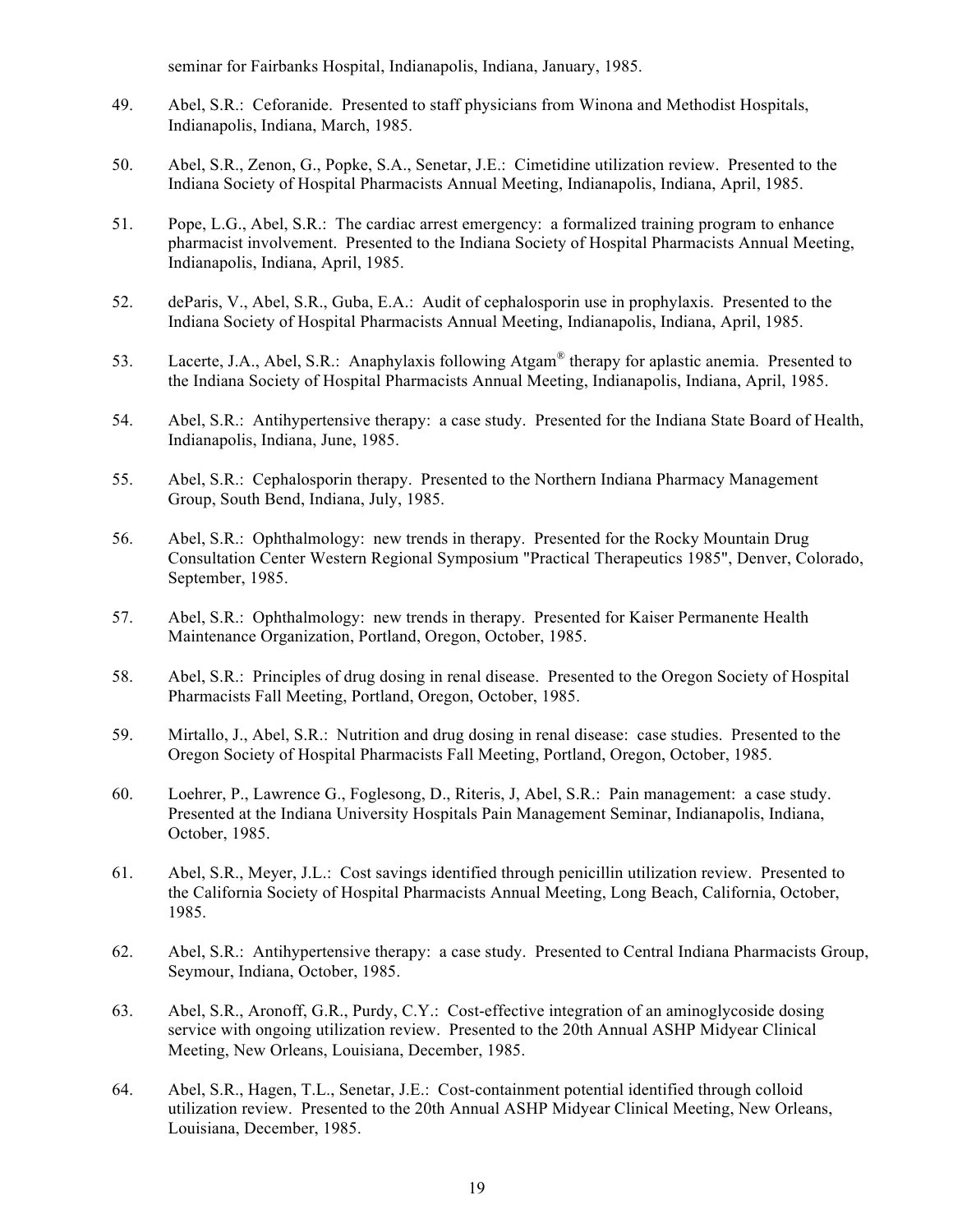- 65. Abel, S.R., Purdy, C.Y., Klank, B.J., Pope, L.G., Carlstedt, B.C., Aronoff, G.R.: Development of a training program for a pharmacy-based aminoglycoside drug dosing service. Presented to the 20th Annual ASHP Midyear Clinical Meeting, New Orleans, Louisiana, December, 1985.
- 66. Meyer, J.L., Abel, S.R.: Pharmacy-coordinated ureidopenicillin utilization review. Presented to the 20th Annual ASHP Midyear Clinical Meeting, New Orleans, Louisiana, December, 1985.
- 67. Abel, S.R.: Drug dosing in renal disease. Presented to the St. Joseph Hospital Second Annual Nephrology Conference, Tacoma, Washington, February, 1986.
- 68. Abel, S.R.: Pharmacology of antihypertensives. Presented for Kosciusko Community Hospital, Warsaw, Indiana, March, 1986.
- 69. Meyer, J.L., Abel, S.R.: Cost savings identified through penicillin utilization review. Presented to the 11th Annual Illinois Council of Hospital Pharmacists Annual Meeting, Chicago, Illinois, April, 1986.
- 70. Schnabel, J.G., Abel, S.R., Smollen, K.W.: Development of an ongoing drug utilization review program. Presented to the Indiana Society of Hospital Pharmacists Annual Meeting, Indianapolis, Indiana, April, 1986.
- 71. Abel, S.R., Hagen, T.L., Senetar, J.E.: Cost containment potential identified through colloid utilization review. Presented to the Indiana Society of Hospital Pharmacists Annual Meeting, Indianapolis, Indiana, April, 1986.
- 72. Abel, S.R., Purdy, C.Y., Klank, B.J., Pope, L.G., Carlstedt, B.C., Aronoff, G.R.: Development of a training program for a pharmacy-based aminoglycoside drug dosing service. Presented to the Indiana Society of Hospital Pharmacists Annual Meeting, Indianapolis, Indiana, April, 1986.
- 73. Abel, S.R.: Quality assurance at Indiana University Hospitals. Presented to the Virginia Society of Hospital Pharmacists and North Carolina Society of Hospital Pharmacists Quality Assurance in Hospital Pharmacy Practice Seminar, Richmond, Virginia, May, 1986.
- 74. Meyer, J.L., Abel, S.R.: Cost savings identified through penicillin utilization review. Presented to the Kansas Society of Hospital Pharmacists and Missouri Society of Hospital Pharmacists Spring Meeting, Kansas City, Missouri, May, 1986.
- 75. Abel, S.R., Meyer, J.L.: Cost savings achieved through target drug utilization review. Presented to the Ohio Society of Hospital Pharmacists Annual Meeting, Mount Sterling, Ohio, May, 1986.
- 76. Abel, S.R.: Cost analysis of admixing clindamycin and aminoglycosides. Presented for Ball Memorial Hospital, Muncie, Indiana, July, 1986.
- 77. Abel, S.R.: Pharmacology of antihypertensives. Presented for Healthcare Prescription Services, Southport, Indiana, July, 1986.
- 78. Abel, S.R.: Cost analysis of admixing clindamycin and aminoglycosides. Presented for Bloomington Hospital, Bloomington, Indiana, September, 1986.
- 79. Abel, S.R., Meyer, J.L.: Cost savings achieved through penicillin utilization review. Presented to the Oklahoma Society of Hospital Pharmacists Fall Meeting, October, 1986.
- 80. Eskew, J.A., Abel, S.R., Douglas, L.A., Urbanski, C.J.: Development of a pediatric dosing consultation service. Presented to the 21st Annual ASHP Midyear Clinical Meeting, Las Vegas,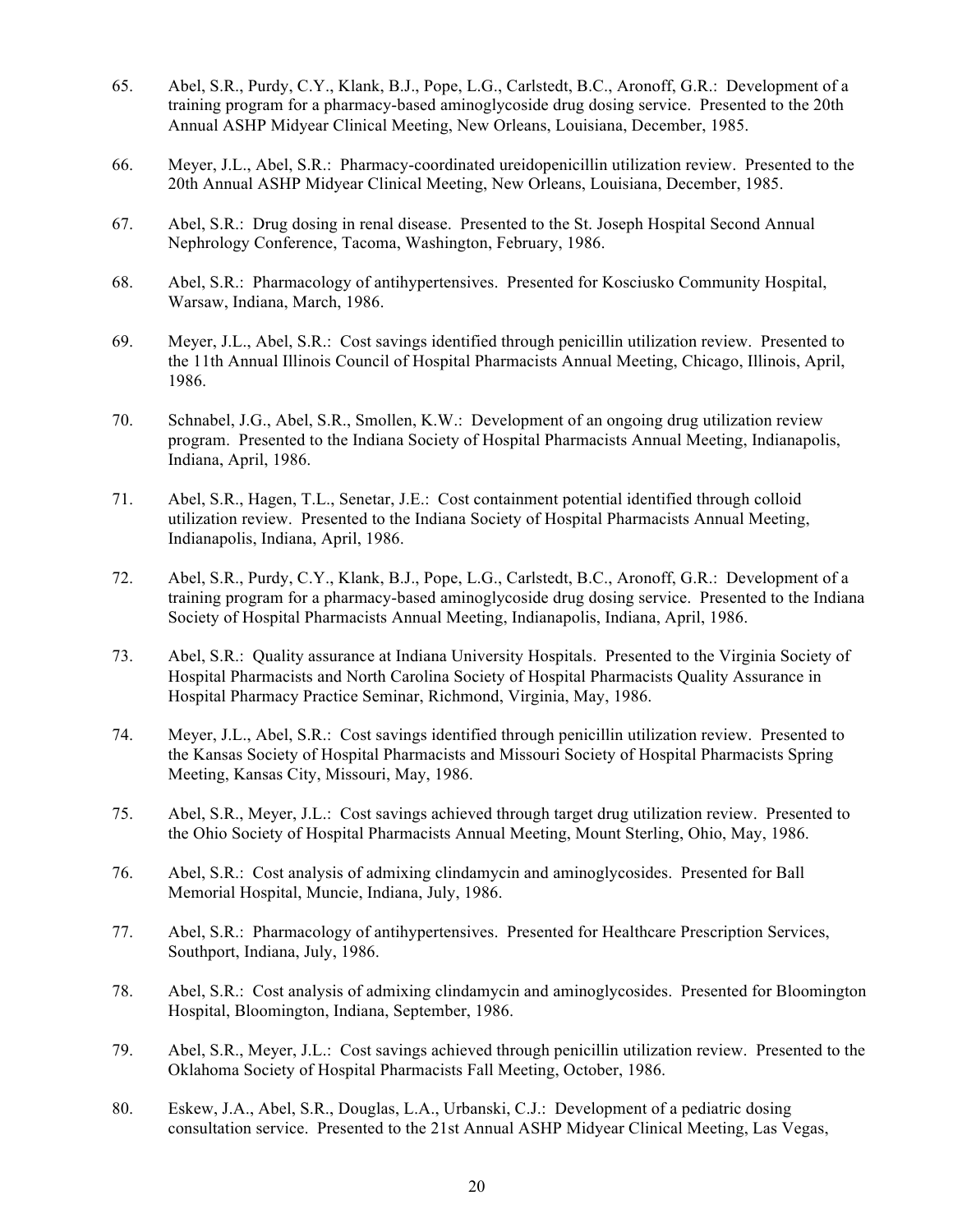Nevada, December, 1986.

- 81. Abel, S.R., Olson, S.: Cost analysis of admixing clindamycin and aminoglycosides. Presented to the 21st Annual ASHP Midyear Clinical Meeting, Las Vegas, Nevada, December, 1986.
- 82. Abel, S.R., Pope, L.G., Bullock, L.: Pharmacy-coordinated vancomycin use review. Presented to the 21st Annual ASHP Midyear Clinical Meeting, Las Vegas, Nevada, December, 1986.
- 83. Abel, S.R.: Quality assurance. Presented for the Fourth Annual Topics in Hospital Pharmacy Management Seminar, Cincinnati, Ohio, March, 1987.
- 84. Bradley, K.V., Abel, S.R., Pierce, J., Urbanski, C.J.: Documentation of medication errors averted by pharmacists. Presented to the Great Lakes Pharmacy Resident Conference, Oak Brook, Illinois, April, 1987.
- 85. Abel, S.R.: Pharmacology, physiology, and trends in substance abuse. Presented as a seminar for Fairbanks Hospital, Indianapolis, Indiana, April, 1987.
- 86. Abel, S.R., Olson, S.: Cost analysis of admixing clindamycin and aminoglycosides. Presented to the Indiana Society of Hospital Pharmacists Annual Meeting, Indianapolis, Indiana, April, 1987.
- 87. Bradley, K.V., Abel, S.R., Pierce, J., Urbanski, C.J.: Documentation of medication errors averted by pharmacists. Presented to the Indiana Society of Hospital Pharmacists Annual Meeting, Indianapolis, Indiana, April, 1987.
- 88. Abel, S.R.: Topical drug delivery systems. Presented to Healthcare Prescription Services, Indianapolis, Indiana, April, 1987.
- 89. Aronoff, G.R., Abel, S.R.: Drug therapy in the seriously ill patient. Presented as Medicine Noon Conference, Lutheran Hospital, Fort Wayne, Indiana, April, 1987.
- 90. Abel, S.R.: Cost analysis of admixing clindamycin and aminoglycosides. Presented to the Mid-Hudson Valley Society of Hospital Pharmacists, Middletown, New York, May, 1987.
- 91. Abel, S.R.: Topical drug delivery systems. Presented to pharmacists and technicians, St. Francis Hospital Center, Beech Grove, Indiana, August, 1987.
- 92. Yoder-Purdy, C., Farrow, D.J., Abel, S.R.: Design, implementation, and analysis of a university teaching hospital's adverse drug reaction surveillance program. Presented to the 22nd Annual ASHP Midyear Clinical Meeting, Atlanta, Georgia, December, 1987.
- 93. Bradley, K.V., Abel, S.R., Pierce, J., Urbanski, C.J.: Documentation of medication errors averted by pharmacists. Presented to the 22nd Annual ASHP Midyear Clinical Meeting, Atlanta, Georgia, December, 1987.
- 94. Abel, S.R.: The benefits of clinical pharmacokinetics. Presented as Medicine Noon Conference, St. Joseph Hospital, Fort Wayne, Indiana, December, 1987.
- 95. Abel, S.R.: Pharmacology of drug abuse. Presented as seminar for Fairbanks Hospital, Indianapolis, Indiana, March, 1988.
- 96. Abel, S.R.: The role of the pharmacist in cost efficient health care delivery in the hospital. Presented in conjunction with the Merck, Sharp and Dohme Master's Program in Clinical Pharmacy, Scottsdale, Arizona, May, 1988.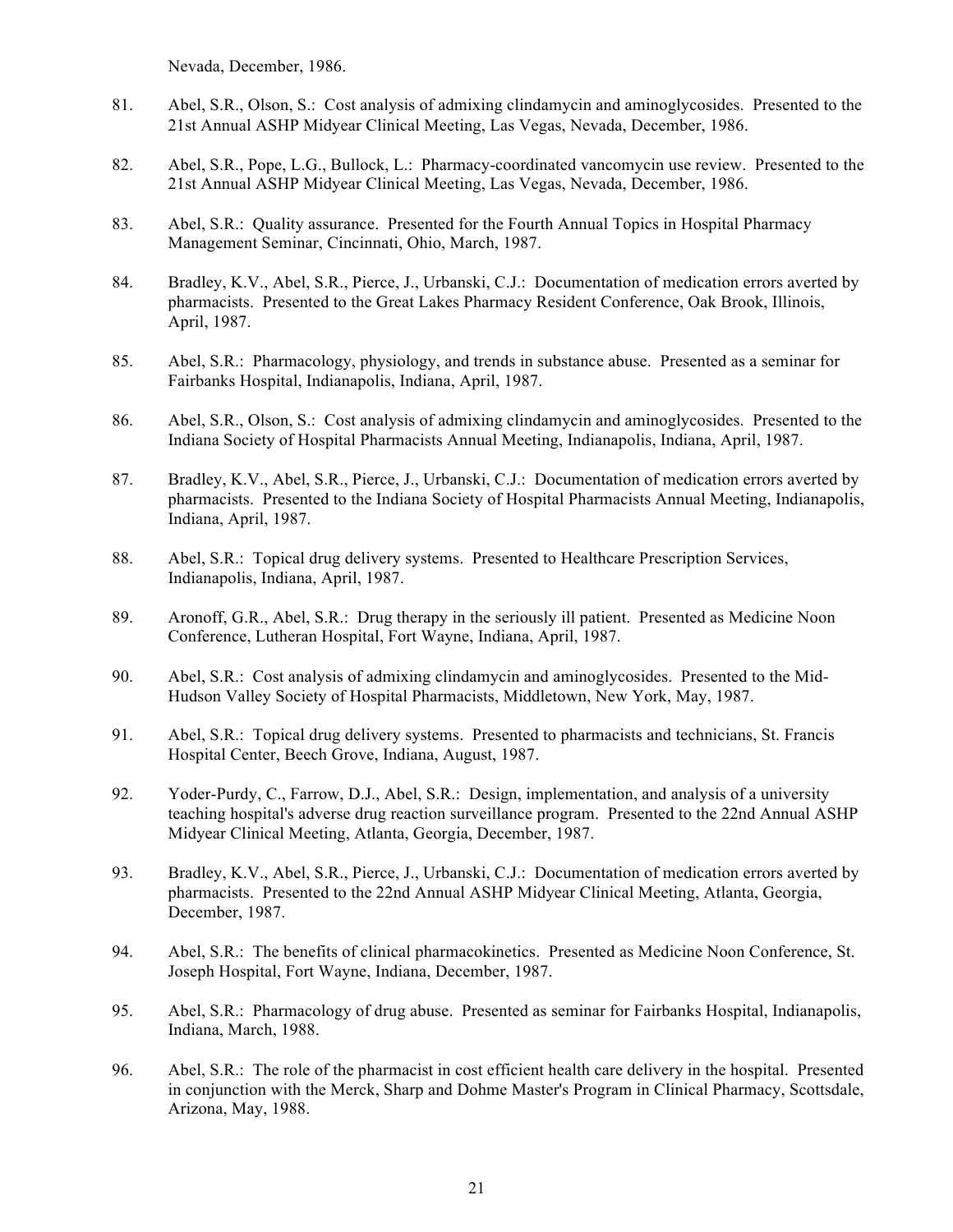- 97. Abel, S.R.: The role of the pharmacist in cost efficient health care delivery in the hospital. Presented for the Indiana Society of Hospital Pharmacists, Region I, June, 1988.
- 98. Abel, S.R.: Cost impact of drug dosing services. Presented for Peoria Area Hospital Pharmacists, Peoria, Illinois, February, 1989.
- 99. Abel, S.R.: Issues in the management of nosocomial infections. Presented for Milwaukee Area Hospital Pharmacists, Milwaukee, Wisconsin, March, 1989.
- 100. Abel, S.R.: Issues in the management of nosocomial infections. Presented for Evansville and surrounding area Hospital Pharmacists, Evansville, Indiana, May, 1989.
- 101. Abel, S.R.: Acute renal failure: pathophysiology and treatment. Presented for the Oregon Society of Hospital Pharmacists Seminar '89, Critical Care Therapeutics, Portland, Oregon, May, 1989.
- 102. Abel, S.R.: Designer drugs. Presented for the Indiana State Department of Education, Jeffersonville, Indiana, July, 1989.
- 103. Abel, S.R.: Issues in the management of nosocomial infections. Presented for St. Louis Area Hospital Pharmacists, St. Louis, Missouri, July, 1989.
- 104. Abel, S.R.: Drug usage evaluation and quality assurance. Presented for the Oklahoma Society of Hospital Pharmacists Fall Meeting, Checotah, Oklahoma, September, 1989.
- 105. Abel, S.R.: Issues in the management of nosocomial infections. Presented for Detroit Area Hospital Pharmacists, Detroit, Michigan, September, 1989.
- 106. Abel, S.R.: Ocular pharmacology. Presented for Osler Institute Ophthalmology Board Review Course, Philadelphia, Pennsylvania, November, 1989.
- 107. Mueller, B.A., Abel, S.R.: Economic and clinical impact of the provision of educational services by a hospital pharmacy department. Presented to the 24th Annual ASHP Midyear Clinical Meeting, Atlanta, Georgia, December, 1989.
- 108. Carlstedt, B.C., Urbanski, C.J., Abel, S.R., Galletta, G.: Computer-assisted comments for pharmacistgenerated pharmacokinetic consultations. Presented to the 24th Annual ASHP Midyear Clinical Meeting, Atlanta, Georgia, 1989.
- 109. Urbanski, C.J., Smollen, K.W., Abel, S.R.: Quality assurance through medication error intervention. Presented to the 24th Annual ASHP Midyear Clinical Meeting, Atlanta, Georgia, 1989.
- 110. Abel, S.R., Guba, E.A., Gardner, D.P.: Evaluation of an imipenem-cilastatin target drug program. Presented to the 24th Annual ASHP Midyear Clinical Meeting, Atlanta, Georgia, 1989.
- 111. Abel, S.R.: Clinical use of aminoglycosides. Presented for Morning Rounds, Medicine Service, Hines Veteran's Administration Hospital, Chicago, Illinois, December, 1989.
- 112. Abel, S.R.: Formulary management of H-2 antagonists. Presented for area hospital pharmacists, Indianapolis, Indiana, January, 1990.
- 113. Abel, S.R.: Formulary management of H-2 antagonists. Presented for area hospital pharmacists, Evansville, Indiana, February, 1990.
- 114. Abel, S.R.: Clinical use and monitoring of aminoglycosides. Presented for Morning Rounds,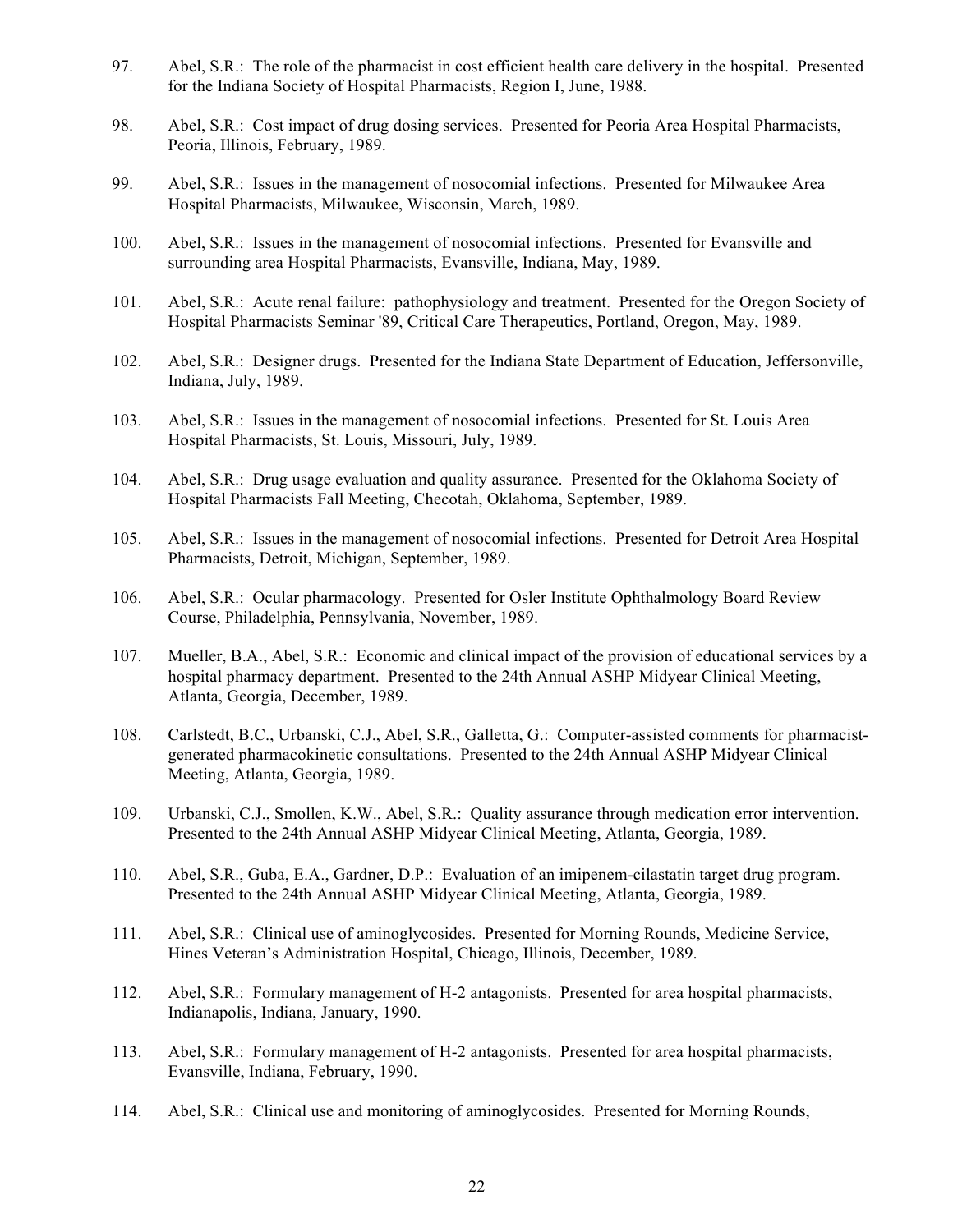Medical Staff, Community Hospital, Anderson, Indiana, February, 1990.

- 115. Abel, S.R.: Formulary management of H-2 antagonists. Presented for area hospital pharmacists, Louisville, Kentucky, March, 1990.
- 116. Abel, S.R.: Documentation of pharmacy related patient care outcomes. Presented for the North Central Texas Society of Hospital Pharmacists, Irving, Texas, 1990.
- 117. Main, J.W., Abel, S.R., Leach, S., Guba, E.A.: Formulary management of H-2 antagonists: a tale of two hospitals. Presented to the 47th ASHP Annual Meeting, Boston, Massachusetts, June, 1990.
- 118. Abel, S.R.: General pharmacy services that affect patient-care outcomes. Presented to the 47th ASHP Annual Meeting, Boston, Massachusetts, June, 1990.
- 119. Abel, S.R.: Specialized pharmacy services that affect patient-care outcomes. Presented to the 47th ASHP Annual Meeting, Boston, Massachusetts, June, 1990.
- 120. Abel, S.R.: Pharmacy-related patient-care outcome documentation case study: the large hospital. Presented to the 47th ASHP Annual Meeting, Boston, Massachusetts, June, 1990.
- 121. Semchuk, W.M., Guba E.A., Abel, S.R.: Evaluation of concomitant H-2 antagonist/cyclosporine therapy in renal transplant patients. Presented to the 47th ASHP Annual Meeting, Boston, Massachusetts, June, 1990.
- 122. Abel, S.R.: Surgical prophylaxis: Focus on cardiovascular surgery. Presented for pharmacist continuing education, Veteran's Administration Medical Center, Indianapolis, Indiana, July, 1990.
- 123. Abel, S.R.: Controversies in antimicrobial therapy. Presented for pharmacist continuing education, Milwaukee, Wisconsin, September, 1990.
- 124. Abel, S.R.: Controversies in antimicrobial therapy. Presented for pharmacist continuing education, Anderson, Indiana, September, 1990.
- 125. Abel, S.R.: Drug usage evaluation and quality assurance. Presented for pharmacist continuing education, Bay City, Michigan, September, 1990.
- 126. Abel, S.R.: Potassium replenishment guidelines, available products, and delivery systems. Presented for pharmacist continuing education as part of a symposium entitled Electrolyte Replenishment in Congestive Heart Failure, Indianapolis, Indiana, October, 1990.
- 127. Abel, S.R.: Formulary management of H-2 antagonists. Presented for representatives from University Hospital Consortium Hospitals, Chicago, Illinois, November, 1990.
- 128. Abel, S.R.: Affecting patient care outcomes: documentation without deluge. Presented for the 23rd Annual Seminar in Hospital Pharmacy entitled Expanding Pharmacy Services, Implementing the Future of Pharmacy Today, Toledo, Ohio, November, 1990.
- 129. Abel, S.R.: Drug dosing in patients with compromised renal function. Presented as Medicine Noon Conference, Indiana University Hospitals, Indianapolis, Indiana, January, 1991.
- 130. Abel, S.R.: Ocular pharmacology. Presented for the University of Texas Medical School at Houston Basic Science Course in Ophthalmology, Houston, Texas, January, 1991.
- 131. Abel, S.R.: Pharmacist impact on patient care outcomes. Presented for pharmacist continuing education, Cleveland, Ohio, February, 1991.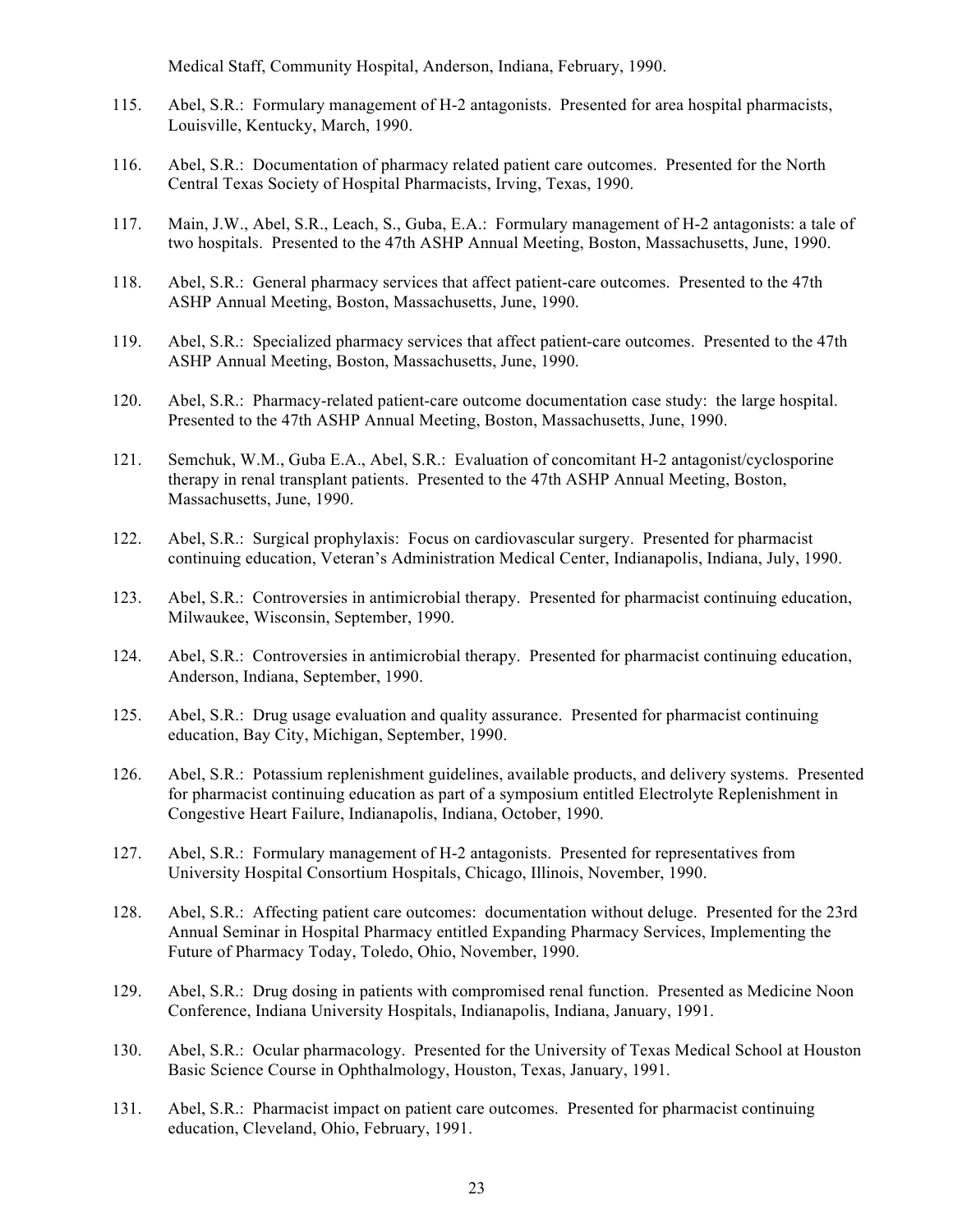- 132. Abel, S.R.: Formulary management of H-2 antagonists: the drug usage evaluation approach. Presented for pharmacist continuing education, Phoenix, Arizona, February, 1991.
- 133. Abel, S.R.: Formulary management of H-2 antagonists: the drug usage evaluation approach. Presented for pharmacist continuing education, Christ Hospital, Chicago, Illinois, February, 1991.
- 134. Abel, S.R.: Ocular pharmacology. Presented for the University of Texas Medical School at Houston Ophthalmology Board Review Course, Houston, Texas, March, 1991.
- 135. Abel, S.R.: Formulary management of H-2 antagonists: the drug usage evaluation approach. Presented for pharmacist continuing education, South Bend, Indiana, March, 1991.
- 136. Abel, S.R.: Affecting patient care outcomes: documentation without deluge. Presented for the Northeast New York Society of Hospital Pharmacists, Albany, New York, March, 1991.
- 137. Abel, S.R.: Affecting patient care outcomes: documentation without deluge. Presented for faculty and graduate students, Albany College of Pharmacy, Albany, New York, March, 1991.
- 138. Abel, S.R.: Formulary management of H-2 antagonists: the drug usage evaluation approach. Presented for pharmacist continuing education, St. John's Medical Center, Springfield, Illinois, April, 1991.
- 139. Abel, S.R.: Formulary management of H-2 antagonists: the drug usage evaluation approach. Presented for pharmacist continuing education, Tennessee Society of Hospital Pharmacists, Nashville, Tennessee, May, 1991.
- 140. Abel, S.R.: Pharmacist impact on patient care outcomes. Presented for pharmacist continuing education, Chicago, Illinois, May, 1991.
- 141. Abel, S.R.: Formulary management of H-2 antagonists: the drug usage evaluation approach. Presented for pharmacist continuing education, San Diego, California, June, 1991.
- 142. Abel, S.R.: Formulary management of H-2 antagonists: the drug usage evaluation approach. Presented for pharmacist continuing education, Decatur, Illinois, June, 1991.
- 143. Abel, S.R.: Pharmacist impact on patient care outcomes. Presented for pharmacist continuing education, Detroit, Michigan, June, 1991.
- 144. Abel, S.R.: Pharmacist impact on patient care outcomes. Presented for the Ohio Society of Hospital Pharmacists, Deer Creek, Ohio, June, 1991.
- 145. Abel, S.R.: Formulary management of quinolone antibiotics. Presented for United Health Care Services, Minneapolis, Minnesota, July, 1991.
- 146. Abel, S.R.: Pharmacist impact on patient care outcomes. Presented for pharmacist continuing education, Detroit, Michigan, July, 1991.
- 147. Abel, S.R.: Pharmacist impact on patient care outcomes. Presented for pharmacist continuing education, Detroit, Michigan, August, 1991.
- 148. Abel, S.R.: Quinolone antibiotics. Presented for pharmacist continuing education, Chicago, Illinois, August, 1991.
- 149. Abel, S.R.: Pharmacy department experience in outcomes management. Presented for the Michigan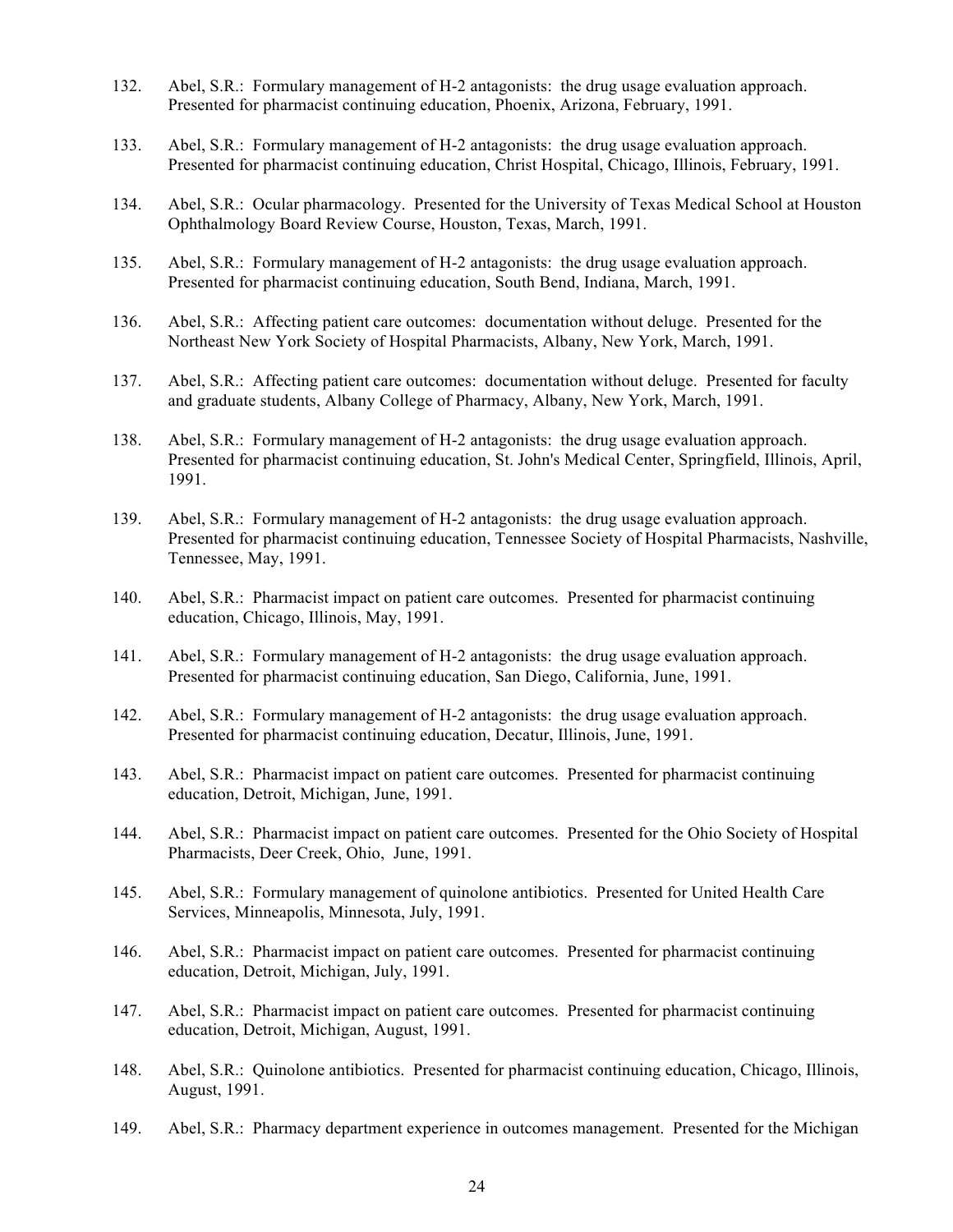Society of Hospital Pharmacists Annual Meeting, Detroit, Michigan, October, 1991.

- 150. Abel, S.R.: Pharmacy department experience in outcomes management. Presented for pharmacist continuing education, Wyandotte, Michigan, October, 1991.
- 151. Abel, S.R.: Practical aspects of quality assurance. Presented for the 20th Federal Conference, Society of Hospital Pharmacists of Australia, Gold Coast, Queensland, Australia, November, 1991.
- 152. Heffernan, P.J., Mueller B.A., Maxwell, D.R., Abel S.R.: Efficacy and tolerability of a polysaccharide iron complex in dialysis patients receiving erythropoietin. Presented to the 26th Annual ASHP Midyear Clinical Meeting, New Orleans, Louisiana, December, 1991.
- 153. Abel, S.R.: Pharmacy department experience in outcomes management. Presented for pharmacist continuing education, Froedert Hospital, Milwaukee, Wisconsin, January, 1992.
- 154. Abel, S.R.: Ocular pharmacology. Presented to the University of Texas Medical School at Houston Basic Science Course in Ophthalmology, Houston, Texas, January, 1992.
- 155. Abel, S.R.: Quinolone antibiotics. Presented for the Putnam County Medical Society, Greencastle, Indiana, February, 1992.
- 156. Abel, S.R.: Pharmacy department experience in outcomes management. Presented for the Oregon Society of Hospital Pharmacists Winter Meeting, Bend Oregon, February, 1992.
- 157. Abel, S.R.: Rational antibiotic formulary decisions. Presented for pharmacist continuing education, Fargo, North Dakota, March, 1992.
- 158. Abel, S.R.: Pharmacy department experience in outcomes management. Presented for pharmacist continuing education, Fargo, North Dakota, March, 1992.
- 159. Abel, S.R.: Outcomes management/JCAHO medication use indicators workshop. Presented for pharmacist continuing education, Highland Park, Illinois, March, 1992.
- 160. Abel, S.R.: Quinolone antibiotics. Presented for Medical Staff Noon Conference, Culver Union Hospital, Crawfordsville, Indiana, April, 1992.
- 161. Abel, S.R.: Pharmacy department experience in outcomes management. Presented for the Indiana Society of Hospital Pharmacists Annual Meeting, Indianapolis, Indiana, April, 1992.
- 162. Abel, S.R.: JCAHO medication use indicators: a beta test-site experience. Presented for the Illinois Council of Hospital Pharmacists Annual Meeting, Chicago, Illinois, April, 1992.
- 163. Keenum, M.E., Abel, S.R.: Improvement of antibiotic use in patients with positive cultures. Presented to the 49th ASHP Annual Meeting, Washington, D.C., June, 1992.
- 164. Abel, S.R.: Pharmacy department experience in outcomes management. Presented prior to the Illinois Council of Hospital Pharmacists Meeting, Peoria, Illinois, September, 1992.
- 165. Abel, S.R.: Continuous quality improvement: the challenge for pharmacy. Program facilitator, St. Louis, Missouri, October, 1992.
- 166. Abel, S.R.: Overview of quinolone antibiotics. Presented for Medical Staff Noon Conference, Howard Community Hospital, Kokomo, Indiana, October, 1992.
- 167. Abel, S.R.: Traveller's diarrhea. Presented for Medical Staff Conference, Morgan Count Hospital,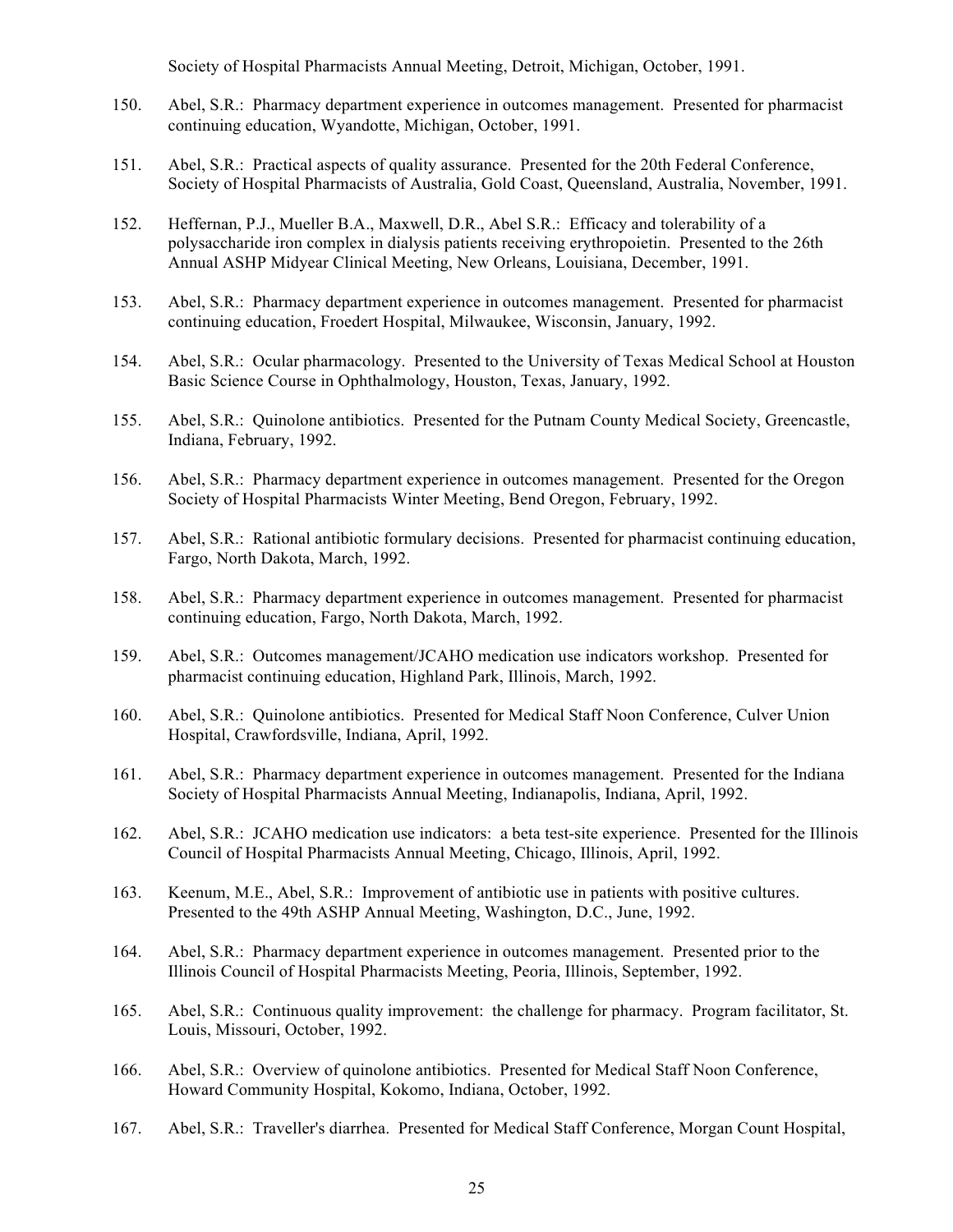Martinsville, Indiana, October, 1992.

- 168. Abel, S.R.: Pharmacy department experience in outcomes management. Presented for the Southeastern Society of Hospital Pharmacists, Knoxville, Tennessee, October, 1992.
- 169. Abel, S.R.: Continuous quality improvement: the challenge for pharmacy. Program facilitator, Indianapolis, Indiana, November, 1992.
- 170. Harris, J.M., Abel, S.R.: Documentation of pharmaceutical care in the permanent medical record. Presented to the 27th Annual ASHP Midyear Clinical Meeting, Orlando, Florida, December, 1992.
- 171. Mueller, B.A., Abel, S.R., Birk, C.W., Wiser, T. H.: Implementation of a residency seminar series: contemporary topics in pharmacy. Presented to the 27th Annual ASHP Midyear Clinical Meeting, Orlando, Florida, December, 1992.
- 172. Abel, S.R.: JCAHO medication use indicators: a beta test-site experience. Presented for the Northeastern Ohio Society of Hospital Pharmacists, Akron, Ohio, January, 1993.
- 173. Abel, S.R.: Continuous quality improvement: the challenge for pharmacy. Program facilitator, Fort Wayne, Indiana, March, 1993.
- 174. Abel, S.R.: Transition to pharmaceutical care. Presented as part of Challenges in Pharmaceutical Care Program, Dearborn, Michigan, March, 1993.
- 175. Abel, S.R.: Pharmacy department experience in outcomes management. Presented for the Iowa Society of Hospital Pharmacists Annual Meeting, Des Moines, Iowa, May, 1993.
- 176. Abel, S.R.: JCAHO medication use indicators. Presented for Medical Grand Rounds, Reid Hospital, Richmond, Indiana, June, 1993.
- 177. Abel, S.R.: Task force on total quality management. Poster session presented to the ACCP Annual Meeting, Reno, Nevada, August, 1993.
- 178. Abel, S.R.: IV to PO therapy: focus on quinolone antibiotics. Presented for pharmacist continuing education, Beaumont, Texas, August, 1993.
- 179. Abel, S.R.: Documentation of pharmaceutical care in the permanent medical record. Presented to the Florida Society of Hospital Pharmacists Annual Meeting, Orlando, Florida, August, 1993.
- 180. Abel, S.R.: Practical approaches to therapeutic interchange. Presented to Wisconsin Society of Hospital Pharmacists Fall Meeting, Oshkosh, Wisconsin, September 1993.
- 181. Abel, S.R.: Pharmacy department experiences in outcomes management. Presented for the Kentucky Society of Hospital Pharmacists Fall Meeting, Lexington, Kentucky, September, 1993.
- 182. Harris, J.M, Abel, S.R.: Documentation of pharmaceutical care in the permanent medical record. Presented to the Indiana Society of Hospital Pharmacist Fall Meeting, Merrillville, Indiana, October, 1993.
- 183. Abel, S.R.: Transition to pharmaceutical care. Presented as part of Challenges in Pharmaceutical Care Program, Chicago, Illinois, November, 1993.
- 184. Abel, S.R.: Update, task force on total quality management. Presented to the ACCP Winter Forum, San Diego, California, February, 1994.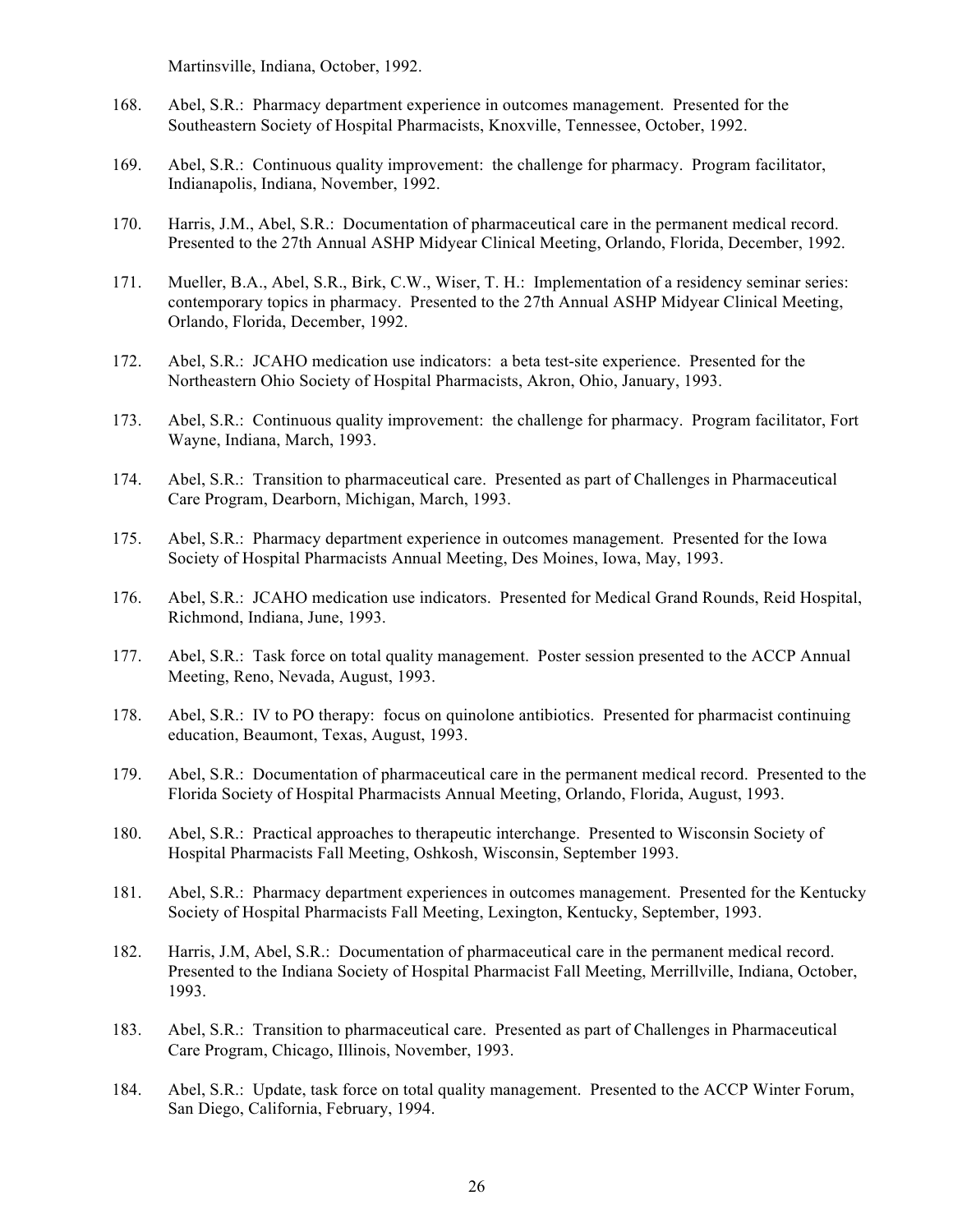- 185. Abel, S.R.: Antimicrobial prescribing improvement. Presented for the VHA Tri-State Conference, Indianapolis, Indiana, March, 1994.
- 186. Abel, S.R.: Patient focused care. Presented for pharmacist continuing education, South Bend, Indiana, April, 1994.
- 187. Abel, S.R.: Transition to pharmaceutical care. Presented as part of Challenges in Pharmaceutical Care Program, Cincinnati, Ohio, May, 1994
- 188. Abel, S.R.: Documentation of pharmaceutical care in the permanent medical record. Presented for pharmacist continuing education as part of the Roche Skills Development Series for Improving Patient Care, Dallas, Texas, May, 1994.
- 189. Abel, S.R.: Patient focused care. Presented for pharmacist continuing education, Kalamazoo, Michigan, September, 1994.
- 190. Abel, S.R.: TQM/QA issues in critical care. Presented to the Indiana Society of Hospital Pharmacists Fall Meeting, October, 1994.
- 191. Abel, S.R.: Assessment and improving outcomes of care: mandate for measuring and monitoring quality. Presented for pharmacist continuing education as part of the Roche Skills Development Series, St. Louis, Missouri, November, 1994.
- 192. Abel, S.R.: Managing change: getting results from quality improvement. Presented for pharmacist continuing education as part of the Roche Skills Development Series, St. Louis, Missouri, November, 1994.
- 193. Abel, S.R.: Assessment and improving outcomes of care: a mandate for measuring and monitoring quality. Presented for pharmacist continuing education as part of the Roche Skills Development Series, Columbus, Ohio, November, 1994.
- 194. Abel, S.R.: Pharmacoeconomics: an emerging specialty in pharmacy practice. Presented for pharmacist continuing education as part of the Roche Skills Development Series, Columbus, Ohio, November, 1994.
- 195. Abel, S.R.: Documentation of pharmaceutical care in the permanent medical record. Presented for pharmacist continuing education as part of the Roche Skills Development Series, Indianapolis, Indiana, November, 1994.
- 196. Abel, S.R.: Managing change: getting results from quality improvement. Presented for pharmacist continuing education as part of the Roche Skills Development Series, Indianapolis, Indiana, November, 1994.
- 197. Wall, D.S., Abel, S.R.: Therapeutic interchange algorithm. Presented to the 29th Annual ASHP Midyear Clinical Meeting, Miami, Florida, December, 1994.
- 198. McNiece, W.L., Abel, S.R., Alley, C.T., Anagnostou, J.M., Byers, D.J., Byers, R.S., Gibbs, P.S., Means, L.J.: A detailed analysis of drug costs and related care at an academic medical center. Presented to the 69th Clinical and Scientific Congress of the International Anesthesia Research Society, Honolulu, Hawaii, March, 1995.
- 199. Abel, S.R.: Documentation of pharmaceutical care in the permanent medical record. Presented for pharmacist continuing education as part of the Roche Skills Development Series, St. Louis, Missouri, March, 1995.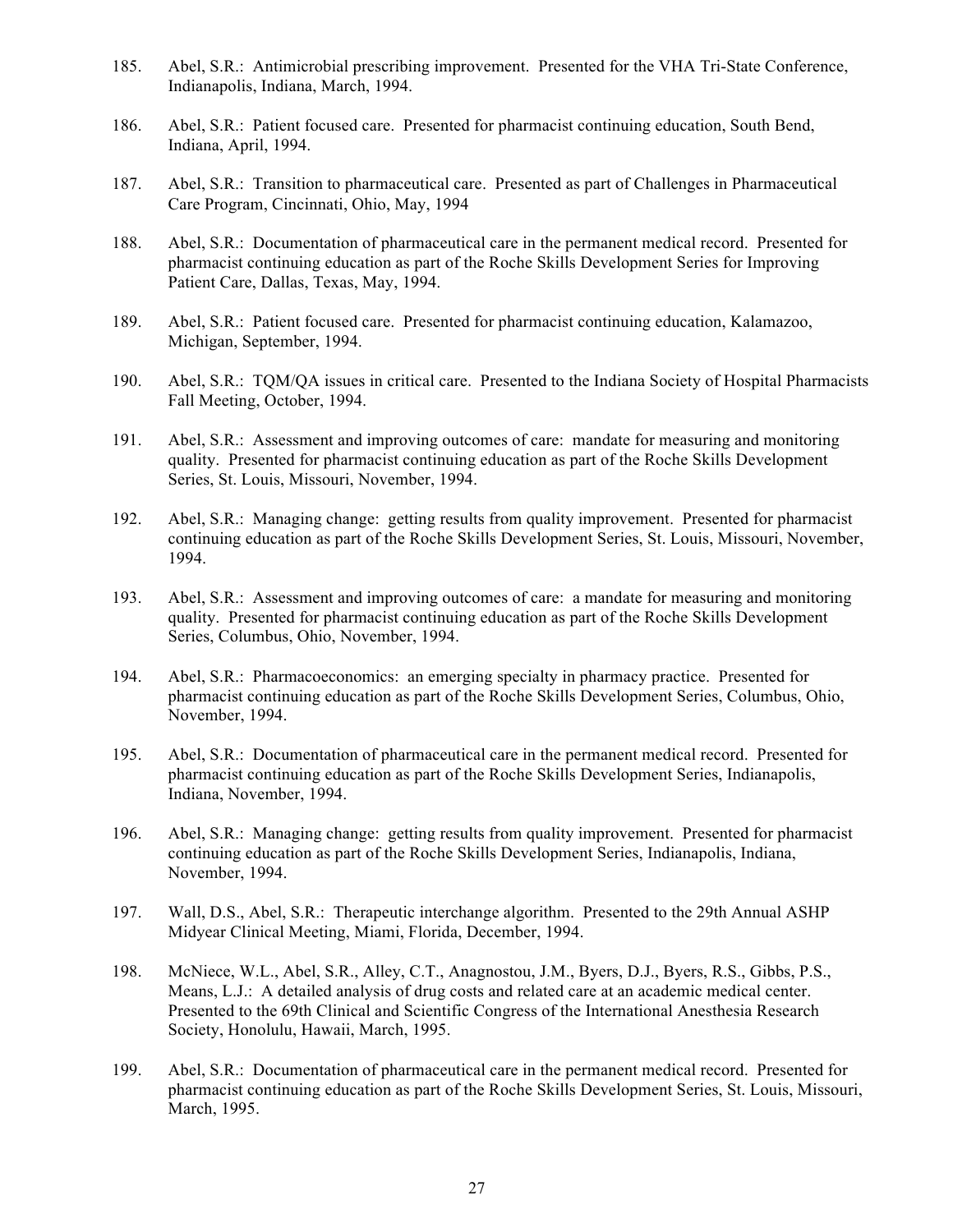- 200. Abel, S.R.: Ocular pharmacology update: emphasis on the treatment of glaucoma. Presented for the Wisconsin Pharmacist's Association in 1995 Spring Long Term Care Conference, Waukesha, Wisconsin, April, 1995.
- 201. Abel, S.R.: Patient focused care. Presented for pharmacist continuing education, Evansville, Indiana, April, 1995.
- 202. Abel, S.R.: Documentation of pharmaceutical care in the permanent medical record. Presented for the Oregon Society of Hospital Pharmacists 1995 Annual Seminar as part of the Roche Skills Development Series, Stevenson, Washington, May, 1995.
- 203. Abel, S.R.: Ocular pharmacology update. Presented for Family Medicine Grand Rounds, Indiana University School of Medicine, Indianapolis, Indiana, August, 1995.
- 204. Abel, S.R.: Documentation and patient care. Presented for the Indiana Society of Hospital Pharmacists/Indiana Pharmacists Association Fall Meeting, Indianapolis, Indiana, October, 1995.
- 205. Abel, S.R.: Antimicrobial prescribing improvement: possible and positive. Presented for pharmacist continuing education, St. Louis, Missouri, October, 1995.
- 206. Abel, S.R.: Patient focused care. Presented for Hospital Pharmacy Week to hospital pharmacists and technicians, Evansville, Indiana, October, 1995.
- 207. Birk, C.W., Abel, S.R.: Reengineering and preparing for patient focused care: challenges and opportunities. Presented to the 30th Annual ASHP Midyear Clinical Meeting, Las Vegas, Nevada, December, 1995.
- 208. Abel, S.R., Mead, J.M., Cox, J.S., Carr, J.A., Burn, S.R.: Stability of granisetron HCl in syringes and minibags. Presented to the 30th Annual ASHP Midyear Clinical Meeting, Las Vegas, Nevada, December, 1995.
- 209. Clark, C.D., Abel, S.R.: Pharmacoeconomic evaluation of granisetron and ondansetron for preventing of chemotherapy induced nausea and vomiting. Presented to the 30th Annual ASHP Midyear Clinical Meeting, Las Vegas, Nevada, December, 1995.
- 210. Glazer, N.B., Abel, S.R.: Sedative hypnotics: a concurrent review of prescribing patterns. Presented to the 30th Annual ASHP Midyear Clinical Meeting, Las Vegas, Nevada, December, 1995.
- 211. Abel, S.R.: The Roche skills development program. Presented for pharmaceutical representatives, Roche Laboratories, Inc., Anaheim, California, January, 1996.
- 212. Abel, S.R.: Documentation of pharmaceutical care in the permanent medical record. Presented for hospital pharmacists as part of the Roche Skills Development Series, Worcester, Massachusetts, February, 1996.
- 213. Abel, S.R.: Guidelines and clinical paths. Presented for Maury Regional Hospital pharmacists, Columbia, Tennessee, February, 1996.
- 214. Abel, S.R.: Ocular pharmacology update. Presented for hospital pharmacists, Regina, Saskatchewan, Canada, February, 1996.
- 215. Sorensen, S.J., Molinari, F.D., Abel, S.R., Hartstein, A.I.: Development, implementation, and assessment of revised vancomycin dosing and serum concentration monitoring guidelines. Presented at the 1996 Winter Practice and Research Forum of the American College of Clinical Pharmacy, Monterey, California, February, 1996.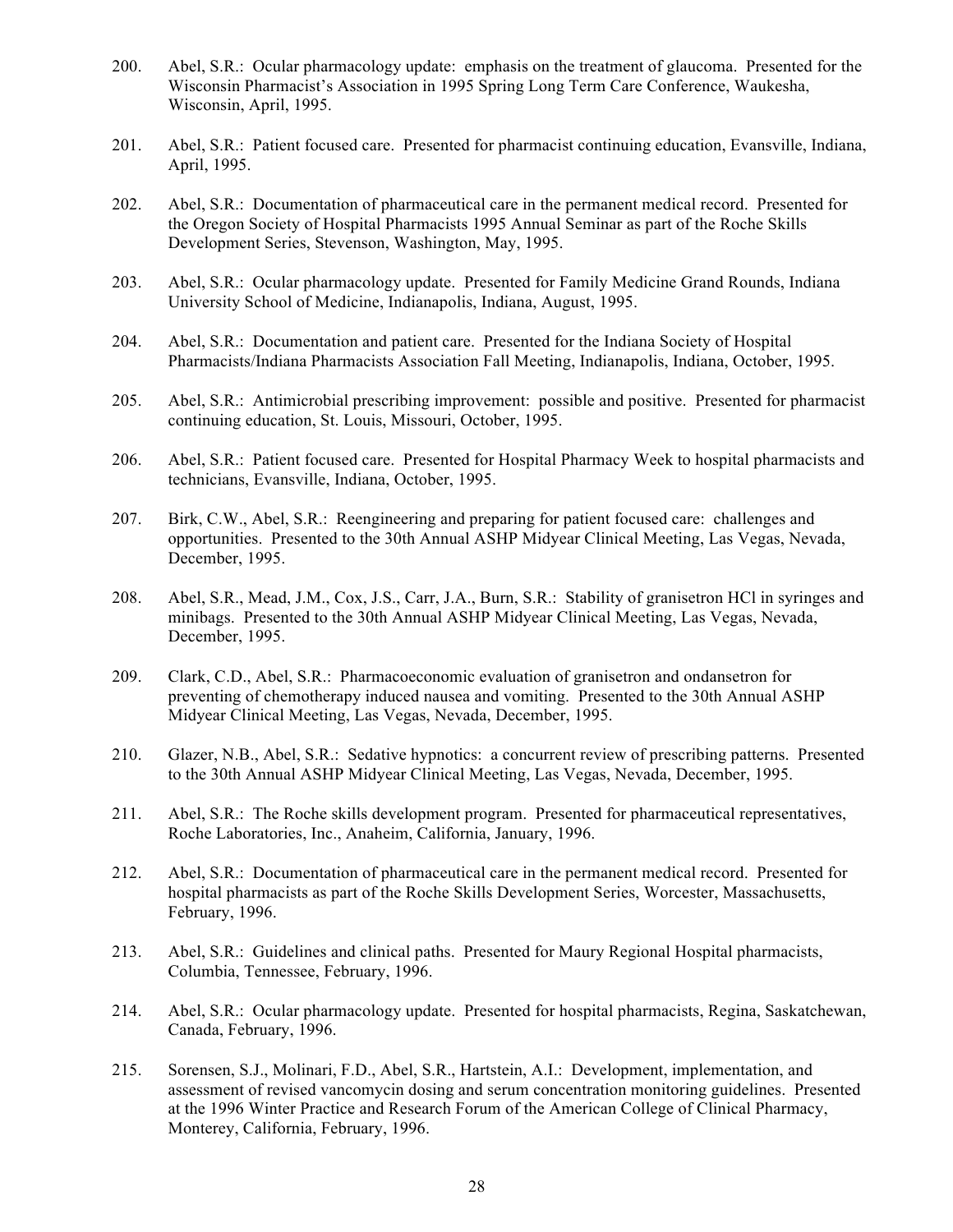- 216. Abel, S.R.: Ocular pharmacology update. Presented for the Canadian Society of Hospital Pharmacists Western Branches Banff Conference, Banff, Alberta, Canada, March, 1996.
- 217. Abel, S.R.: Osteoporosis. Presented for hospital and retail pharmacists, Muncie, Indiana, March, 1996.
- 218. Abel, S.R.: Osteoporosis. Presented for hospital and retail pharmacists, Anderson, Indiana, March, 1996.
- 219. Abel, S.R.: Documentation of pharmaceutical care in the permanent medical record. Presented for the Florida Society of Health-System Pharmacists Spring Meeting, Fort Lauderdale, Florida, April, 1996.
- 220. Frank, M.O., Batteiger, B.E., Sorensen, S.J., Hartstein, A.I., Carr, J.A., McComb, J.S., Clark, C.D., Abel, S.R., Mikuta, J.M., Jones, R.B.: Decrease in expenditures and selected nosocomial infections following implementation of an antimicrobial prescribing improvement program. Presented to the 6th Annual Meeting of the Society for Healthcare Epidemiology of America, Washington, DC, April, 1996.
- 221. Abel, S.R.: Guidelines and clinical paths. Presented for hospital pharmacists, Fort Wayne, Indiana, April, 1996.
- 222. Abel, S.R.: Documentation of pharmaceutical care in the permanent medical record. Presented for hospital and retail pharmacists, Indianapolis, Indiana, April, 1996.
- 223. Abel, S.R.: Health outcomes and pharmacoeconomics: a regional perspective. Presented for the Methodist Health Group Health Outcomes and Pharmacoeconomics Seminar, Indianapolis, Indiana, May, 1996.
- 224. Abel, S.R.: Working effectively in teams. Presented for the Kentucky Society of Health-System Pharmacists Spring Meeting, Lexington, Kentucky, May, 1996.
- 225. Abel, S.R.: Guidelines and clinical paths. Presented for the Oregon Society of Hospital Pharmacists, Stevenson, Washington, May, 1996.
- 226. Abel, S.R.: Common eye medications in the elderly. Presented for the Wisconsin Association of Medical Directors, Wisconsin Dells, Wisconsin, June, 1996.
- 227. Abel, S.R.: Documentation of pharmaceutical care in the permanent medical record. Presented for hospital pharmacists, Evansville, Indiana, June, 1996.
- 228. Frank, M.O., Batteiger, B.E., Sorensen, S.J., Hartstein, A.I., Carr, J.A., McComb, J.S., Clark, C.D., Abel, S.R., Mikuta, J.M., Jones, R.B.: Decrease in expenditures and selected nosocomial infections following implementation of an antimicrobial prescribing improvement program. Presented to the 34th Annual Meeting of the Infectious Diseases Society of America, New Orleans, Louisiana, September, 1996.
- 229. Abel, S.R.: Outcome management. Presented for the Dayton Area Society of Hospital Pharmacists, Dayton, Ohio, November, 1996.
- 230. Abel, S.R.: Guidelines and clinical paths. Presented for Missouri Baptist Hospital, St. Louis, Missouri, December, 1996.
- 231. Abel, S.R.: Working effectively in teams. Presented for pharmaceutical representatives, Roche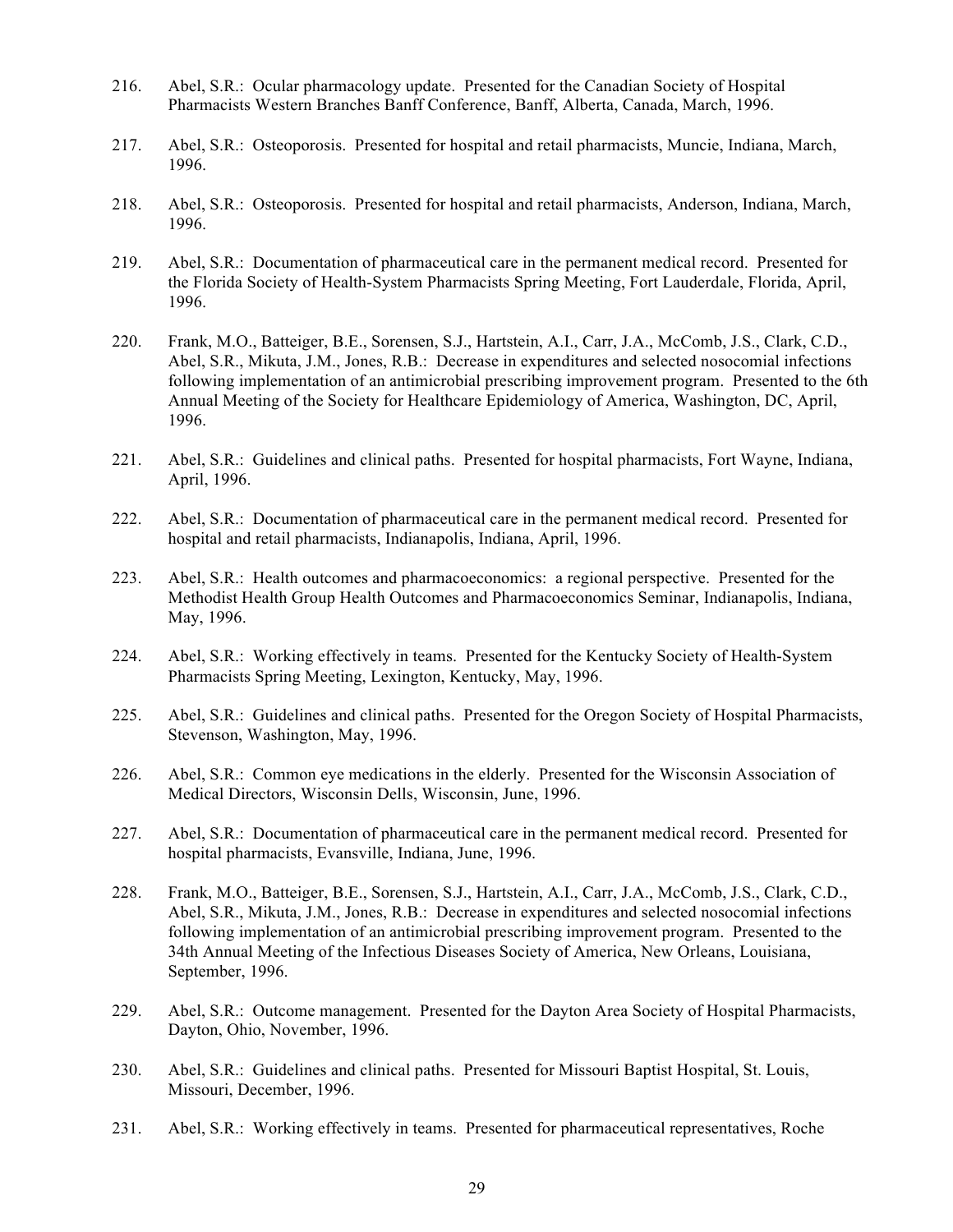Laboratories, Inc., Nutley, New Jersey, December, 1996.

- 232. Rule, J.L., Abel, S.R., Harris, J.M.: Focused documentation of pharmaceutical care consultations in the permanent medical record. Presented to the 31st Annual ASHP Midyear Clinical Meeting, New Orleans, Louisiana, December, 1996.
- 233. Staley, C., Abel, S.R., Wall, D.S.: Verification of the therapeutic interchange algorithm. Presented to the 31st Annual ASHP Midyear Clinical Meeting, New Orleans, Louisiana, December, 1996.
- 234. Koh-Knox, C., Abel, S.R., Wall, D.S.: Development of a student experiential program in a pediatric hospital. Presented to the 31st Annual ASHP Midyear Clinical Meeting, New Orleans, Louisiana, December, 1996.
- 235. Plesek, S.R., Fenton, C., Abel, S.R.: Implementation of an adverse drug event surveillance program at a university hospital. Presented to the 31st Annual ASHP Midyear Clinical Meeting, New Orleans, Louisiana, December, 1996.
- 236. Wall, D.S., Noe, L.L., Abel, S.R., Hardwick, L.L., Plesek, S.R.: Resource use comparison of monovial with traditional methods of preparing small-volume intravenous infusions. Presented to the 31st Annual ASHP Midyear Clinical Meeting, New Orleans, Louisiana, December, 1996.
- 237. Hardwick, L.L., Sorensen, S.J., Hartstein, A.I., Frank, M.O., Abel, S.R.: Impact of an antibiotic control program on the incidence and treatment of clostridium difficile. Presented to the 31st Annual ASHP Midyear Clinical Meeting, New Orleans, Louisiana, December, 1996.
- 238. Abel, S.R., Rule, J.L.: Documenting pharmaceutical care consultations in the permanent medical record. Presented to the 31st Annual ASHP Midyear Clinical Meeting, New Orleans, Louisiana, December, 1996.
- 239. Abel, S.R.: Assessing competency in health care organizations. Presented to facilitators for the Roche Skills Development Program, Charlotte, North Carolina, March, 1997.
- 240. Abel, S.R.: Osteoporosis. Presented as pharmacist continuing education for the Elkhart County Pharmacists Association, Elkhart, Indiana, April, 1997.
- 241. Abel, S.R.: Strategies for prescribing improvement. Presented to the medical staff of Saint Joseph Hospital and Health Center, Kokomo, Indiana, May, 1997.
- 242. Abel, S.R.: Osteoporosis. Presented as pharmacist continuing education for the Northwest Indiana Association of Pharmacists, Merrillville, Indiana, June, 1997.
- 243. Abel, S.R.: Assessing competency in health care organizations. Presented for area hospital healthcare professionals, Winston-Salem, North Carolina, June, 1997.
- 244. Abel, S.R.: Assessing competency in health care organizations. Presented to facilitators for the Roche Skills Development Program, Denver, Colorado, July, 1997.
- 245. Abel, S.R.: Assessing competency in health care organizations. Presented to the 1997 Georgia Society of Health-System Pharmacists Annual Meeting, Athens, Georgia, September, 1997.
- 246. Wall, D.S., Abel, S.R.: Therapeutic interchange algorithm. Presented to the 1997 Indiana Society of Health-System Pharmacists Fall Convention, Indianapolis, Indiana, October, 1997.
- 247. Sowinski, K.M., Abel, S.R., Mueller, B.A.: Effect of gender on relative bioavailabilities of ciprofloxacin and ofloxacin when administered with an enteral feeding product. Presented to the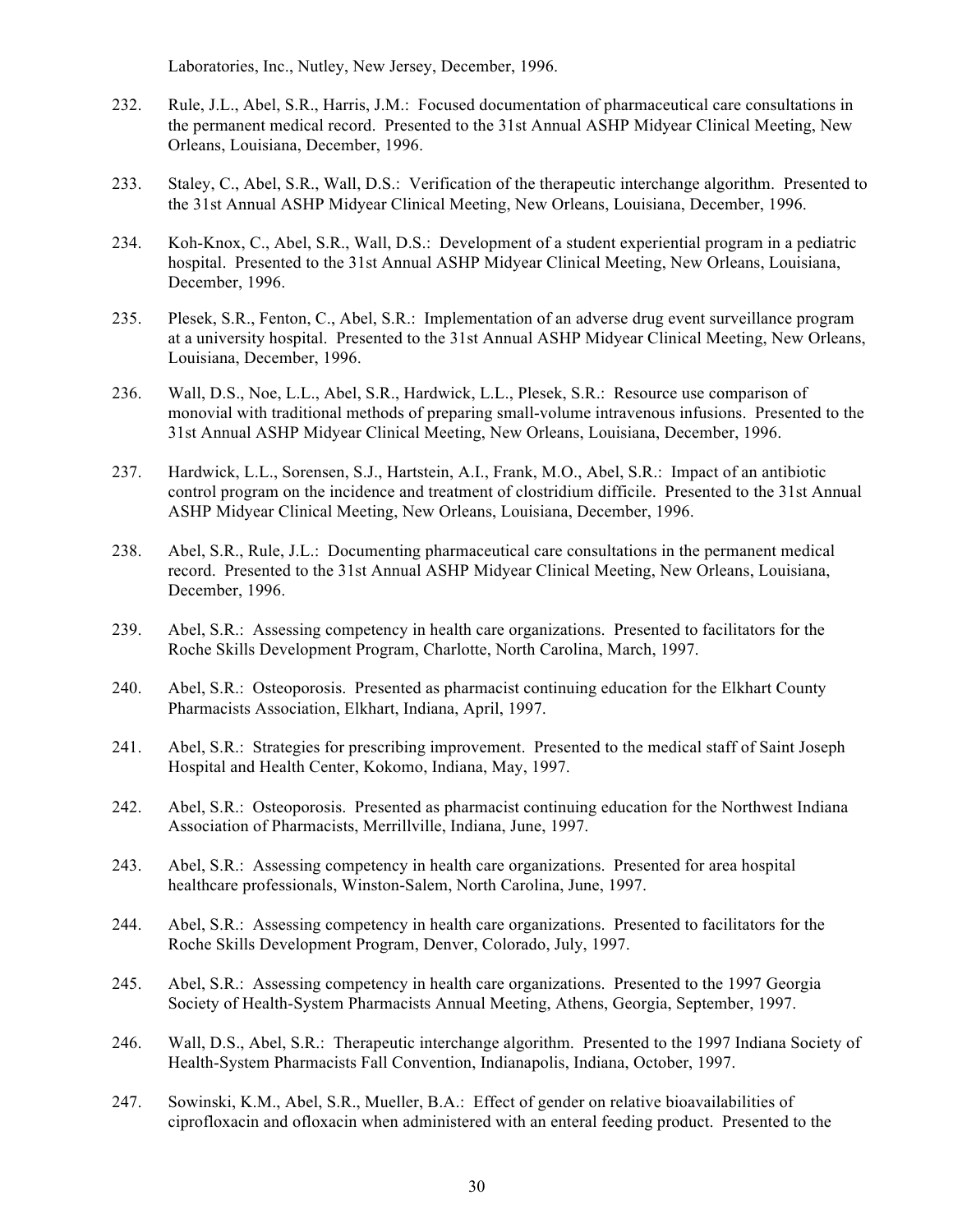American College of Clinical Pharmacy 1997 Annual Meeting, Phoenix, Arizona, November, 1997.

- 248. Abel, S.R.: Working effectively in teams. Presented for Roche Business Unit, Cincinnati, Ohio, December, 1997.
- 249. Wall, D.S., Brinker, D. R., Abel, S.R.: Potential therapeutic interchange of alfa-interferons in solid tumor malignancies. Presented to the 32nd Annual ASHP Midyear Clinical Meeting, Atlanta, Georgia, December, 1997.
- 250. Brinker, D.R., Wall, D.S., Abel, S.R.: Potential therapeutic interchange of alfa-interferons in hematologic malignancies. Presented to the 32nd Annual ASHP Midyear Clinical Meeting, Atlanta, Georgia, December, 1997.
- 251. Brockmiller, H.R., Wall, D.S., Abel, S.R.: Patient counseling competency: assessment for pharmacists and nurses. Presented to the 32nd Annual ASHP Midyear Clinical Meeting, Atlanta, Georgia, December, 1997.
- 252. Muzumdar, S., Smith, J., Wall, D.S., Abel, S.R.: An analysis of coronary arterial bypass graft and valve replacement patients via the use of the Disease State Management Tracker. Presented to the 32nd Annual ASHP Midyear Clinical Meeting, Atlanta, Georgia, December, 1997.
- 253. Abel, S.R.: Why pay external clerkship sites? Presented to the 32nd Annual ASHP Midyear Clinical Meeting, Atlanta, Georgia, December, 1997.
- 254. Abel, S.R.: Osteoporosis. Presented to the Winter 1998 Blue Care Network Pharmacy Symposium, Lewiston, Michigan, February, 1998.
- 255. Abel, S.R.: The Monovial® drug delivery system. Presented as continuing education for physicians, pharmacists and nurses, Good Samaritan Hospital, Vincennes, Indiana, February, 1998.
- 256. Abel, S.R.: Assessing competency in healthcare organizations. Presented to facilitators for the Roche Skills Development Program, Newark, New Jersey, March, 1998.
- 257. Abel, S.R.: Eye disorders. Presented for WBAA, Purdue University, West Lafayette, Indiana, June, 1998.
- 258. Abel, S.R.: Assessing competency in healthcare organizations. Presented to facilitators for the Roche Skills Development Program, Denver, Colorado, June, 1998.
- 259. Abel, S.R.: Current strategies in the management of glaucoma. Presented as pharmacist continuing education, Indianapolis, Indiana, June, 1998.
- 260. Abel, S.R.: Update on the Purdue University School of Pharmacy and Pharmaceutical Sciences. Presented for VHA hospital pharmacy representatives, Indianapolis, Indiana, July, 1998.
- 261. Abel, S.R.: Working effectively in teams. Presented as continuing education for pharmacists, Indianapolis, Indiana, September, 1998.
- 262. Abel, S.R.: Precepting experiential education. Presented for pharmacy residents from the State of Indiana, Indianapolis, Indiana, October, 1998.
- 263. Abel, S.R: Assessing outcomes in the provision of healthcare. Presented as a nationwide continuing education teleconference as part of the Roche Skills Development Program, Indianapolis, Indiana, December, 1998.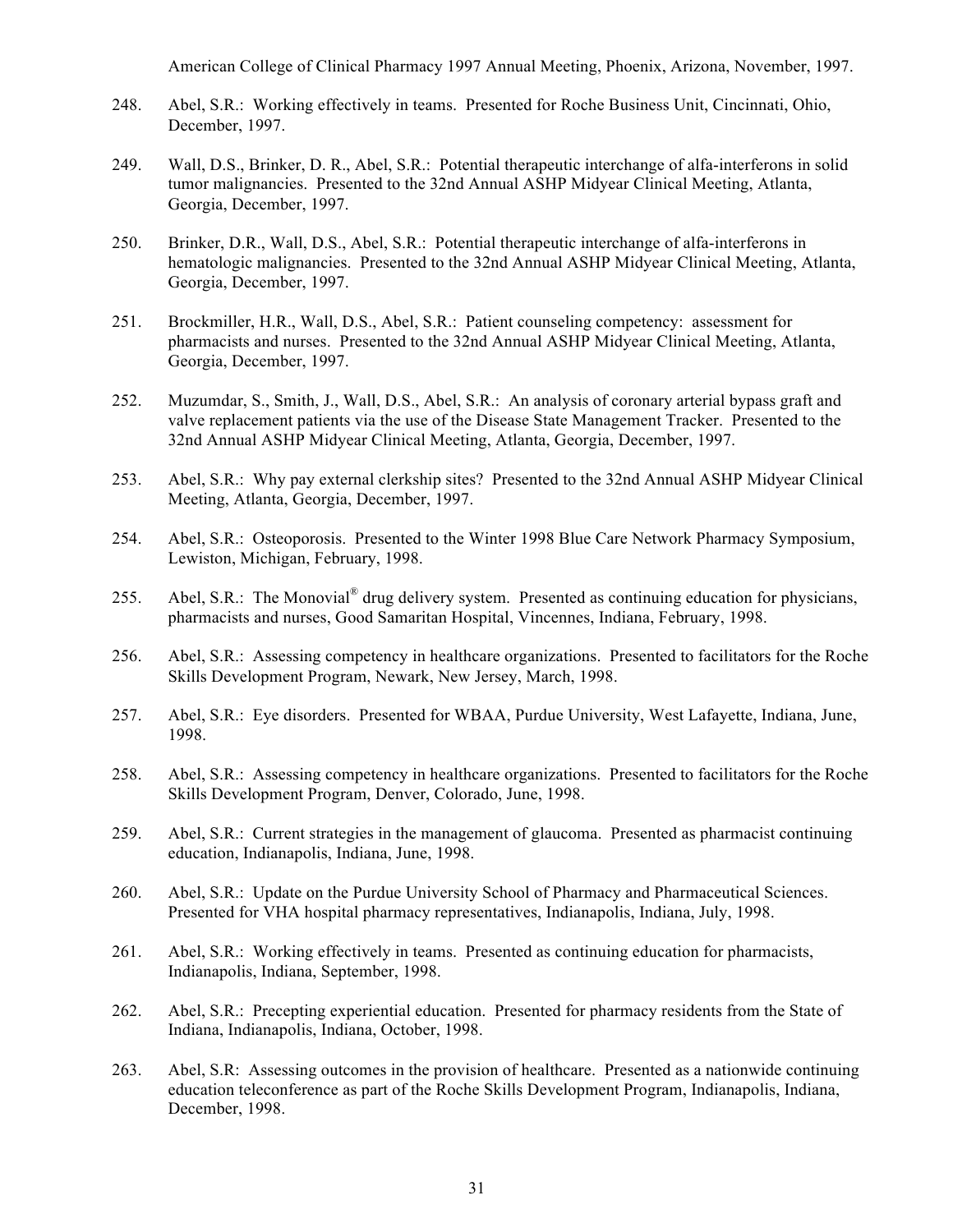- 264. Abel, S.R.: Drug usage evaluation. Presented as a nationwide continuing education teleconference as part of the Roche Skills Development Program, Indianapolis, Indiana, February, 1999.
- 265. Abel, S.R.: Drug usage evaluation. Presented as a nationwide continuing education teleconference as part of the Roche Skills Development Program, Indianapolis, Indiana, February, 1999.
- 266. Abel, S.R.: Drug usage evaluation. Presented as a nationwide continuing education teleconference as part of the Roche Skills Development Program, Indianapolis, Indiana, March, 1999.
- 267. Abel, S.R.: Guidelines and clinical paths. Presented as a nationwide continuing education teleconference as part of the Roche Skills Development Program, Indianapolis, Indiana, March, 1999.
- 268. Abel, S.R.: Drug usage evaluation. Presented as a nationwide continuing education teleconference as part of the Roche Skills Development Program, Indianapolis, Indiana, April, 1999.
- 269. Abel, S.R.: Overview of the diagnosis and treatment of hepatitis. Presented as continuing education for Chicago-area Veteran's Administration Medical Center pharmacists, Chicago, Illinois, April, 1999.
- 270. Abel, S.R., Birk, C.W.: Cost and clinical impact of pharmacist consultations in an inpatient setting. Presented at the International Congress on Clinical Pharmacy, Orlando, Florida, April, 1999.
- 271. Abel, S.R., Birk, C.W.: Impact of the patient-focused care model on clinical pharmacy workload. Presented at the International Congress on Clinical Pharmacy, Orlando, Florida, April, 1999.
- 272. Abel, S.R.: Assessing competency in healthcare organizations. Presented for the Oregon Society of Hospital Pharmacists, Stevenson, Washington, May, 1999.
- 273. Abel, S.R.: Drug usage evaluation. Presented as a nationwide continuing education teleconference as part of the Roche Skills Development Program, Indianapolis, Indiana, May, 1999.
- 274. Abel, S.R.: Adverse drug events enhancement strategies for optimizing patient care. Presented as a nationwide continuing education teleconference as part of the Roche Skills Development Program, Indianapolis, Indiana, June, 1999.
- 275. Abel, S.R.: Overcoming barriers to the provision of pharmaceutical care. Presented as continuing education for pharmacy managers of the McKesson Med Management Group, Reno, Nevada, June, 1999.
- 276. Abel, S.R.: Development, implementation, and evaluation of progressive clinical pharmacy services. Presented as pharmacist continuing education, Denver, Colorado, June, 1999.
- 277. Abel, S.R.: Adverse drug events enhancement strategies for optimizing patient care. Presented as a nationwide continuing education teleconference as part of the Roche Skills Development Program, Indianapolis, Indiana, June, 1999.
- 278. Abel, S.R.: Guidelines and clinical paths. Presented as a nationwide continuing education teleconference as part of the Roche Skills Development Program, Indianapolis, Indiana, June, 1999.
- 279. Abel, S.R.: Drug usage evaluation. Presented as a nationwide continuing education teleconference as part of the Roche Skills Development Program, Indianapolis, Indiana, July, 1999.
- 280. Abel, S.R.: Adverse drug events enhancement strategies for optimizing patient care. Presented as a nationwide continuing education teleconference as part of the Roche Skills Development Program, Indianapolis, Indiana, August, 1999.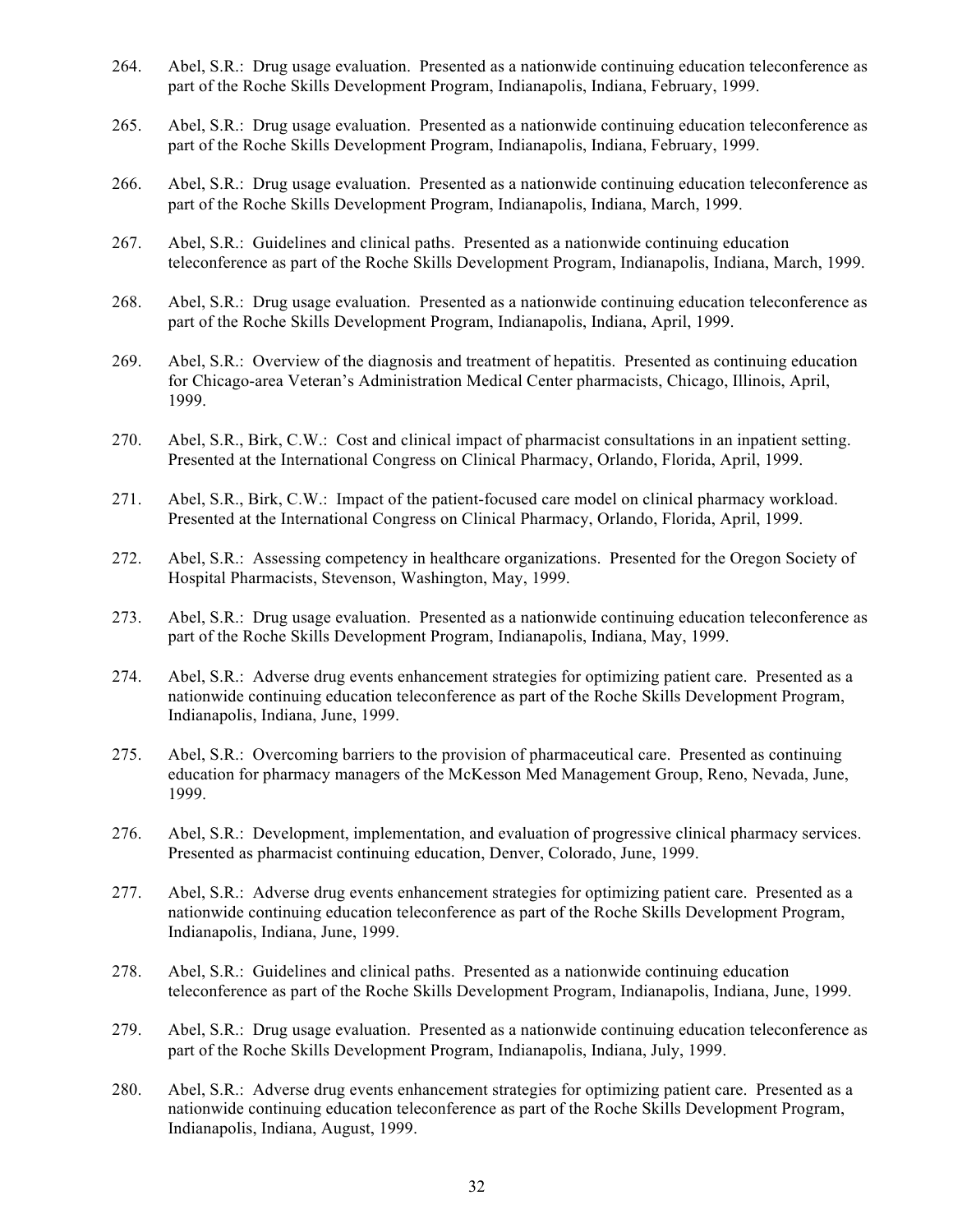- 281. Abel, S.R.: JCAHO survey readiness for medication use. Presented as a nationwide continuing education teleconference as part of the Roche Skills Development Program, Indianapolis, Indiana, August, 1999.
- 282. Abel, S.R.: JCAHO survey readiness for medication use. Presented as a nationwide continuing education teleconference as part of the Roche Skills Development Program, Indianapolis, Indiana, August, 1999.
- 283. Abel, S.R.: Pharmacist's perspective on formularies and new drug evaluations. Presented for pharmaceutical representatives, Ortho-McNeil Pharmaceuticals, Cincinnati, Ohio, September, 1999.
- 284. Abel, S.R.: Team building. Presented for pharmaceutical representatives, Ortho-McNeil Pharmaceuticals, Cincinnati, Ohio, September, 1999.
- 285. Abel, S.R.: JCAHO survey readiness for medication use. Presented as a nationwide continuing education teleconference as part of the Roche Skills Development Program, Indianapolis, Indiana, September, 1999.
- 286. Abel, S.R.: Overcoming barriers to the provision of pharmaceutical care. Presented as continuing education for pharmacy managers of the McKesson Med Management Group, St. Louis, Missouri, September, 1999.
- 287. Abel, S.R.: Adverse drug events enhancement strategies for optimizing patient care. Presented as a nationwide continuing education teleconference as part of the Roche Skills Development Program, Indianapolis, Indiana, October, 1999.
- 288. Abel, S.R.: JCAHO survey readiness for medication use. Presented as a nationwide continuing education teleconference as part of the Roche Skills Development Program, Indianapolis, Indiana, October, 1999.
- 289. Abel, S.R.: Documentation of patient care in the permanent medical record. Presented as continuing education for pharmacists at Riverside Medical Center, Kankakee, Illinois, October, 1999.
- 290. Abel, S.R.: Adverse drug events enhancement strategies for optimizing patient care. Presented as a nationwide continuing education teleconference as part of the Roche Skills Development Program, Indianapolis, Indiana, October, 1999.
- 291. Abel, S.R.: Ocular pharmacology update. Presented for the Price Whitson Optometrist Continuing Education Program, Carmel, Indiana, October, 1999.
- 292. Abel, S.R.: JCAHO survey readiness for medication use. Presented as a nationwide continuing education teleconference as part of the Roche Skills Development Program, Indianapolis, Indiana, October, 1999.
- 293. Abel, S.R.: Developing your curriculum vitae and tips on interviewing. Presented for pharmacy residents from the State of Indiana, Indianapolis, Indiana, November, 1999.
- 294. Abel, S.R.: Collaborating for guideline implementation. Presented as continuing education for healthcare professionals, Edison, New Jersey, November, 1999.
- 295. Abel, S.R.: JCAHO survey readiness for medication use. Presented as a nationwide continuing education teleconference as part of the Roche Skills Development Program, Indianapolis, Indiana, November, 1999.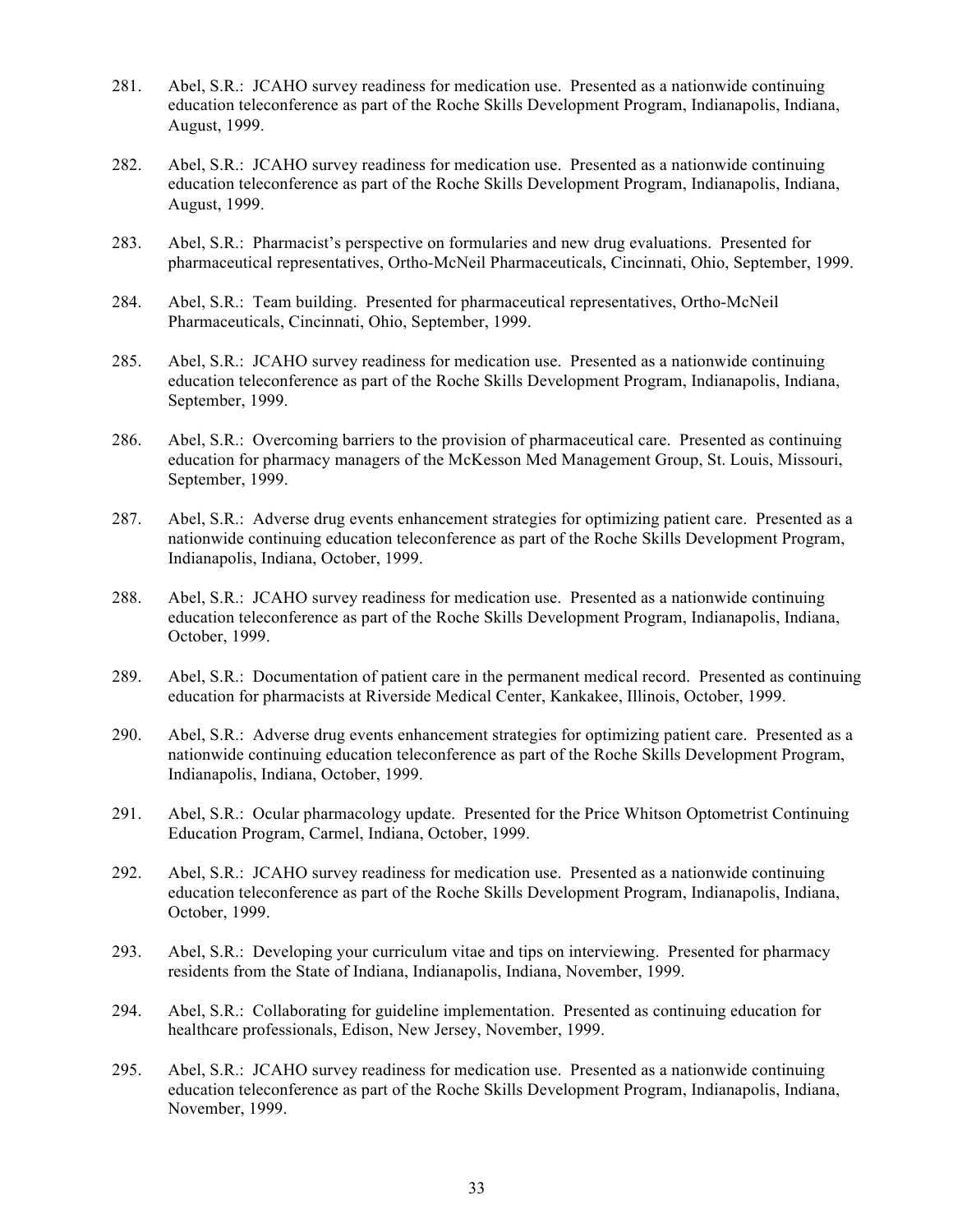- 296. Abel, S.R.: JCAHO survey readiness for medication use. Presented as a nationwide continuing education teleconference as part of the Roche Skills Development Program, Indianapolis, Indiana, November, 1999.
- 297. Abel, S.R.: Collaboration for guideline implementation. Presented as continuing education for pharmacists of the New York Health and Hospital Corporation, New York, New York, December, 1999.
- 298. Abel, S.R.: JCAHO survey readiness for medication use. Presented as a nationwide continuing education teleconference as part of the Roche Skills Development Program, Indianapolis, Indiana, December, 1999.
- 299. Abel, S.R.: Overcoming barriers to the provision of pharmaceutical care. Presented as continuing education for pharmacy managers of the McKesson Med Management Group, Orlando, Florida, December, 1999.
- 300. Abel, S.R.: JCAHO survey readiness for medication use. Presented as a nationwide continuing education teleconference as part of the Roche Skills Development Program, Indianapolis, Indiana, December, 1999.
- 301. Abel, S.R.: Assessing pharmacist competency in healthcare organizations. Presented as pre-ASHP Midyear Clinical Meeting Symposium, Orlando, Florida, December, 1999.
- 302. Abel, S.R.: Adverse drug events enhancement strategies for optimizing patient care. Presented as a nationwide continuing education teleconference as part of the Roche Skills Development Program, Indianapolis, Indiana, January, 2000.
- 303. Abel, S.R.: JCAHO survey readiness for medication use. Presented as a nationwide continuing education teleconference as part of the Roche Skills Development Program, Indianapolis, Indiana, February, 2000.
- 304. Abel, S.R.: Documentation and justification of progressive pharmacy services. Presented for pharmacy residents from the State of Indiana, Indianapolis, Indiana, March, 2000.
- 305. Abel, S.R.: Assessing competency for medication use improvement. Presented to facilitators for the Roche Skills Development Program, Phoenix, Arizona, March, 2000.
- 306. Abel, S.R.: Drug usage evaluation. Presented as a nationwide continuing education teleconference as part of the Roche Skills Development Program, Indianapolis, Indiana, March, 2000.
- 307. Abel, S.R.: Guidelines and clinical paths. Presented as a nationwide continuing education teleconference as part of the Roche Skills Development Program, Indianapolis, Indiana, April, 2000.
- 308. Abel, S.R.: Adverse drug events enhancement strategies for optimizing patient care. Presented as a nationwide continuing education teleconference as part of the Roche Skills Development Program, Indianapolis, Indiana, May, 2000.
- 309. Abel, S.R.: Adverse drug events enhancement strategies for optimizing patient care. Presented as a nationwide continuing education teleconference as part of the Roche Skills Development Program, Indianapolis, Indiana, May, 2000.
- 310. Abel, S.R.: Guidelines and clinical paths. Presented as a nationwide continuing education teleconference as part of the Roche Skills Development Program, Indianapolis, Indiana, May, 2000.
- 311. Abel, S.R.: JCAHO survey readiness for medication use. Presented as a nationwide continuing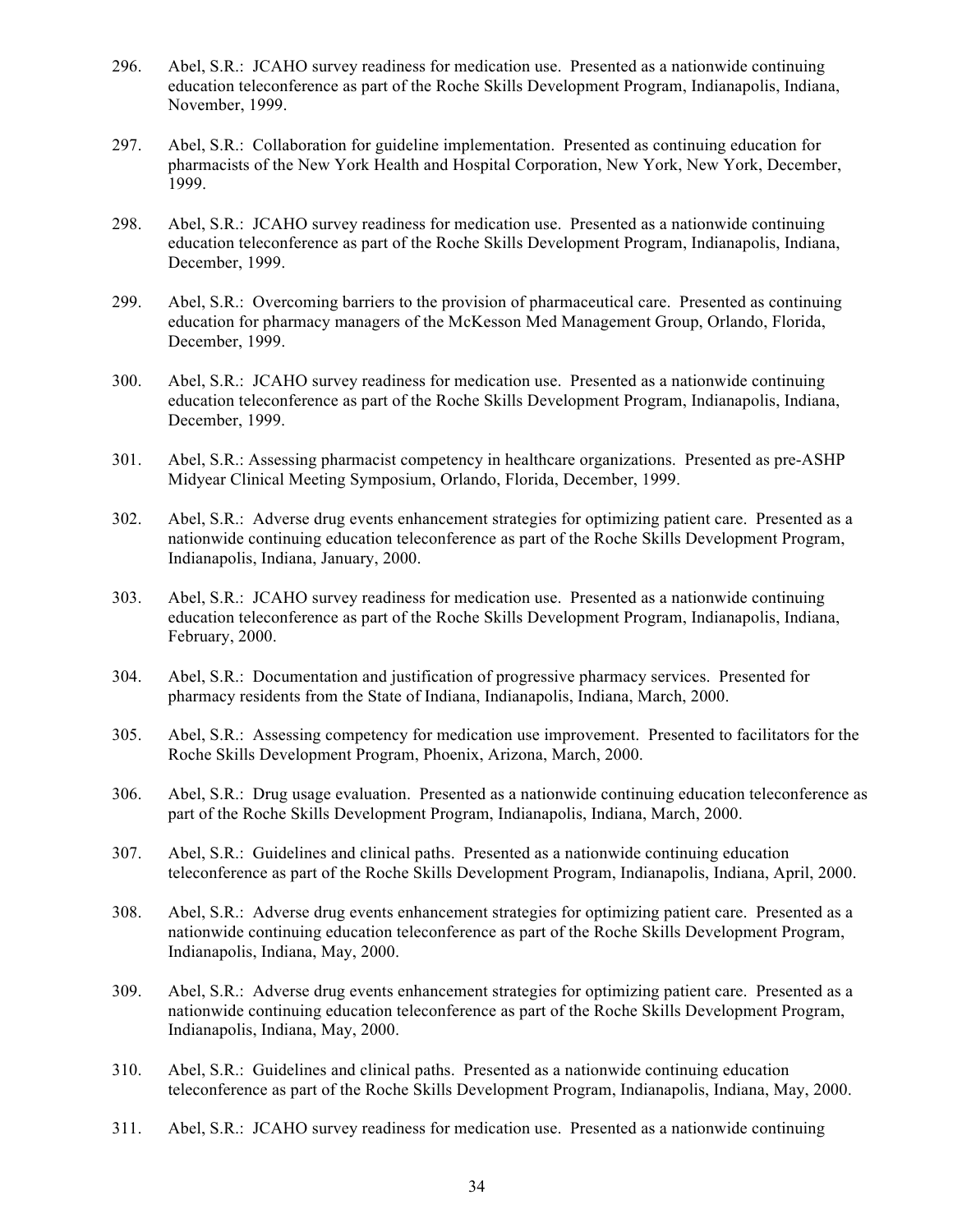education teleconference as part of the Roche Skills Development Program, Indianapolis, Indiana, June, 2000.

- 312. Abel, S.R.: Adverse drug events enhancement strategies for optimizing patient care. Presented as a nationwide continuing education teleconference as part of the Roche Skills Development Program, Indianapolis, Indiana, June, 2000.
- 313. Abel, S.R.: JCAHO survey readiness for medication use. Presented as a nationwide continuing education teleconference as part of the Roche Skills Development Program, Indianapolis, Indiana, June, 2000.
- 314. Abel, S.R.: Guidelines and clinical paths. Presented as a nationwide continuing education teleconference as part of the Roche Skills Development Program, Indianapolis, Indiana, September, 2000.
- 315. Abel, S.R.: JCAHO survey readiness for medication use. Presented as a nationwide continuing education teleconference as part of the Roche Skills Development Program, Indianapolis, Indiana, September, 2000.
- 316. Abel, S.R.: Adverse drug events enhancement strategies for optimizing patient care. Presented as a nationwide continuing education teleconference as part of the Roche Skills Development Program, Indianapolis, Indiana, September, 2000.
- 317. Abel, S.R.: Adverse drug events enhancement strategies for optimizing patient care. Presented as a nationwide continuing education teleconference as part of the Roche Skills Development Program, Indianapolis, Indiana, October, 2000.
- 318. Abel, S.R.: Ocular pharmacology update. Presented for the Price Whitsken Optometrist Continuing Education Program, Carmel, Indiana, October, 2000.
- 319. Abel, S.R.: JCAHO survey readiness for medication use. Presented as a nationwide continuing education teleconference as part of the Roche Skills Development Program, Indianapolis, Indiana, October, 2000.
- 320. Abel, S.R.: Drug usage evaluation. Presented as a nationwide continuing education teleconference as part of the Roche Skills Development Program, Indianapolis, Indiana, November, 2000.
- 321. Abel, S.R.: JCAHO survey readiness for medication use. Presented as a nationwide continuing education teleconference as part of the Roche Skills Development Program, Indianapolis, Indiana, November, 2000.
- 322. Abel, S.R.: Adverse drug events enhancement strategies for optimizing patient care. Presented as a nationwide continuing education teleconference as part of the Roche Skills Development Program, Indianapolis, Indiana, November, 2000.
- 323. Abel, S.R.: Guidelines and clinical paths. Presented as a nationwide continuing education teleconference as part of the Roche Skills Development Program, Indianapolis, Indiana, December, 2000.
- 324. Abel, S.R.: JCAHO survey readiness for medication use. Presented as a nationwide continuing education teleconference as part of the Roche Skills Development Program, Indianapolis, Indiana, December, 2000.
- 325. Abel, S.R.: Adverse drug events enhancement strategies for optimizing patient care. Presented as a nationwide continuing education teleconference as part of the Roche Skills Development Program,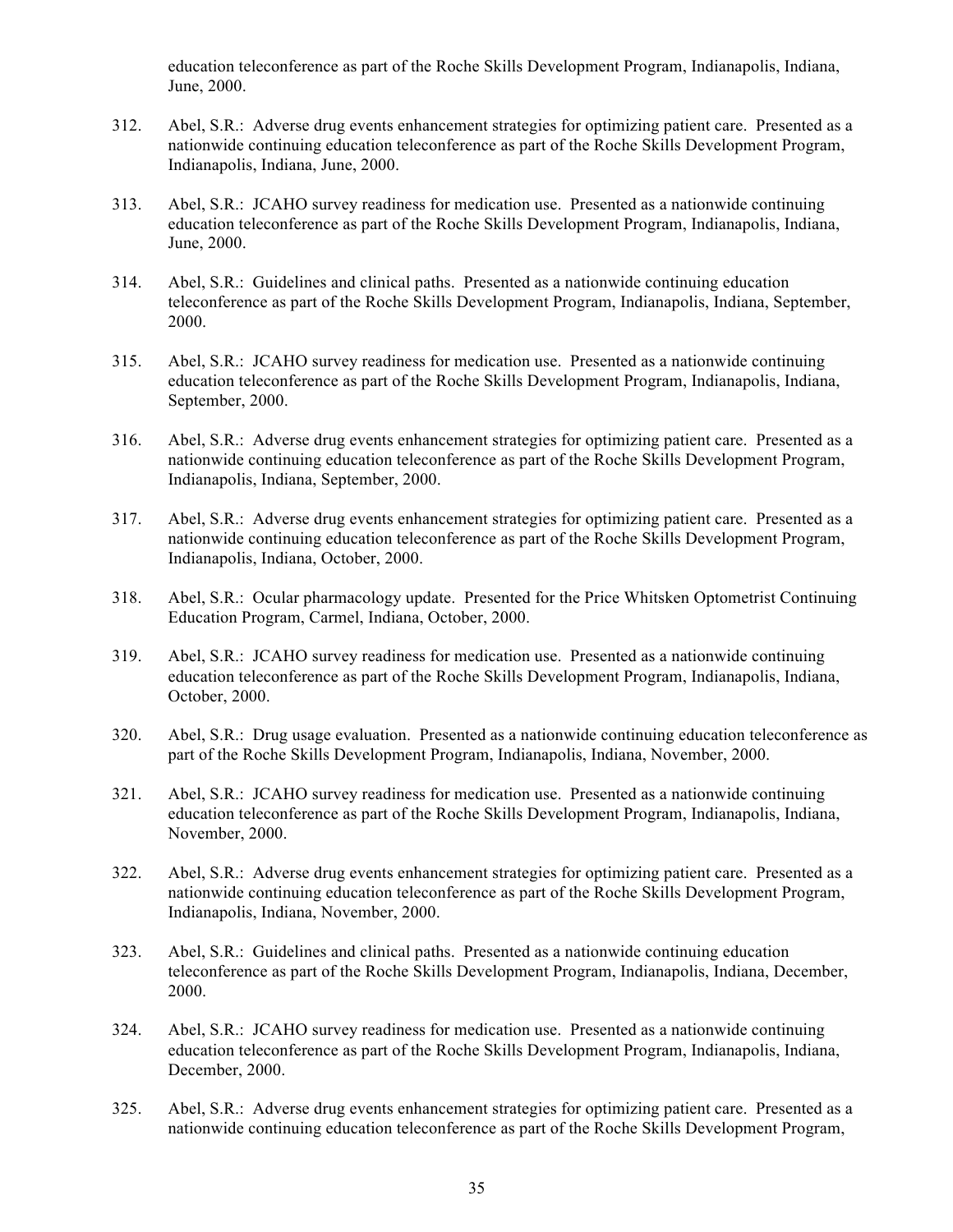Indianapolis, Indiana, December, 2000.

- 326. Abel, S.R.: Understanding the new JCAHO agenda for medication use. Presented as a nationwide continuing education teleconference as part of the Roche Skills Development Program, Indianapolis, Indiana, April, 2001.
- 327. Abel, S.R.: JCAHO update: focus on medication use improvement. Presented for the Pharmacy Society of Wisconsin Annual Meeting, Madison, Wisconsin, April, 2001.
- 328. Abel, S.R.: Reinventing DUE as a tool for medication use improvement. Presented as a nationwide continuing education teleconference as part of the Roche Skills Development Program, Indianapolis, Indiana, April, 2001.
- 329. Blair D.J., Cantor, L.B., Hoop, J.S., Knotts, S.L., Abel, S.R.: Subjective versus objective assessment of patient compliance with glaucoma medical therapy. Presented for the 2001 Association for Research in Vision and Ophthalmology (ARVO) Conference, Fort Lauderdale, Florida, April, 2001.
- 330. Abel, S.R.: Improving the safety of medication use. Presented as a nationwide continuing education teleconference as part of the Roche Skills Development Program, Indianapolis, Indiana, May, 2001.
- 331. Abel, S.R.: Implementing guidelines for medication use improvement. Presented as a nationwide continuing education teleconference as part of the Roche Skills Development Program, Indianapolis, Indiana, May, 2001.
- 332. Abel, S.R.: Implementing guidelines for medication use improvement. Presented as a nationwide continuing education teleconference as part of the Roche Skills Development Program, Indianapolis, Indiana, May, 2001.
- 333. Abel, S.R.: Reinventing DUE as a tool for medication use improvement. Presented as a nationwide continuing education teleconference as part of the Roche Skills Development Program, Indianapolis, Indiana, May, 2001.
- 334. Abel, S.R.: Understanding the new JCAHO agenda for medication use. Presented as a nationwide continuing education teleconference as part of the Roche Skills Development Program, Indianapolis, Indiana, May, 2001.
- 335. Abel, S.R.: Transforming systems for safer medication use. Presented as continuing education for pharmacists, Fort Myers, Florida, May, 2001.
- 336. Abel, S.R.: Understanding the new JCAHO agenda for medication use. Presented as a nationwide continuing education teleconference as part of the Roche Skills Development Program, Indianapolis, Indiana, May, 2001.
- 337. Abel, S.R.: Implementing guidelines for medication use improvement. Presented as a nationwide continuing education teleconference as part of the Roche Skills Development Program, Indianapolis, Indiana, May, 2001.
- 338. Abel, S.R.: Improving the safety of medication use. Presented as a nationwide continuing education teleconference as part of the Roche Skills Development Program, Indianapolis, Indiana, May, 2001.
- 339. Abel, S.R.: Implementing guidelines for medication use improvement. Presented as a nationwide continuing education teleconference as part of the Roche Skills Development Program, Indianapolis, Indiana, June, 2001.
- 340. Abel, S.R.: Improving the safety of medication use. Presented as a nationwide continuing education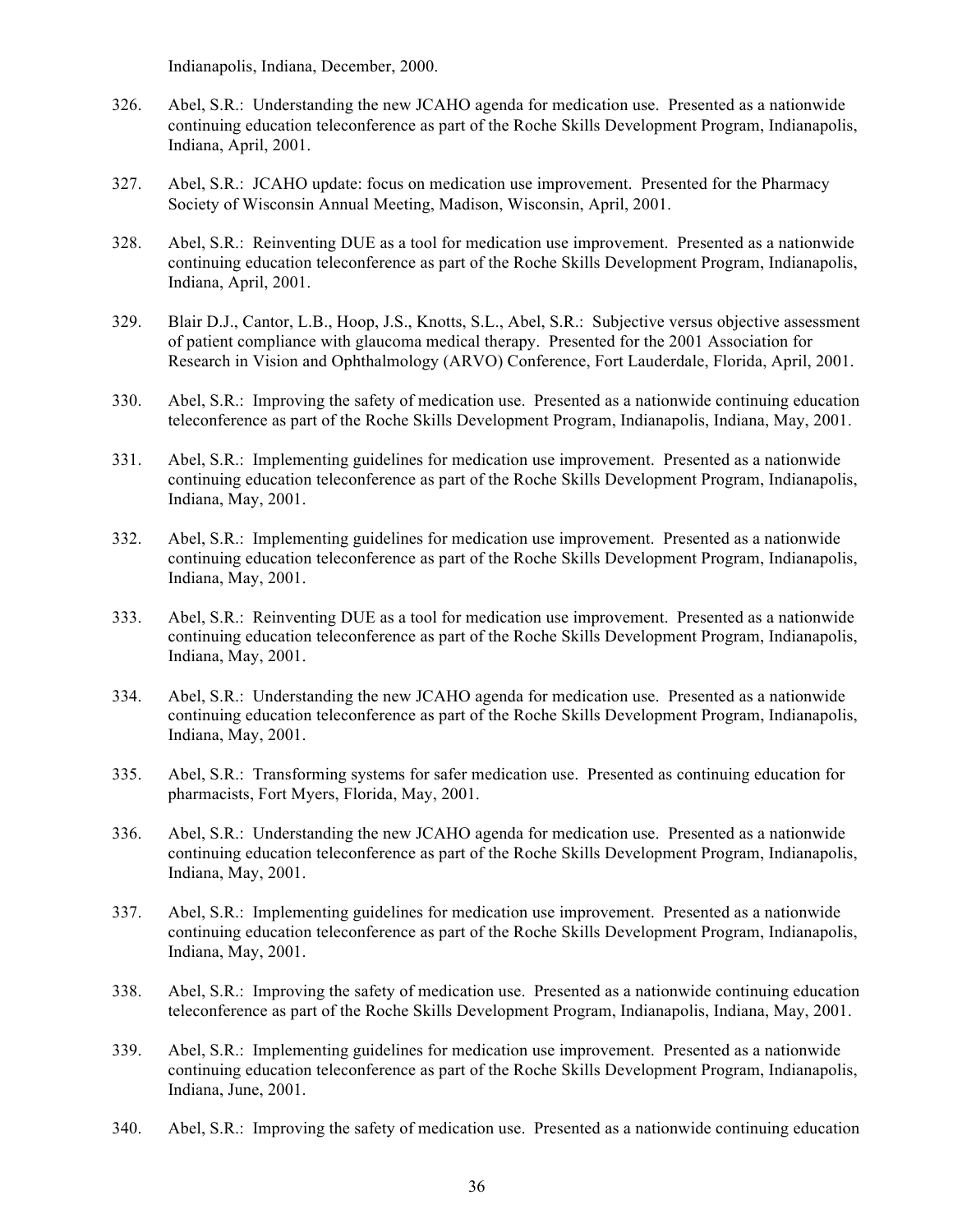teleconference as part of the Roche Skills Development Program, Indianapolis, Indiana, June, 2001.

- 341. Abel, S.R.: Transforming systems for safer medication use. Presented as continuing education for pharmacists, Little Rock, Arkansas, June, 2001.
- 342. Abel, S.R.: Transforming systems for safer medication use. Presented as continuing education for pharmacists, Roanoke, Virginia, June, 2001.
- 343. Abel, S.R.: Implementing guideline initiatives. Presented as continuing education for pharmacists, New York, New York, June, 2001.
- 344. Abel, S.R.: Managing data. Presented as continuing education for pharmacists and training for Roche Skills Development Program facilitators, Toronto, Ontario, Canada, June, 2001.
- 345. Abel, S.R.: Understanding the new JCAHO agenda for medication use. Presented as a nationwide continuing education teleconference as part of the Roche Skills Development Program, Indianapolis, Indiana, June, 2001.
- 346. Abel, S.R.: Implementing guidelines for medication use improvement. Presented as a nationwide continuing education teleconference as part of the Roche Skills Development Program, Indianapolis, Indiana, June, 2001.
- 347. Abel, S.R.: Understanding the new JCAHO agenda for medication use. Presented as a nationwide continuing education teleconference as part of the Roche Skills Development Program, Indianapolis, Indiana, June, 2001.
- 348. Abel, S.R.: Reinventing DUE as a tool for medication use improvement. Presented as a nationwide continuing education teleconference as part of the Roche Skills Development Program, Indianapolis, Indiana, June, 2001.
- 349. Abel, S.R.: Working effectively in teams. Presented as continuing education for pharmacists, Bronx, New York, July, 2001.
- 350. Abel, S.R.: Working effectively in teams. Presented as continuing education for pharmacists, West Seneca, New York, July, 2001.
- 351. Abel, S.R.: Working effectively in teams. Presented as continuing education for pharmacists, West Seneca, New York, July, 2001.
- 352. Abel, S.R.: Working effectively in teams. Presented as continuing education for pharmacists, Kerhonkson, New York, July, 2001.
- 353. Abel, S.R.: Pharmacist competency and patient care improvement. Presented as continuing education for pharmacists, Beckley, West Virginia, August, 2001.
- 354. Abel, S.R.: Understanding the new JCAHO agenda for medication use. Presented as a nationwide continuing education teleconference as part of the Roche Skills Development Program, Indianapolis, Indiana, August, 2001.
- 355. Abel, S.R.: Implementing guidelines for medication use improvement. Presented as a nationwide continuing education teleconference as part of the Roche Skills Development Program, Indianapolis, Indiana, September, 2001.
- 356. Abel, S.R.: Improving the safety of medication use. Presented as a nationwide continuing education teleconference as part of the Roche Skills Development Program, Indianapolis, Indiana, September,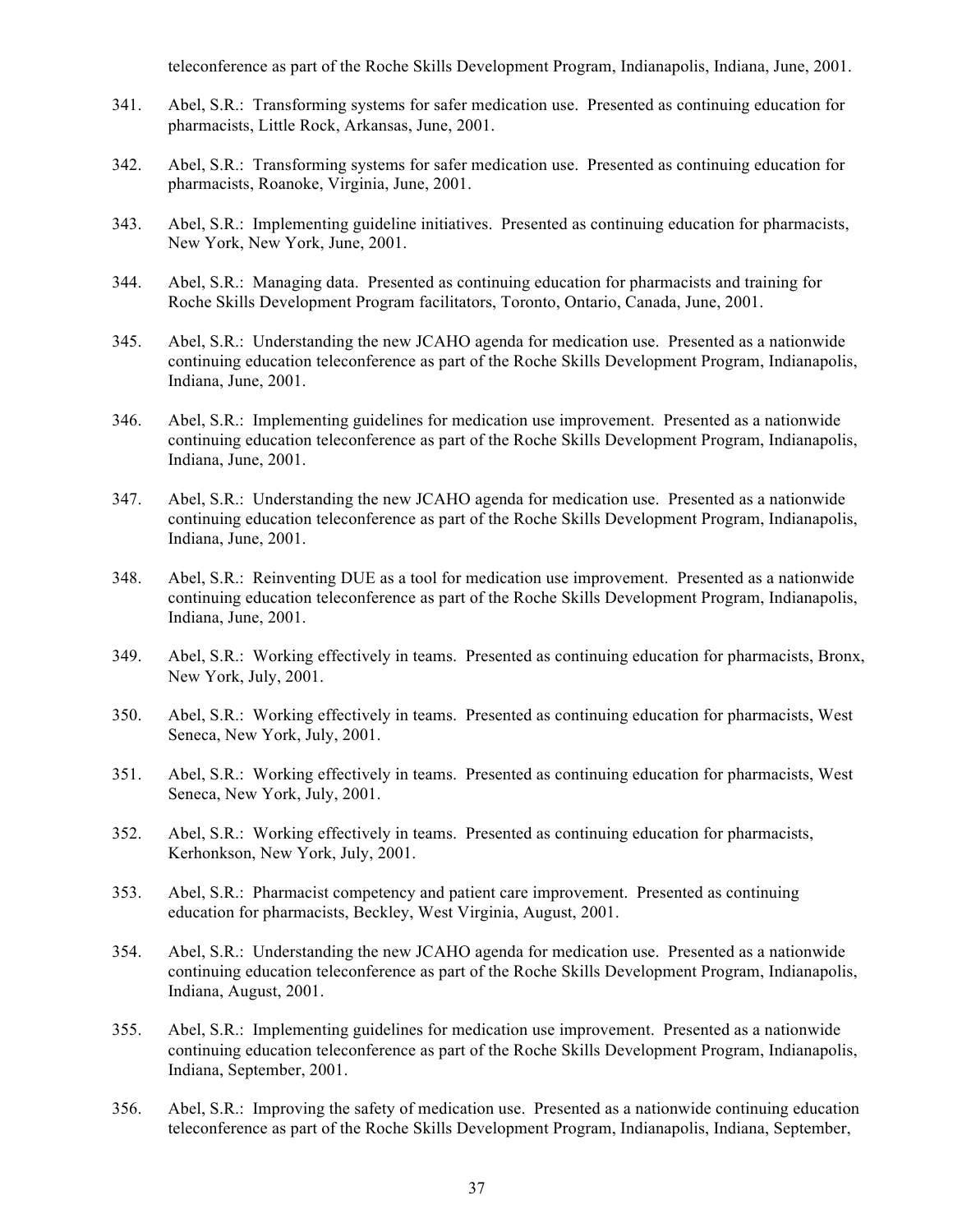2001.

- 357. Abel, S.R.: Improving the safety of mediation use. Presented as continuing education for pharmacists, Baltimore, Maryland, September, 2001.
- 358. Abel, S.R.: Implementing guidelines for medication use improvement. Presented as a nationwide continuing education teleconference as part of the Roche Skills Development Program, Indianapolis, Indiana, September, 2001.
- 359. Abel, S.R.: Reinventing DUE as a tool for medication use improvement. Presented as a nationwide continuing education teleconference as part of the Roche Skills Development Program, Indianapolis, Indiana, September, 2001.
- 360. Abel, S.R.: Implementing guidelines for medication use improvement. Presented as a nationwide continuing education teleconference as part of the Roche Skills Development Program, Indianapolis, Indiana, October, 2001.
- 361. Abel, S.R. Improving the safety of medication use. Presented as a nationwide continuing education teleconference as part of the Roche Skills Development Program, Indianapolis, Indiana, October, 2001.
- 362. Abel, S.R.: Reinventing DUE as a tool for medication use improvement. Presented as a nationwide continuing education teleconference as part of the Roche Skills Development Program, Indianapolis, Indiana, October, 2001.
- 363. Abel, S.R.: Improving the safety of medication use. Presented as a nationwide continuing education teleconference as part of the Roche Skills Development Program, Indianapolis, Indiana, October, 2001.
- 364. Abel, S.R.: Understanding the new JCAHO agenda for medication use. Presented as a nationwide continuing education teleconference as part of the Roche Skills Development Program, Indianapolis, Indiana, October, 2001.
- 365. Abel, S.R.: Implementing guidelines for medication use improvement. Presented as a nationwide continuing education teleconference as part of the Roche Skills Development Program, Indianapolis, Indiana, October, 2001.
- 366. Abel, S.R.: Improving the safety of medication use. Presented as a nationwide continuing education teleconference as part of the Roche Skills Development Program, Indianapolis, Indiana, October, 2001.
- 367. Abel, S.R.: Understanding the new JCAHO agenda for medication use. Presented as a nationwide continuing education teleconference as part of the Roche Skills Development Program, Indianapolis, Indiana, October, 2001.
- 368. Abel, S.R.: Reinventing DUE as a tool for medication use improvement. Presented as a nationwide continuing education teleconference as part of the Roche Skills Development Program, Indianapolis, Indiana, October, 2001.
- 369. Abel, S.R.: Understanding the new JCAHO agenda for medication use. Presented as a nationwide continuing education teleconference as part of the Roche Skills Development Program, Indianapolis, Indiana, November, 2001.
- 370. Abel, S.R.: Reinventing DUE as a tool for medication use improvement. Presented as a nationwide continuing education teleconference as part of the Roche Skills Development Program, Indianapolis,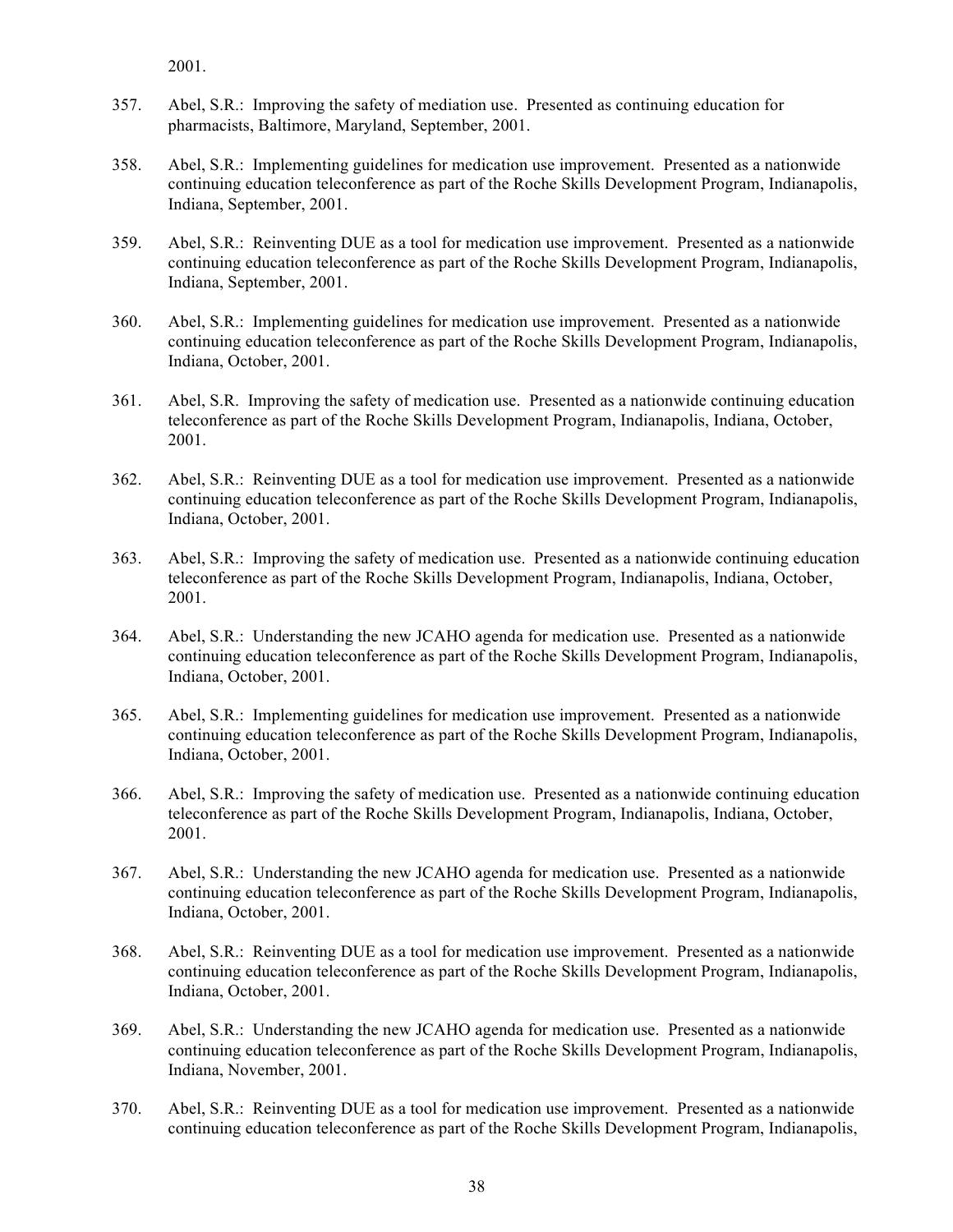Indiana, November, 2001.

- 371. Abel, S.R.: Implementing guidelines for medication use improvement. Presented as a nationwide continuing education teleconference as part of the Roche Skills Development Program, Indianapolis, Indiana, October, 2001.
- 372. Abel, S.R.: Understanding the new JCAHO agenda for medication use. Presented as a nationwide continuing education teleconference as part of the Roche Skills Development Program, Indianapolis, Indiana, November, 2001.
- 373. Abel, S.R.: Transforming systems for safer medication use. Presented as continuing education for pharmacists, Mellville, New York, November, 2001.
- 374. Abel, S.R.: Working effectively in teams. Presented as continuing education for pharmacists, Bristol, Tennessee, November, 2001.
- 375. Abel, S.R.: Implementing guidelines for medication use improvement. Presented as a nationwide continuing education teleconference as part of the Roche Skills Development Program, Indianapolis, Indiana, November, 2001.
- 376. Abel, S.R.: Understanding the new JCAHO agenda for medication use. Presented as a nationwide continuing education teleconference as part of the Roche Skills Development Program, Indianapolis, Indiana, November, 2001.
- 377. Abel, S.R.: Enhancement of group learning through personal profiling. Presented for faculty and graduate student colleagues through the Purdue University Focus on Teaching, November, 2001.
- 378. Abel, S.R.: Improving the safety of medication use. Presented as a nationwide continuing education teleconference as part of the Roche Skills Development Program, Indianapolis, Indiana, December, 2001.
- 379. Abel, S.R.: Transforming systems for safer medication use. Presented as continuing education for pharmacists, Indianapolis, Indiana, March, 2002.
- 380. Abel, S.R.: Improving the safety of medication use. Presented as a nationwide continuing education teleconference as part of the Roche Skills Development Program, Indianapolis, Indiana, April, 2002.
- 381. Abel, S.R.: Implementing guidelines for medication use improvement. Presented as a nationwide continuing education teleconference as part of the Roche Skills Development Program, Indianapolis, Indiana, April, 2002.
- 382. Abel, S.R.: Pharmacist competency and patient care improvement. Presented as continuing education for pharmacists, Georgetown University Medical Center, Washington, D.C., April, 2002.
- 383. Abel, S.R.: JCAHO survey preparation for medication use. Presented as continuing education for pharmacists and allied health professionals, Cookeville Regional Medical Center, Cookeville, Tennessee, April, 2002.
- 384. Abel, S.R.: Implementing guidelines for medication use improvement. Presented as a nationwide continuing education teleconference as part of the Roche Skills Development Program, Indianapolis, Indiana, April, 2002.
- 385. Abel, S.R.: Reinventing DUE as a tool for medication use improvement. Presented as a nationwide continuing education teleconference as part of the Roche Skills Development Program, Indianapolis, Indiana, April, 2002.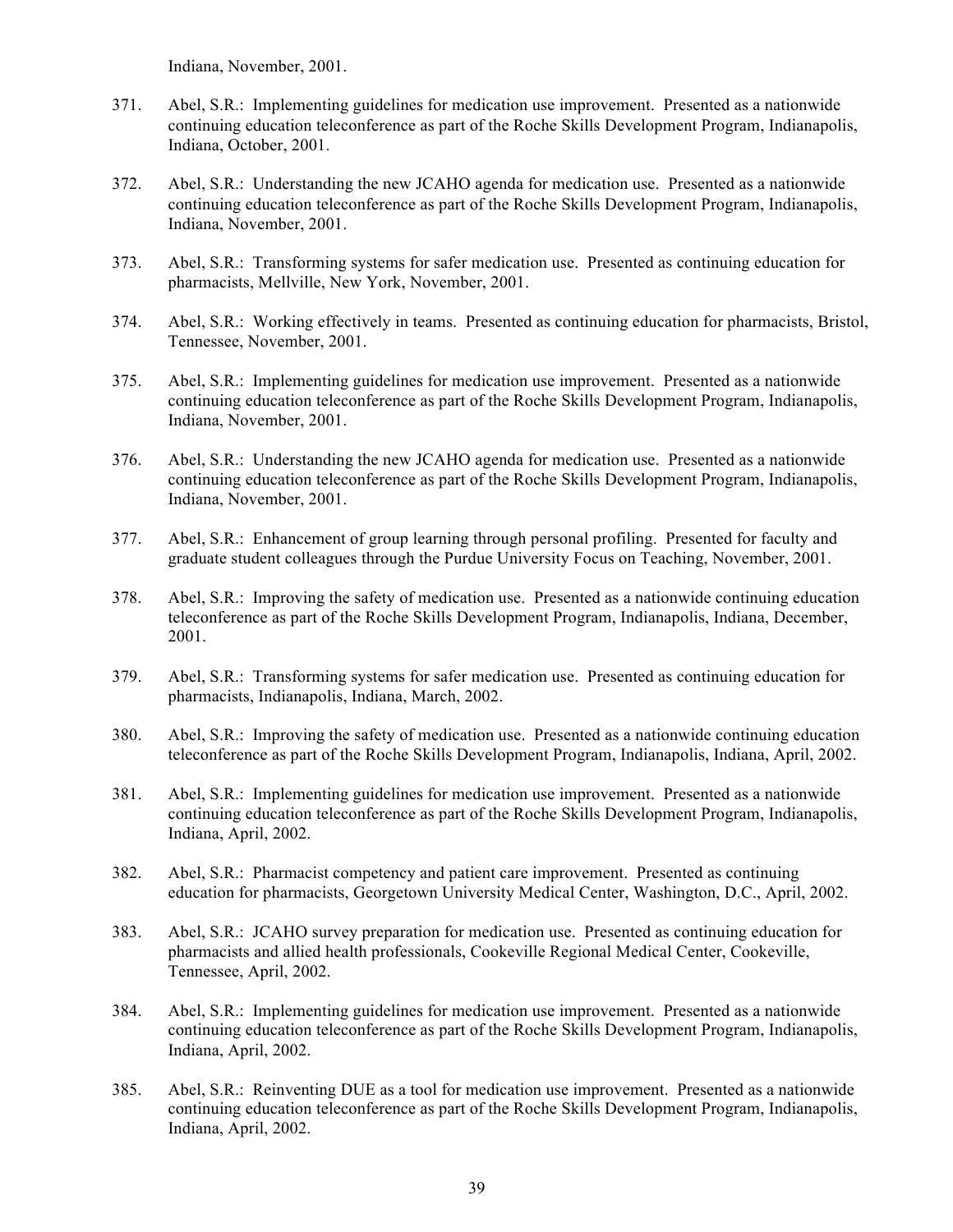- 386. Abel, S.R.: Implementing guidelines for medication use improvement. Presented as a nationwide continuing education teleconference as part of the Roche Skills Development Program, Indianapolis, Indiana, April, 2002.
- 387. Abel, S.R.: Implementing guidelines for medication use improvement. Presented as a nationwide continuing education teleconference as part of the Roche Skills Development Program, Indianapolis, Indiana, May, 2002.
- 388. Abel, S.R.: Working effectively in patient care teams. Presented as continuing education for pharmacists and nurses, Mercy Medical Center, Chicago, Illinois, May, 2002.
- 389. Abel, S.R.: Improving the safety of medication use. Presented as a nationwide continuing education teleconference as part of the Roche Skills Development Program, Indianapolis, Indiana, May, 2002.
- 390. Abel, S.R.: Improving the safety of medication use. Presented as a nationwide continuing education teleconference as part of the Roche Skills Development Program, Indianapolis, Indiana, May, 2002.
- 391. Abel, S.R.: Translating data into useful information. Presented as pharmacist continuing education, Melville, New York, May, 2002.
- 392. Abel, S.R.: Implementing guidelines for medication use improvement. Presented as a nationwide continuing education teleconference as part of the Roche Skills Development Program, Indianapolis, Indiana, June, 2002.
- 393. Abel, S.R.: Reinventing DUE as a tool for medication use improvement. Presented as a nationwide continuing education teleconference as part of the Roche Skills Development Program, Indianapolis, Indiana, June, 2002.
- 394. Abel, S.R.: Improving the safety of medication use. Presented as a nationwide continuing education teleconference as part of the Roche Skills Development Program, Indianapolis, Indiana, June 2002.
- 395. Abel, S.R.: Implementing guidelines for medication use improvement. Presented as a nationwide continuing education teleconference as part of the Roche Skills Development Program, Indianapolis, Indiana, June, 2002.
- 396. Abel, S.R.: Reinventing DUE as a tool for medication use improvement. Presented as a nationwide continuing education teleconference as part of the Roche Skills Development Program, Indianapolis, Indiana, June, 2002.
- 397. Abel, S.R.: The eyes have it. Presented as pharmacist continuing education, Budapest, Hungary, June, 2002.
- 398. Abel, S.R.: Medication safety 101. Presented as pharmacist continuing education, Vienna, Austria, June, 2002.
- 399. Abel, S.R.: Advanced medication safety. Presented as pharmacist continuing education, Melk, Germany, June 2002.
- 400. Abel, S.R.: Improving the safety of medication use. Presented as a nationwide continuing education teleconference as part of the Roche Skills Development Program, Indianapolis, Indiana, July, 2002.
- 401. Abel, S.R.: Improving the safety of medication use. Presented as a nationwide continuing education teleconference as part of the Roche Skills Development Program, Indianapolis, Indiana, July, 2002.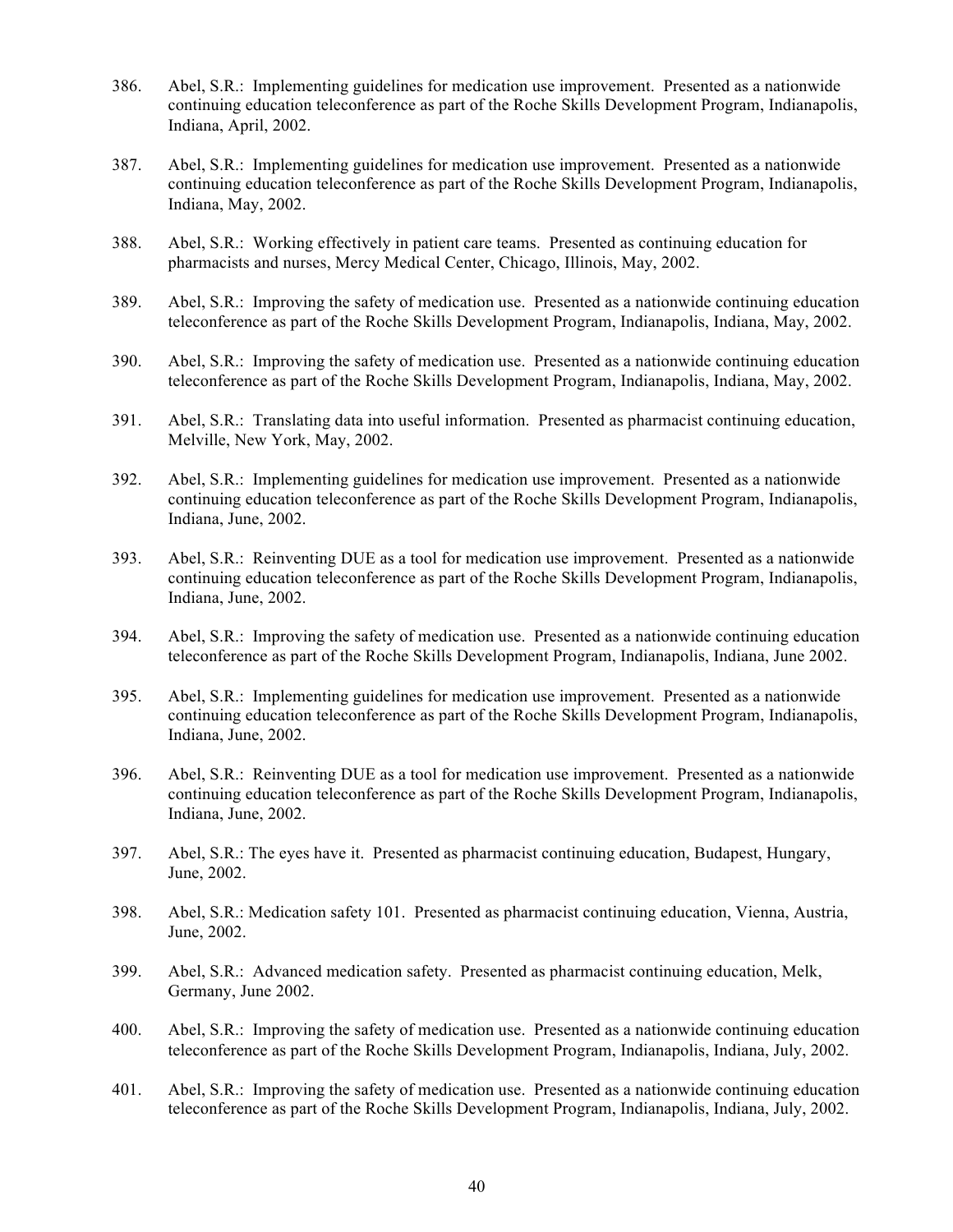- 402. Abel, S.R.: Understanding the new JCAHO agenda for medication use. Presented as a nationwide continuing education teleconference as part of the Roche Skills Development Program, Indianapolis, Indiana, September, 2002.
- 403. Abel, S.R.: Reinventing DUE as a tool for medication use improvement. Presented as a nationwide continuing education teleconference as part of the Roche Skills Development Program, Indianapolis, Indiana, September, 2002.
- 404. Abel, S.R.: Transforming systems for safer medication use. Presented as continuing education for pharmacists and other healthcare professionals, Philadelphia, Pennsylvania, September, 2002.
- 405. Abel, S.R.: Medication safety. Presented as pharmacist continuing education, Federal Pharmacy Forum, Merrimac, Wisconsin, September, 2002.
- 406. Abel, S.R.: Improving the safety of medication use. Presented as a nationwide continuing education teleconference as part of the Roche Skills Development Program, Indianapolis, Indiana, October, 2002.
- 407. Abel, S.R.: Implementing guidelines for medication use improvement. Presented as a nationwide continuing education teleconference as part of the Roche Skills Development Program, Indianapolis, Indiana, October, 2002.
- 408. Abel, S.R.: Reinventing DUE as a tool for medication use improvement. Presented as a nationwide continuing education teleconference as part of the Roche Skills Development Program, Indianapolis, Indiana, October, 2002.
- 409. Abel, S.R.: Formulary decision making. Presented as pharmacist continuing education, Prime Therapeutics, Minneapolis, Minnesota, October, 2002.
- 410. Abel, S.R.: Working effectively in patient care teams. Presented as continuing education for pharmacists and nurses, Charlotte, North Carolina, October, 2002.
- 411. Abel, S.R.: Translating data into useful information. Presented as pharmacist continuing education, St. Louis, Missouri, October, 2002.
- 412. Abel, S.R.: Pharmacist competency and patient care improvement. Presented as continuing education for pharmacists, St. Louis, Missouri, October, 2002.
- 413. Abel, S.R.: Working effectively in patient care teams. Presented as continuing education for pharmacists and nurses, Hershey, Pennsylvania, November, 2002.
- 414. Abel, S.R.: Improving the safety of medication use. Presented as a nationwide continuing education teleconference as part of the Roche Skills Development Program, Indianapolis, Indiana, November, 2002.
- 415. Abel, S.R.: Understanding the new JCAHO agenda for medication use. Presented as a nationwide continuing education teleconference as part of the Roche Skills Development Program, Indianapolis, Indiana, November, 2002.
- 416. Abel, S.R.: Understanding the new JCAHO agenda for medication use. Presented as a nationwide continuing education teleconference as part of the Roche Skills Development Program, Indianapolis, Indiana, November, 2002.
- 417. Abel, S.R.: Medication safety strategies for performance improvement. Presented as continuing education for pharmacists, physicians, and allied health professionals, Philadelphia, Pennsylvania,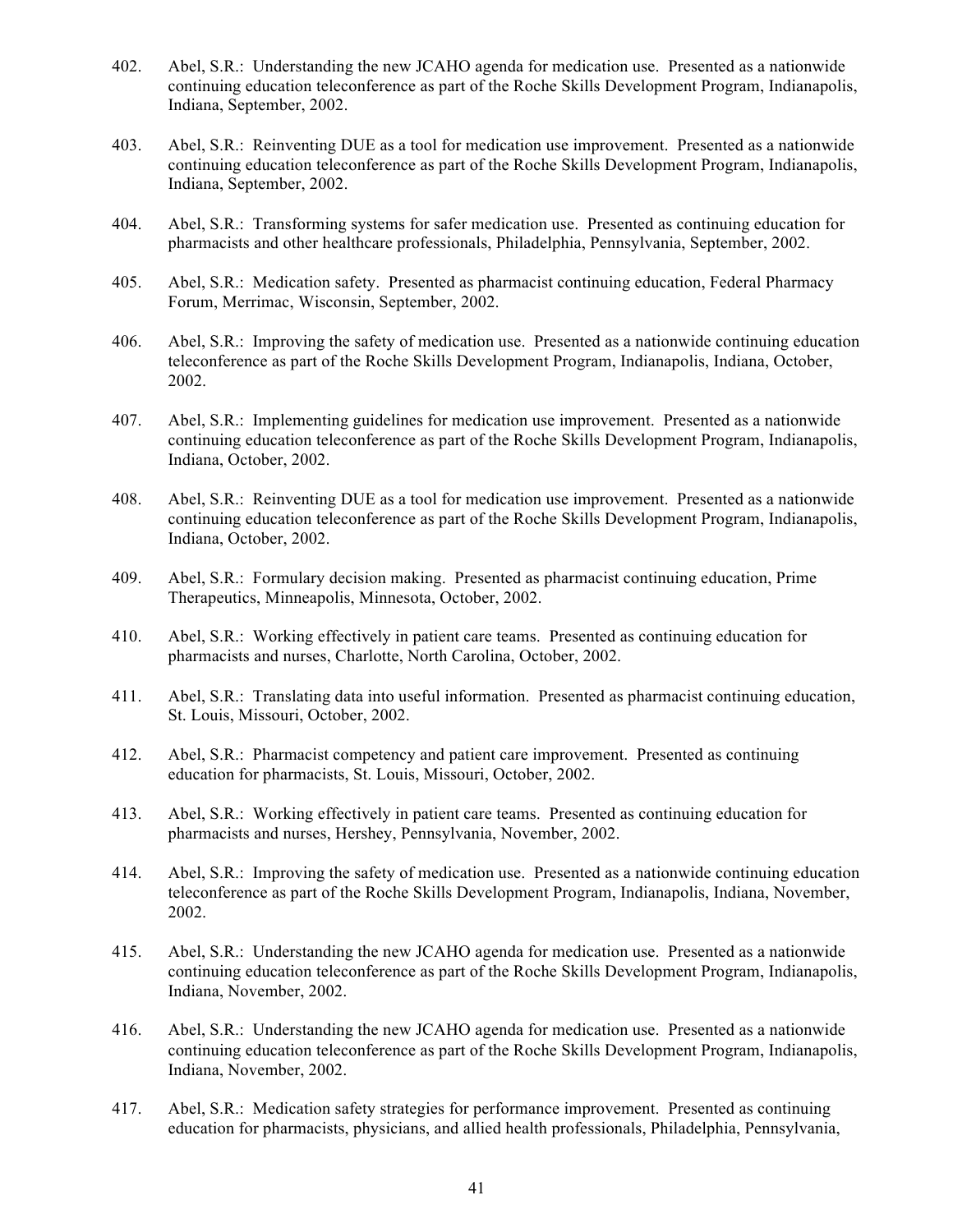November, 2002.

- 418. Abel, S.R.: Implementing guidelines for medication use improvement. Presented as a nationwide continuing education teleconference as part of the Roche Skills Development Program, Indianapolis, Indiana, November, 2002.
- 419. Abel, S.R.: Continuous quality improvement for aminoglycoside monitoring. Presented as continuing education for the Infusion Nurses Society, Miami, Florida, November, 2002.
- 420. Abel, S.R.: Reinventing DUE as a tool for medication use improvement. Presented as a nationwide continuing education teleconference as part of the Roche Skills Development Program, Indianapolis, Indiana, November, 2002.
- 421. Abel, S.R.: Understanding the new JCAHO agenda for medication use. Presented as a nationwide continuing education teleconference as part of the Roche Skills Development Program, Indianapolis, Indiana, December, 2002.
- 422. Abel, S.R.: Implementing guidelines for medication use improvement. Presented as a nationwide continuing education teleconference as part of the Roche Skills Development Program, Indianapolis, Indiana, December, 2002.
- 423. Abel, S.R.: JCAHO survey preparation for medication use. Presented as continuing education for pharmacists and allied health professionals, Indianapolis, Indiana, March, 2003.
- 424. Abel, S.R.: Transforming systems for safer medication use. Presented as continuing education for pharmacists and allied health professionals, Miami, Florida, April, 2003.
- 425. Abel, S.R.: Improving the safety of medication use. Presented as a nationwide continuing education teleconference as part of the Roche Skills Development Program, Indianapolis, Indiana, April, 2003.
- 426. Abel, S.R.: Improving the safety of medication use. Presented as a nationwide continuing education teleconference as part of the Roche Skills Development Program, Indianapolis, Indiana, April, 2003.
- 427. Abel, S.R.: Implementing guidelines for medication use improvement. Presented as a nationwide continuing education teleconference as part of the Roche Skills Development Program, Indianapolis, Indiana, April, 2003.
- 428. Abel, S.R.: Understanding the new JCAHO agenda for medication use. Presented as a nationwide continuing education teleconference as part of the Roche Skills Development Program, Indianapolis, Indiana, April, 2003.
- 429. Abel, S.R.: Working effectively in patient care teams. Presented as continuing education for pharmacists and nurses, Hershey, Pennsylvania, May, 2003.
- 430. Abel, S.R.: Implementing guidelines for medication use improvement. Presented as a nationwide continuing education teleconference as part of the Roche Skills Development Program, Indianapolis, Indiana, May, 2003.
- 431. Abel, S.R.: Reinventing DUE as a tool for medication use improvement. Presented as a nationwide continuing education teleconference as part of the Roche Skills Development Program, Indianapolis, Indiana, May, 2003.
- 432. Weaver, C.S., Rusyniak, D.E., Brizendine, E.J., Abel, S.R., et al.: A prospective, randomized, double-blind comparison of buffered versus plain tetracaine in reducing the pain of topical ophthalmic anesthesia. Presented at the Society for Academic and Emergency Medicine Annual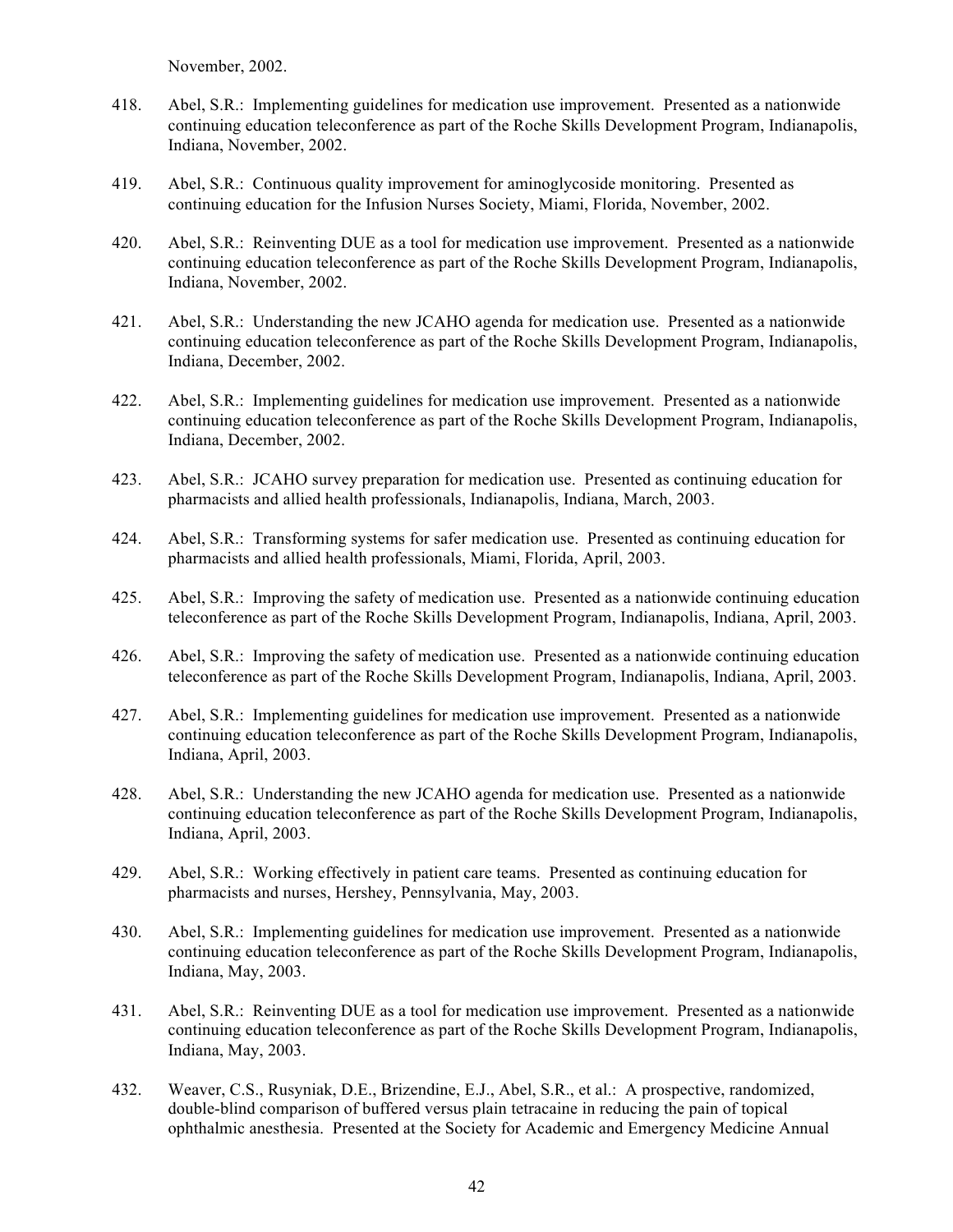Meeting, May, 2003.

- 433. Abel, S.R.: Improving the safety of medication use. Presented as a nationwide continuing education teleconference as part of the Roche Skills Development Program, Indianapolis, Indiana, May, 2003.
- 434. Abel, S.R.: Understanding the new JCAHO agenda for medication use. Presented as a nationwide continuing education teleconference as part of the Roche Skills Development Program, Indianapolis, Indiana, May, 2003.
- 435. Abel, S.R.: Transforming systems for safer medication use. Presented as continuing education for pharmacists, physicians, and allied health professionals, Cookeville, Tennessee, June, 2003.
- 436. Abel, S.R.: Improving the safety of medication use. Presented as a nationwide continuing education teleconference as part of the Roche Skills Development Program, Indianapolis, Indiana, June, 2003.
- 437. Abel, S.R.: Understanding the new JCAHO agenda for medication use. Presented as a nationwide continuing education teleconference as part of the Roche Skills Development Program, Indianapolis, Indiana, June, 2003.
- 438. Abel, S.R.: Transforming systems for safer medication use. Presented as continuing education for pharmacists, physicians, and allied health professionals, Orlando, Florida, June, 2003.
- 439. Krause, J.E., Shepler, B.M., Abel, S.R.: Quality assurance for experiential programs at Purdue University. Presented at the American Association of Colleges of Pharmacy Annual Meeting, Minneapolis, Minnesota, July, 2003.
- 440. Abel, S.R.: Translating data into useful information. Presented as pharmacist continuing education, Memphis, Tennessee, August, 2003.
- 441. Abel, S.R.: Pharmacist competency and patient care improvement. Presented as continuing education for pharmacists, Scranton, Pennsylvania, August, 2003.
- 442. Abel, S.R.: Documentation of pharmacist interventions and workload. Presented as continuing education for pharmacists, Mercy Medical Center, Chicago, Illinois, August, 2003.
- 443. Abel, S.R.: Implementing guidelines for medication use improvement. Presented as continuing education for pharmacists, physicians, allied health professionals and administrators, Orlando, Florida, August, 2003.
- 444. Abel, S.R.: Working effectively in patient care teams. Presented as continuing education for pharmacists, Decatur, Georgia, September, 2003.
- 445. Abel, S.R.: Motivating students to learn. Presented as part of the teaching certificate program curriculum for pharmacy residents and fellows, Purdue University, Indianapolis, Indiana, September, 2003.
- 446. Abel, S.R.: Understanding the new JCAHO agenda for medication use. Presented as a nationwide continuing education teleconference as part of the Roche Skills Development Program, Indianapolis, Indiana, October, 2003
- 447. Abel, S.R.: Applying root cause analysis and failure mode and effects analysis tools to understand and decrease risk. Presented as continuing education for pharmacists and allied health professionals, Indianapolis, Indiana, October, 2003.
- 448. Abel, S.R.: Implementing guidelines initiatives. Presented as continuing education for pharmacists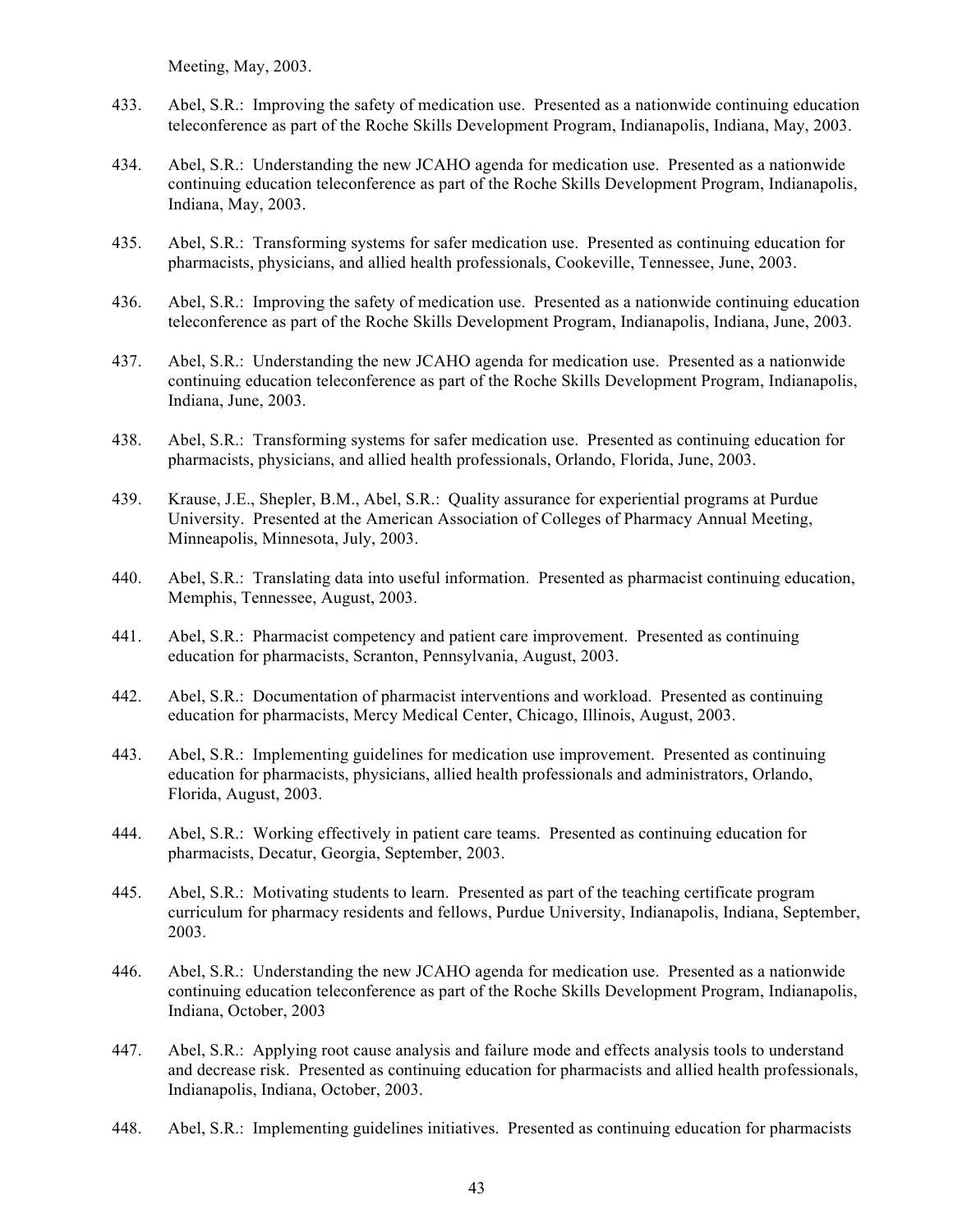and allied health professionals, Dayton, Ohio, October, 2003.

- 449. Abel, S.R.: Reinventing DUE as a tool for medication use improvement. Presented as a nationwide continuing education teleconference as part of the Roche Skills Development Program, Indianapolis, Indiana, November, 2003.
- 450. Abel, S.R.: Understanding the new JCAHO agenda for medication use. Presented as a nationwide continuing education teleconference as part of the Roche Skills Development Program, Indianapolis, Indiana, November, 2003
- 451. Abel, S.R.: Pharmacist competency and patient care improvement. Presented as continuing education for pharmacists, Houston, Texas, November, 2003.
- 452. Abel, S.R.: Implementing guidelines for medication use improvement. Presented as a nationwide continuing education teleconference as part of the Roche Skills Development Program, Indianapolis, Indiana, November, 2003.
- 453. Abel, S.R.: Pharmacist competency and patient care improvement. Presented as continuing education for pharmacists, Louisville, Kentucky, November, 2003.
- 454. Abel, S.R.: Creating effective teamwork. Presented as continuing education for pharmacists, Columbus, Ohio, November, 2003.
- 455. Abel, S.R.: Reinventing DUE as a tool for medication use improvement. Presented as a nationwide continuing education teleconference as part of the Roche Skills Development Program, Indianapolis, Indiana, December, 2003.
- 456. Abel, S.R.: Creating effective teamwork. Presented as continuing education for pharmacist, physicians and allied healthcare professionals, Charleston, South Carolina, December, 2003.
- 457. Abel, S.R.: Improving the safety of medication use. Presented as a nationwide continuing education teleconference as part of the Roche Skills Development Program, Indianapolis, Indiana, December, 2003.
- 458. Abel, S.R.: Understanding the new JCAHO agenda for medication use. Presented as a nationwide continuing education teleconference as part of the Roche Skills Development Program, Indianapolis, Indiana, December, 2003.
- 459. Abel, S.R.: Improving the safety of medication use. Presented as a nationwide continuing education teleconference as part of the Roche Skills Development Program, Indianapolis, Indiana, December, 2003.
- 460. Abel, S.R.: Team building. Presented for College Enrichment Day, University of Illinois at Chicago, January, 2004.
- 461. Abel, S.R.: JCAHO standards and medication use. Presented as pharmacist continuing education, Houston Texas, January, 2004.
- 462. Abel, S.R.: Understanding the new JCAHO agenda for medication use. Presented as a nationwide continuing education teleconference as part of the Roche Skills Development Program, Indianapolis, Indiana, February, 2004.
- 463. Abel, S.R.: Implementing guidelines for medication use improvement. Presented as a nationwide continuing education teleconference as part of the Roche Skills Development Program, Indianapolis, Indiana, February, 2004.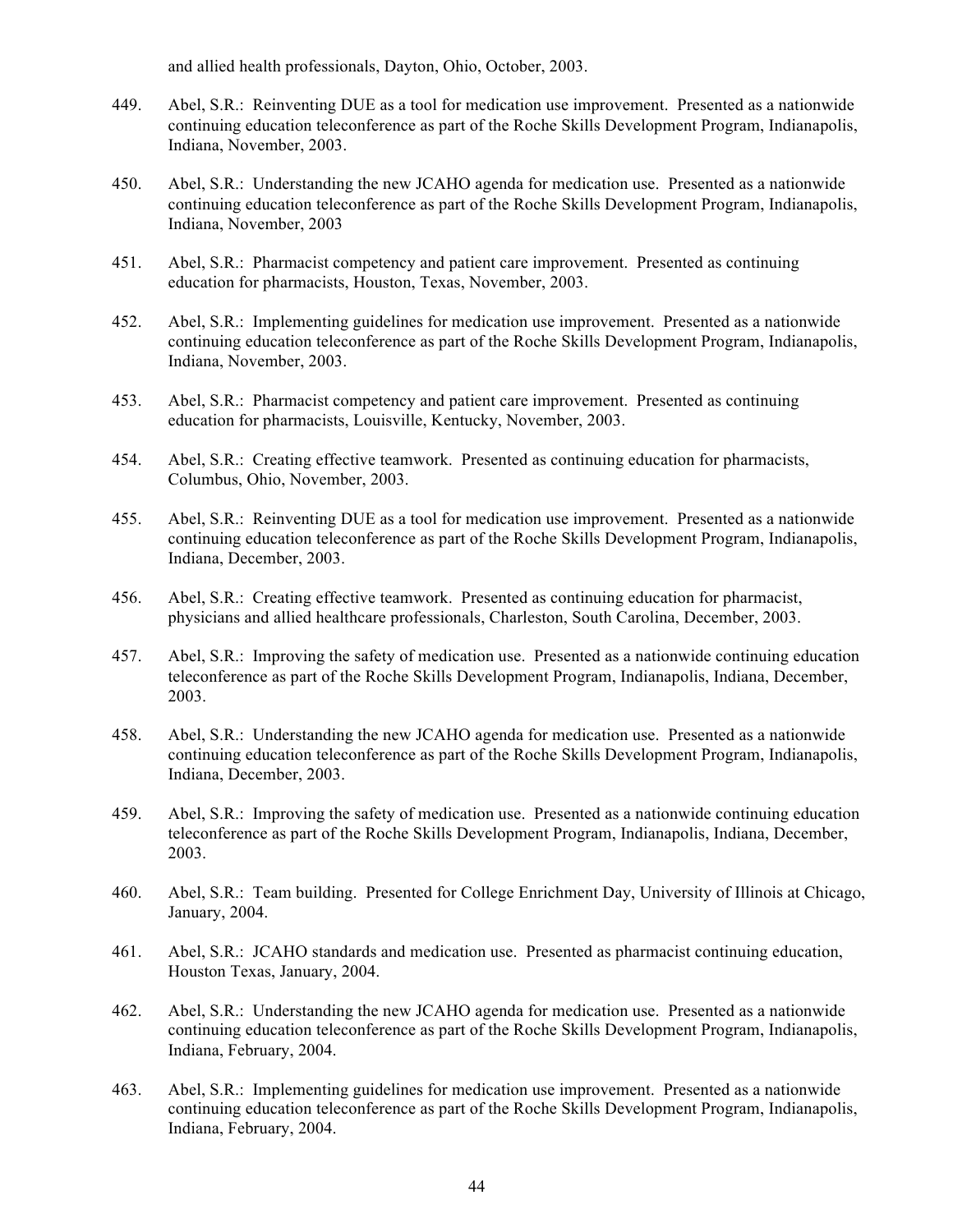- 464. Abel, S.R.: Improving the safety of medication use. Presented as a nationwide continuing education teleconference as part of the Roche Skills Development Program, Indianapolis, Indiana, February, 2004.
- 465. Abel, S.R.: Understanding the new JCAHO agenda for medication use. Presented as a nationwide continuing education teleconference as part of the Roche Skills Development Program, Indianapolis, Indiana, February, 2004.
- 466. Abel, S.R.: Understanding the new JCAHO agenda for medication use. Presented as a nationwide continuing education teleconference as part of the Roche Skills Development Program, Indianapolis, Indiana, February, 2004.
- 467. Abel, S.R.: Understanding the new JCAHO agenda for medication use. Presented as a nationwide continuing education teleconference as part of the Roche Skills Development Program, Indianapolis, Indiana, March, 2004.
- 468. Abel, S.R.: Patient care teams: Improving outcomes through collaboration. Presented as pharmacist continuing education, Las Vegas, Nevada, March, 2004.
- 469. Abel, S.R.: Reinventing DUE as a tool for medication use improvement. Presented as a nationwide continuing education teleconference as part of the Roche Skills Development Program, Indianapolis, Indiana, March, 2004.
- 470. Abel, S.R.: Improving the safety of medication use. Presented as a nationwide continuing education teleconference as part of the Roche Skills Development Program, Indianapolis, Indiana, March, 2004.
- 471. Abel, S.R.: Understanding the new JCAHO agenda for medication use. Presented as a nationwide continuing education teleconference as part of the Roche Skills Development Program, Indianapolis, Indiana, April, 2004.
- 472. Abel, S.R.: JCAHO standards and medication use. Presented as pharmacist continuing education, Chicago, Illinois, January, 2004.
- 473. Abel, S.R.: Patient care teams: Improving outcomes through collaboration. Presented as pharmacist continuing education, Tarrytown, New York, April, 2004.
- 474. Abel, S.R.: Reinventing DUE as a tool for medication use improvement. Presented as a nationwide continuing education teleconference as part of the Roche Skills Development Program, Indianapolis, Indiana, May, 2004.
- 475. Abel, S.R.: Creating a safety culture: Focus on medication use improvement. Presented at pharmacist continuing education, Chattanooga, Tennessee, May, 2004.
- 476. Abel, S.R.: Improving the safety of medication use. Presented as a nationwide continuing education teleconference as part of the Roche Skills Development Program, Indianapolis, Indiana, May, 2004.
- 477. Abel, S.R.: Understanding the new JCAHO agenda for medication use. Presented as a nationwide continuing education teleconference as part of the Roche Skills Development Program, Indianapolis, Indiana, May, 2004.
- 478. Abel, S.R.: Implementing guidelines for medication use improvement. Presented as a nationwide continuing education teleconference as part of the Roche Skills Development Program, Indianapolis, Indiana, May, 2004.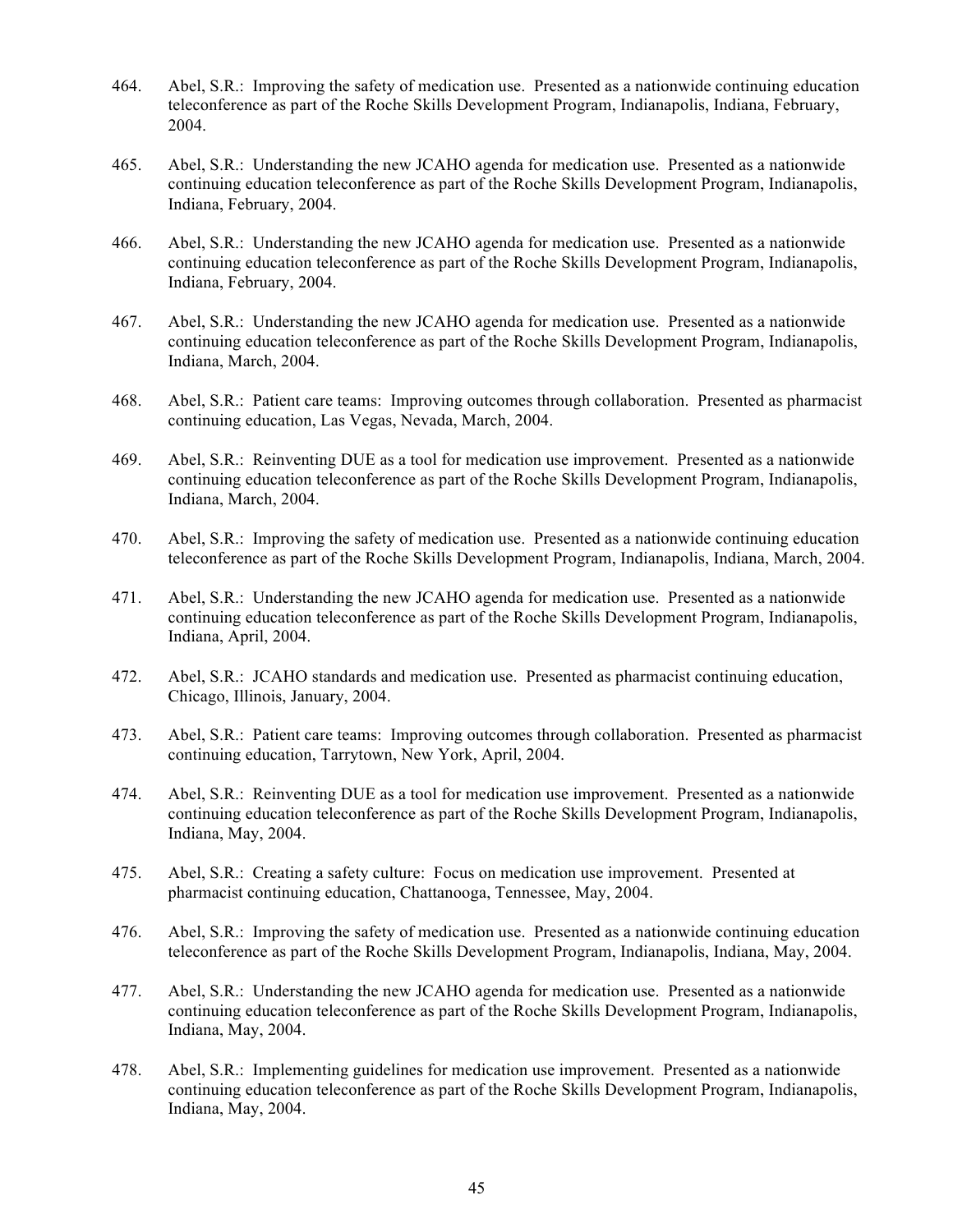- 479. Abel, S.R.: Medication safety: Focus on improvement. Presented as pharmacist continuing education, New York, New York, June, 2004.
- 480. Abel, S.R.: Medication use improvement: Meeting new standards of care. Presented as pharmacist continuing education, Folsom, California, June, 2004.
- 481. Abel, S.R.: Creativity, innovation, and improving patient care. Presented as pharmacist continuing education, Corpus Christi, Texas, July, 2004.
- 482. Abel, S.R.: Assessing competency for patient care improvement. Presented as pharmacist continuing education, New York, New York, August, 2004.
- 483. Abel, S.R.: Team building. Presented for the Department of Pharmacy Practice, Midwestern University College of Pharmacy, Downers Grove, Illinois, August, 2004.
- 484. Abel, S.R.: Creating a safety culture: Focus on medication use improvement. Presented as pharmacist continuing education, Memphis, Tennessee, August, 2004.
- 485. Abel, S.R.: Reinventing DUE as a tool for medication use improvement. Presented as a nationwide continuing education teleconference as part of the Roche Skills Development Program, Indianapolis, Indiana, September, 2004.
- 486. Abel, S.R., Everett, J.A., Schellhase, E.M., Scott, C.M.: The development and implementation of an advanced clerkship site in Eldoret, Kenya. Presented for the International Pharmaceutical Federation World Congress of Pharmacy and Pharmaceutical Sciences, New Orleans, Louisiana, September, 2004.
- 487. Abel, S.R.: Implementing guidelines for medication use improvement. Presented as a nationwide continuing education teleconference as part of the Roche Skills Development Program, Indianapolis, Indiana, September, 2004.
- 488. Abel, S.R.: Reinventing DUE as a tool for medication use improvement. Presented as a nationwide continuing education teleconference as part of the Roche Skills Development Program, Indianapolis, Indiana, September, 2004.
- 489. Abel, S.R., Everett, J.A., Schellhase, E.M., Scott, C.M.: The development and implementation of an advanced clerkship site in Eldoret, Kenya. Presented for the American College of Clinical Pharmacy Annual Meeting, Dallas, Texas, October, 2004.
- 490. Abel, S.R.: Implementing guidelines for medication use improvement. Presented as a nationwide continuing education teleconference as part of the Roche Skills Development Program, Indianapolis, Indiana, September, 2004.
- 491. Abel, S.R.: Reinventing DUE as a tool for medication use improvement. Presented as a nationwide continuing education teleconference as part of the Roche Skills Development Program, Indianapolis, Indiana, October, 2004.
- 492. Abel, S.R.: Team building. Presented at the Indiana Pharmacists Alliance Fall Meeting, Lafayette, Indiana, October, 2004.
- 493. Abel, S.R.: Patient care teams: Improving outcomes through collaboration. Presented as pharmacist continuing education, Orlando, Florida, October, 2004.
- 494. Abel, S.R.: Implementing guidelines for medication use improvement. Presented as a nationwide continuing education teleconference as part of the Roche Skills Development Program, Indianapolis,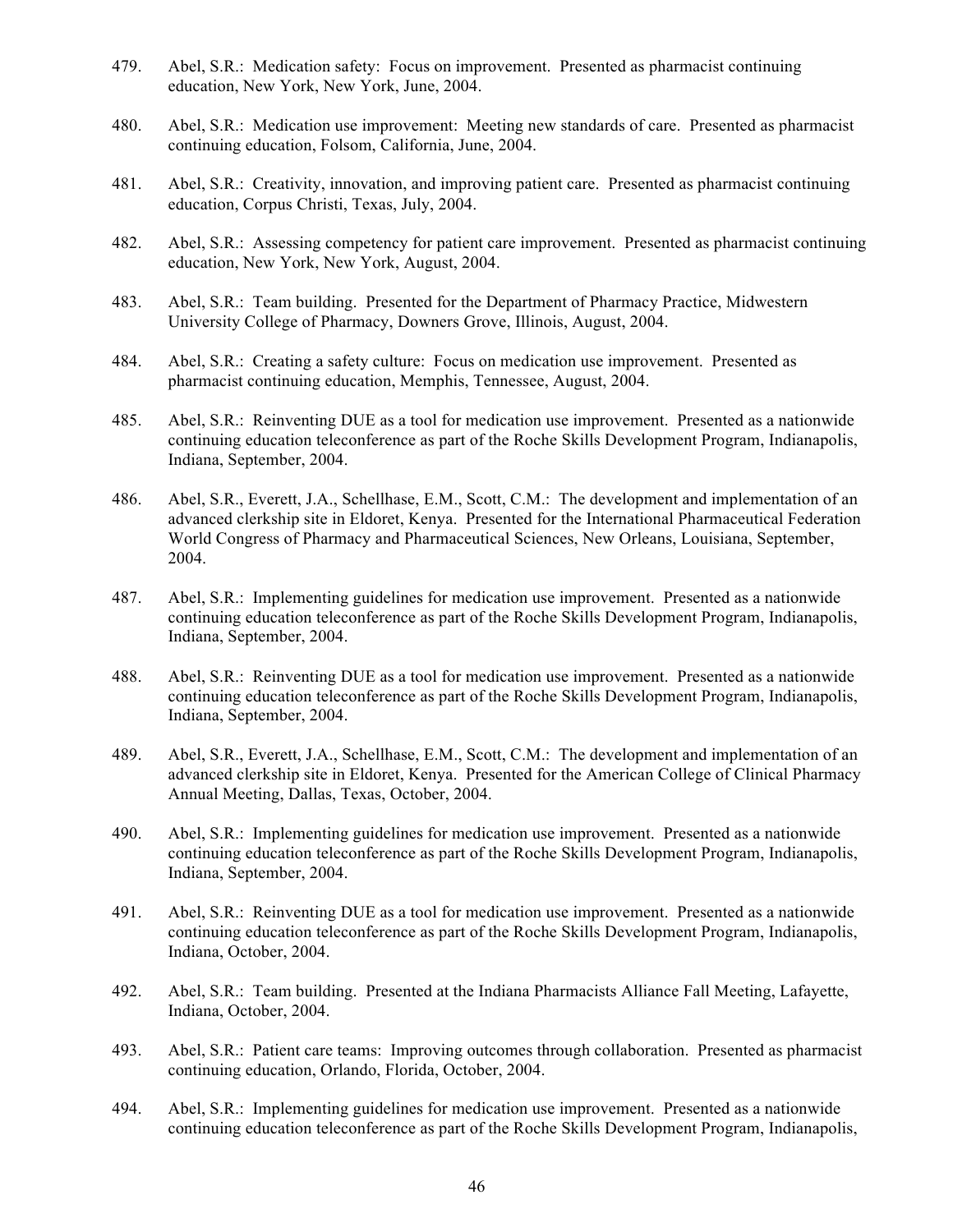Indiana, October, 2004.

- 495. Abel, S.R.: Understanding the new JCAHO agenda for medication use. Presented as a nationwide continuing education teleconference as part of the Roche Skills Development Program, Indianapolis, Indiana, November, 2004.
- 496. Abel, S.R.: Reinventing DUE as a tool for medication use improvement. Presented as a nationwide continuing education teleconference as part of the Roche Skills Development Program, Indianapolis, Indiana, November, 2004.
- 497. Abel, S.R.: Team building. Presented as continuing medical education, Midwestern University Costin Institute for Osteopathic Medical Education, Downers Grove, IL, November, 2004.
- 498. Abel, S.R.: Understanding the new JCAHO agenda for medication use. Presented as a nationwide continuing education teleconference as part of the Roche Skills Development Program, Indianapolis, Indiana, November, 2004.
- 499. Abel, S.R.: Implementing guidelines for medication use improvement. Presented as a nationwide continuing education teleconference as part of the Roche Skills Development Program, Indianapolis, Indiana, December, 2004.
- 500. Abel, S.R.: Improving the safety of medication use. Presented as a nationwide continuing education teleconference as part of the Roche Skills Development Program, Indianapolis, Indiana, December, 2004.
- 501. Mansfield, L.T., Buck, G.L., Abel, S.R.: Medication adherence assessment in an indigent ambulatory care population. Presented at the American Society of Health-System Pharmacists Summer Meeting, Boston, Massachusetts, June, 2005.
- 502. Scott, S. A., Abel, S.R.: Development of a seminar course for pharmacy students to foster leadership abilities. Presented at the American Association of College of Pharmacy Annual Meeting, Cincinnati, Ohio, July, 2005.
- 503. Abel, S.R.: Team building and communication. Presented as continuing medical education, Midwestern University Costin Institute for Osteopathic Medical Education, Downers Grove, Illinois, September, 2005.
- 504. Abel, S.R.: Working effectively in teams. Presented for the Illinois Pharmacists Annual Conference, Springfield, Illinois, September, 2005.
- 505. Abel, S.R.: Improving medication adherence and health outcomes in osteoporosis patients. Presented as continuing medical education, Dallas, Texas, November, 2005.
- 506. Abel, S.R.: Working effectively in teams. Presented for Roche Laboratories account managers, Las Vegas, Nevada, December, 2005.
- 507. Abel, S.R.: Medication use improvement. Presented as a nationwide continuing education teleconference, Indianapolis, Indiana, March, 2006.
- 508. Bhanot, S.K., Fuller, J., Abel, S.R., Erdman, S.E.: Impact of a pharmacy managed medication reconciliation program. Presented for the American College of Clinical Pharmacy Spring Research and Practice Forum, Monterey, California, April 2006.
- 509. Abel, S.R.: Status of pharmacists' safe medication practices in Indiana. Presented as an interprofessional continuing education seminar, Indiana Pharmacists Alliance Summit, Indianapolis,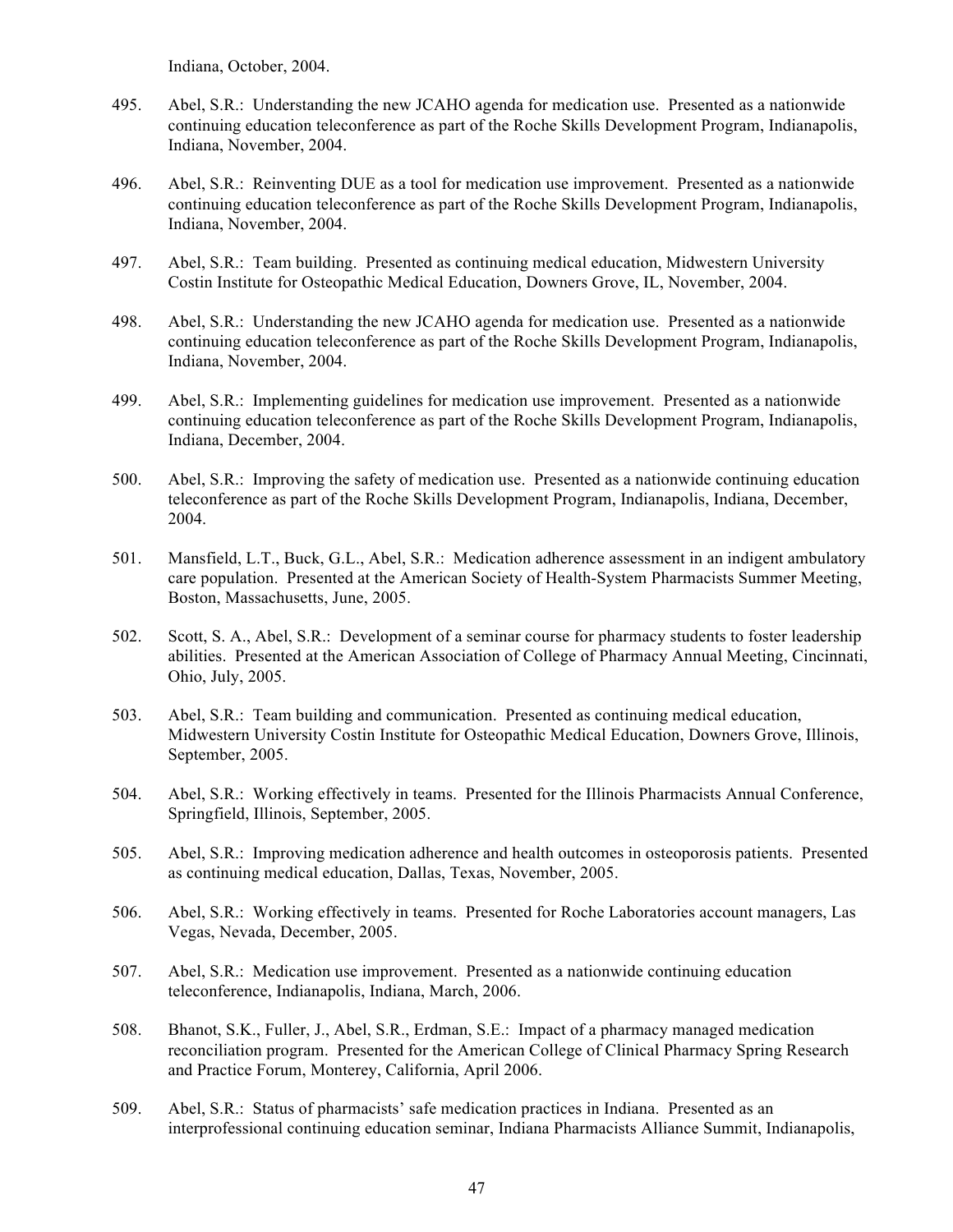Indiana, April, 2006.

- 510. Abel, S.R.: Improving medication adherence and health outcomes in HCV care. Presented as a pharmacist continuing education program as part of Roche Insights in Case Management, Scottsdale, Arizona, June, 2006.
- 511. Abel, S.R.: Time management for residents. Presented at the ASHP National Residency Preceptors Conference, Washington, D.C., August 2006
- 512. Abel, S.R.: Using medical evidence for improved medication adherence. Presented as a nationwide continuing education teleconference, Indianapolis, Indiana, August 2006.
- 513. Abel, S.R.: Natural products: Ocular uses and effects. Presented as continuing education for the South Dakota Optometric Association, Aberdeen, South Dakota, September 2006.
- 514. Abel, S.R.: Ocular side effects of systemic medications. Presented as continuing education for the South Dakota Optometric Association, Aberdeen, South Dakota, September 2006.
- 515. Abel, S.R.: Ocular therapeutics update. Presented as continuing education for the South Dakota Optometric Association, Aberdeen, South Dakota, September 2006.
- 516. Abel, S.R.: Meeting JCAHO medication reconciliation standards. Presented as a nationwide continuing education teleconference, Indianapolis, Indiana, September 2006.
- 517. Abel, S.R.: HCV: Improving medication adherence and health outcomes. Presented for Axium Health Care, Lake Mary, Florida, October 2006.
- 518. Abel, S.R.: HCV: Improving medication adherence and health outcomes. Presented for CuraScript, Orlando, Florida, October 2006.
- 519. Abel, S.R.: Strategies for success in the wonderful world of academia. Presented for the 41st Annual ASHP Midyear Clinical Meeting, Anaheim, California, December 2006.
- 520. Abel, S.R.: Medication safety and the patient safety net. Presented for AstraZeneca Managed Care, Wilmington, Delaware, February 2007.
- 521. Abel, S.R.: JCAHO medication management update. Presented for the Amerinet Member Conference, Nashville, Tennessee, June 2007.
- 522. Abel, S.R.: Team building. Presented for WebMD, Indianapolis, Indiana, June 2007.
- 523. Wall, D.S., Abel, S.R.: Understanding end user issues and how they affect the safety of the entire supply chain. Presented for the SecurePharma Medication Safety Conference, Philadelphia, Pennsylvania, February 2008.
- 524. Abel, S.R.: Mentoring. Presented for the Michigan Society of Health-System Pharmacists Pharmacy Residency Conference, Lansing, Michigan, May 2008.
- 525. Abel, S.R.: Improving medication adherence and health outcomes in HIV care. Presented for healthcare professionals involved with care for patients infected with HIV, St. Louis, Missouri, May 2008.
- 526. Intrevado, P., Abel, S.R.: Impact of workload on staffing and medication safety. Presented for the Institute of Industrial Engineers Research Conference, Vancouver, British Columbia, May 2008.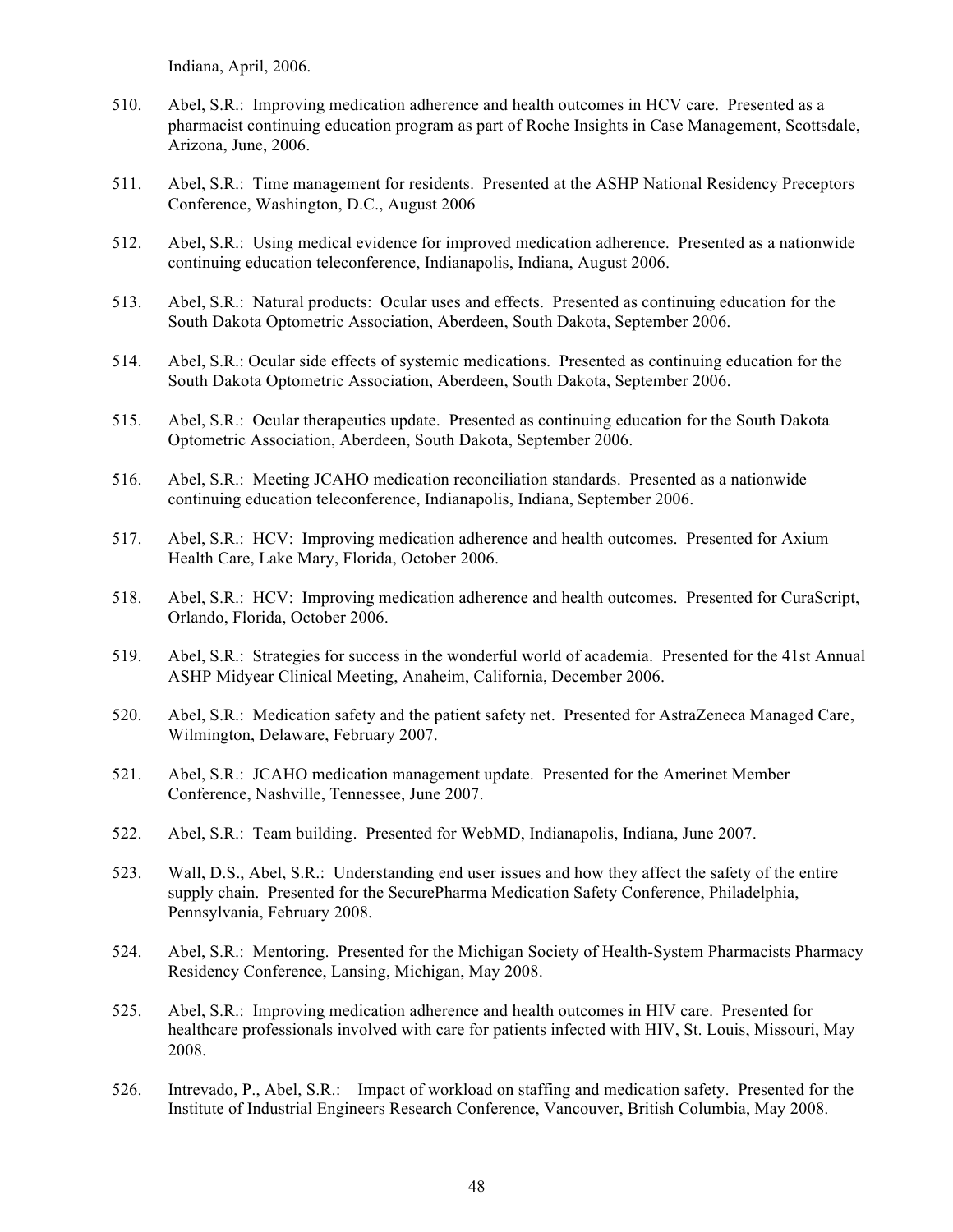- 527. Abel, S.R.: Successfully partnering with hospitals, pharmacies, and drug chains to ensure a strong supply chain. Presented for the LogiPharma Conference, Philadelphia, Pennsylvania, September, 2008.
- 528. Abel, S.R.: Developing your professional network. Presented for Student Enrichment Day, University of Illinois at Chicago, Chicago, Illinois, March 2009.
- 529. Enright, S.M., Stockmeier, C., White, S.J., Abel, S.R.: Resolving wicked problems with high reliability leadership. Presented at the ASHP 2009 Summer Meeting and Exhibition, Rosemont, Illinois, June, 2009.
- 530. Abel, S.R.: Applying skills to resolve wicked problems. Presented at the ASHP 2009 Summer Meeting and Exhibition, Rosemont, Illinois, June, 2009.
- 531. Abel, S.R.: Identifying and recruiting likely faculty change agents. Discussion facilitator for a symposium on Developing Engineering Faculty as Leaders of Academic Change sponsored by the National Academy of Engineering of the National Academies, Center for the Advancement of Scholarship on Engineering Education and Purdue University, Chicago, Illinois, June 2009.
- 532. Abel, S.R.: Motivating faculty change agents. Discussion facilitator for a symposium on Developing Engineering Faculty as Leaders of Academic Change sponsored by the National Academy of Engineering of the National Academies, Center for the Advancement of Scholarship on Engineering Education and Purdue University, Chicago, Illinois, June 2009.
- 533. Abel, S.R.: Instructional design techniques for academic change leadership. Discussion facilitator for a symposium on Developing Engineering Faculty as Leaders of Academic Change sponsored by the National Academy of Engineering of the National Academies, Center for the Advancement of Scholarship on Engineering Education and Purdue University, Chicago, Illinois, June 2009.
- 534. Abel, S.R.: Facilitating small and large group discussions. Presented for residents and residency preceptors, Johns Hopkins Hospital, Baltimore, Maryland, August 2009.
- 535. Abel, S.R.: Team building. Presented for managers, Nordstrom Rack, Cincinnati, Ohio, September 2009.
- 536. Intrevado, P., Abel, S.R.: Inpatient pharmacy operations: An inter-professional approach. Presented for the  $3<sup>rd</sup>$  International Conference on Applied Human Factors and Ergonomics and  $1<sup>st</sup>$  International Conference on Human Factors and Ergonomics in Healthcare, Miami, Florida, July 2010.
- 537. Abel, S.R.: The joys of precepting. Presented for preceptors and faculty, University of Hawaii at Hilo, Honolulu, Hawaii, October 2010.
- 538. Abel, S.R.: Rewards of precepting. Presented for preceptors and faculty, University of Hawaii at Hilo, Kona, Hawaii, February 2011.
- 539. Hagemeier, N.E., Murawski M.M., Abel S.R. et al. Assistant professors' perceptions of mentoring relationships and choices of postgraduate training and career paths: A national study. Presented at the American Association of Colleges of Pharmacy Annual Meeting, San Antonio, Texas, July 2011.
- 540. Abel, S.R.: So you think you know how to conduct a performance appraisal. Presented for the ACCP Annual Meeting, Pittsburgh, Pennsylvania, October, 2011.
- 541. Abel, S.R.: Leadership at the department level. Presented for the Committee on Institutional Cooperation (CIC) Department Executive Officers Seminar, Chicago, Illinois, October, 2012.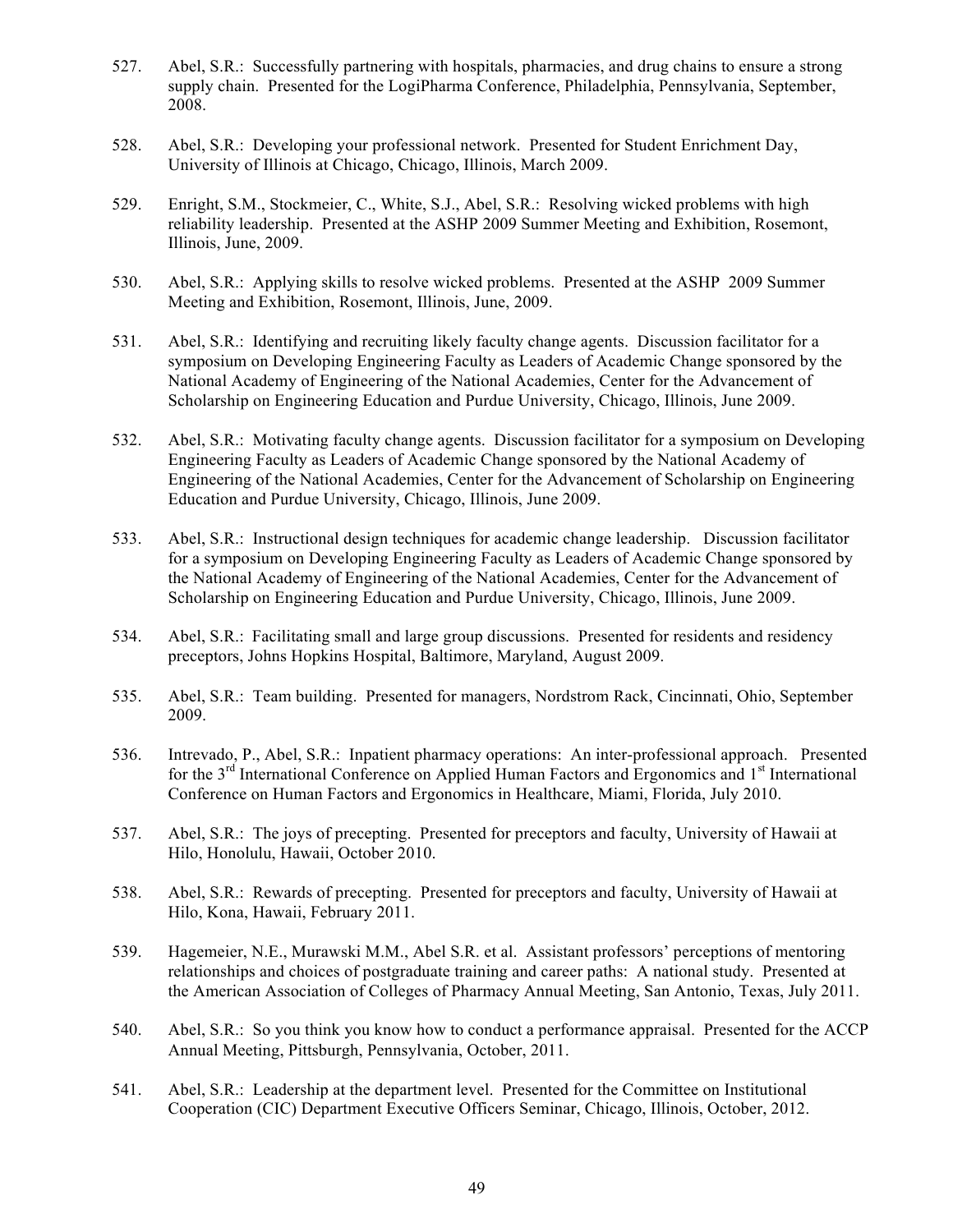- 542. Abel, S.R.: Back to Basics: Innovative strategies for teaching the principles of safe medication compounding. Presented for the 47th ASHP Midyear Clinical Meeting, Las Vegas, Nevada, December, 2012.
- 543. Abel, S.R.: Leadership at the department level. Presented for the Committee on Institutional Cooperation (CIC) Department Executive Officers Seminar, Chicago, Illinois, November, 2013.
- 544. Abel, S.R.: Leading an academic department. Presented for the Committee Committee on Institutional Cooperation (CIC) Department Executive Officers Seminar, Chicago, Illinois, November, 2014.
- 545. Abel, S.R.: Scholarship of engagement. Presented to graduate students and postdoctoral fellows. Purdue University, West Lafayette, Indiana, February, 2015.
- 546. Abel, S.R.: Pathway to success. Presented for the Scholarship of Engagement Summit, Purdue University, West Lafayette, Indiana, March, 2015.
- 547. Abel, S.R.: Bending the learning curve: Sterile compounding practice gaps and educational innovation. Presented for NABP/AACP Districts 6, 7, 8, Lake Tahoe, Nevada, September, 2015.
- 548. Abel, S.R.: Leading an academic department. Presented for the Committee Committee on Institutional Cooperation (CIC) Department Executive Officers Seminar, Chicago, Illinois, October, 2015.
- 549. Abel, S.R.: Engagement at Purdue: Building on unparalleled success. Presented for faculty and staff, Dublin Institute of Technology, Dublin, Ireland, October, 2015.
- 550. Abel, S.R.: Engagement at Purdue: Building on unparalleled success. Presented for the Committee on Institutional Cooperation Academic Leadership Program, Madison, Wisconsin, November, 2015.
- 551. Abel, S.R.: IEP best practices and processes. Presented for the Association of Public and Land Grant Universities Annual Meeting, Indianapolis, Indiana, November, 2015.

## **FUNDED GRANTS, FELLOWSHIPS, SERVICE CONTRACTS, AND AWARDS**

The Upjohn Company \$10,000, 1983 Evaluation of methylprednisolone pharmacokinetics and bioavailability in subjects with normal and impaired renal function. Research Associate

The Upjohn Company \$2,000, 1987 Impact of a theophylline pharmacokinetic dosing service. Principal Investigator

Bristol Laboratories \$25,000, 1989 \$5,000, 1990 Evaluation of amikacin pharmacokinetics in adult leukemic patients. Principal Investigator

Ortho Pharmaceuticals \$2,000, 1990 In vitro susceptibility of gram-positive isolates to ofloxacin.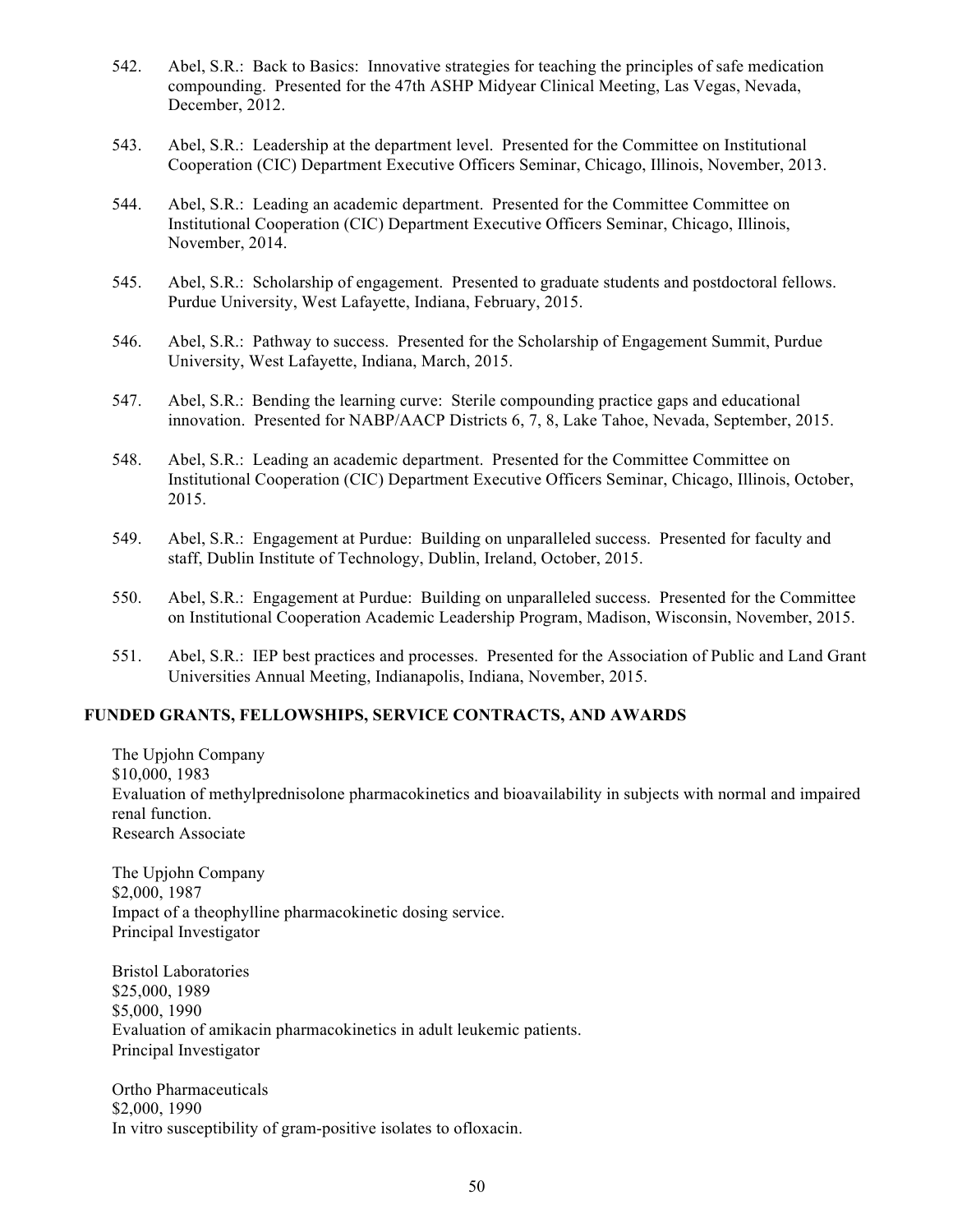Principal Investigator

Central Pharmaceuticals \$28,645, 1990-1991 Efficacy and tolerability of a polysaccharide-iron complex in chronic dialysis patients receiving erythropoietin. Research Associate

Robert Wood Johnson Foundation \$15,000, 1992 Effect of enteral feedings on the bioavailability of ofloxacin and ciprofloxacin. Co-principal Investigator

SmithKline Beecham \$38,250, 1994 - 1995 Stability of granisetron in syringes and minibags. Principal Investigator

Robert Wood Johnson Foundation \$28,000, 1995 Effect of enteral feedings on the bioavailability of levofloxacin and ciprofloxacin. Co-principal Investigator

Merck Human Health \$5,000, 1995 Decreases in nosocomial infectious events associated with a hospital antibiotic control program. Research Associate

Merck Human Health \$5,000, 1995 Evaluation of Monitor ID software program. Co-principal Investigator

Ovation Healthcare Research \$5,000, 1995 Cost-minimization study of methods used to prepare small-volume intravenous infusions. Principal Investigator

Eli Lilly and Company \$93,173, 1996 Drug Information Specialty Residency Principal Investigator

Integrated Therapeutics Group, Inc. A Subsidiary of Schering-Plough \$11,000, 1997 Evaluation of the potential for therapeutic interchange among alfa-interferons utilized in the treatment of hepatitis. Principal Investigator

Eli Lilly and Company \$93,173, 1997 Drug Information Specialty Residency Principal Investigator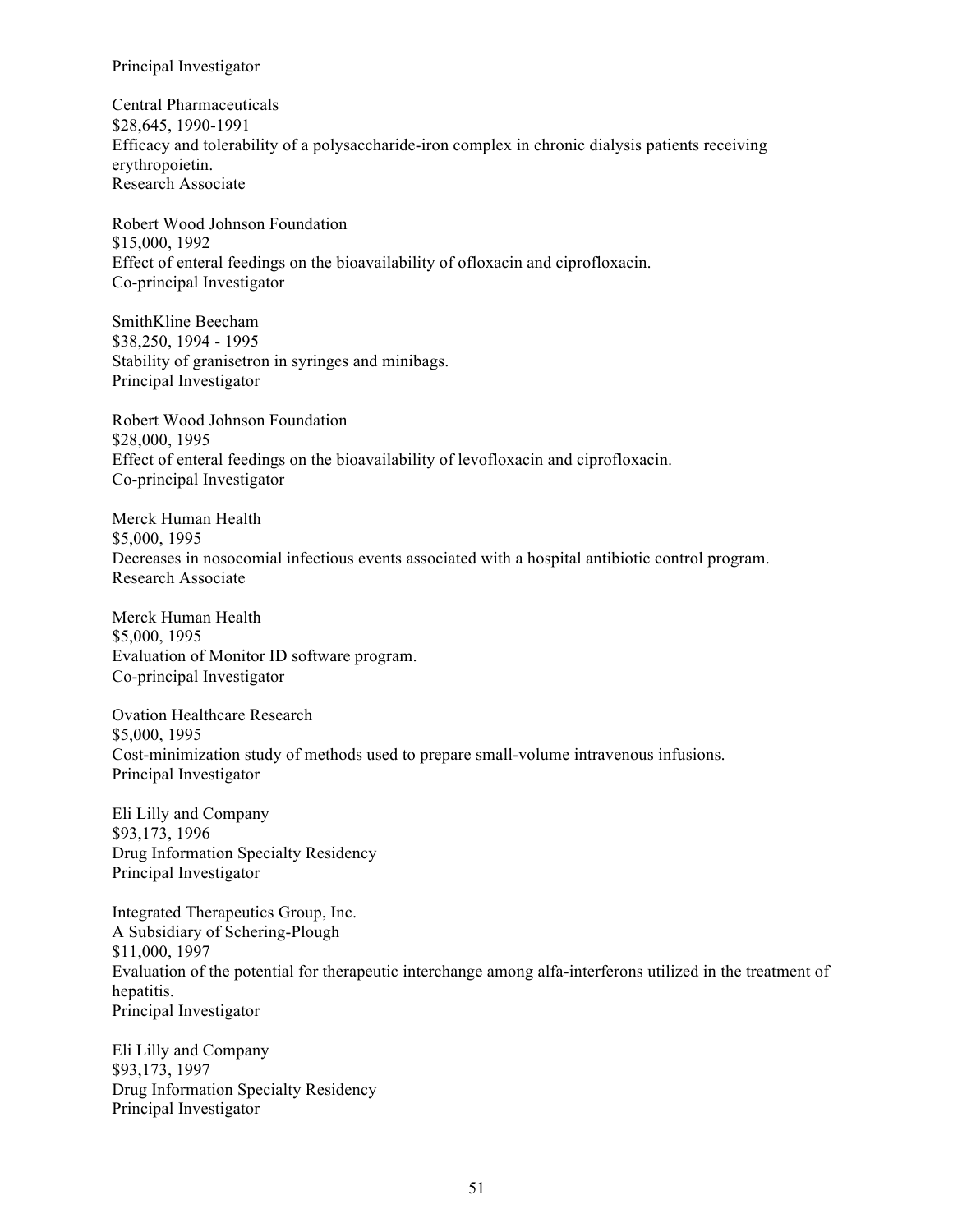Pfizer, Inc. \$5,000, 1998 Application of Total Care 2000 software to justification of progressive pharmacy services. Principal Investigator

Eli Lilly and Company \$93,173, 1998 Drug Information Specialty Residency Principal Investigator

Astra-Zeneca Pharmaceutical Company \$7,000, 1999 Student reference support for Pharmacy Programs in Indianapolis. Principal Investigator

Eli Lilly and Company \$93,173, 1999 Drug Information Specialty Residency Principal Investigator

Merck Human Health \$20,000, 2000 Evaluation of a progressive pharmacy-based monitoring services. Co-principal Investigator

Clarian Health Partners \$170,000, 2000 Development of a comprehensive program to minimize patient risk associated with adverse drug events. Principal Investigator

Eli Lilly and Company \$93,173, 2000 Drug Information Specialty Residency Principal Investigator

Eli Lilly and Company \$93,173, 2001 Drug Information Specialty Residency Principal Investigator

Pfizer Pharmaceuticals \$32,000, 2002 Summer fellowship, resident, and graduate student program support Principal Investigator

Dean's Funded Assessment Project Purdue University School of Pharmacy and Pharmaceutical Sciences \$50,000, 2002 Assessment of student performance during didactic and experiential education Principal Investigator

Wyeth-Ayerst \$8,000, 2002 Enhancement of pharmaceutical care services by Pharm.D. Candidates Principal Investigator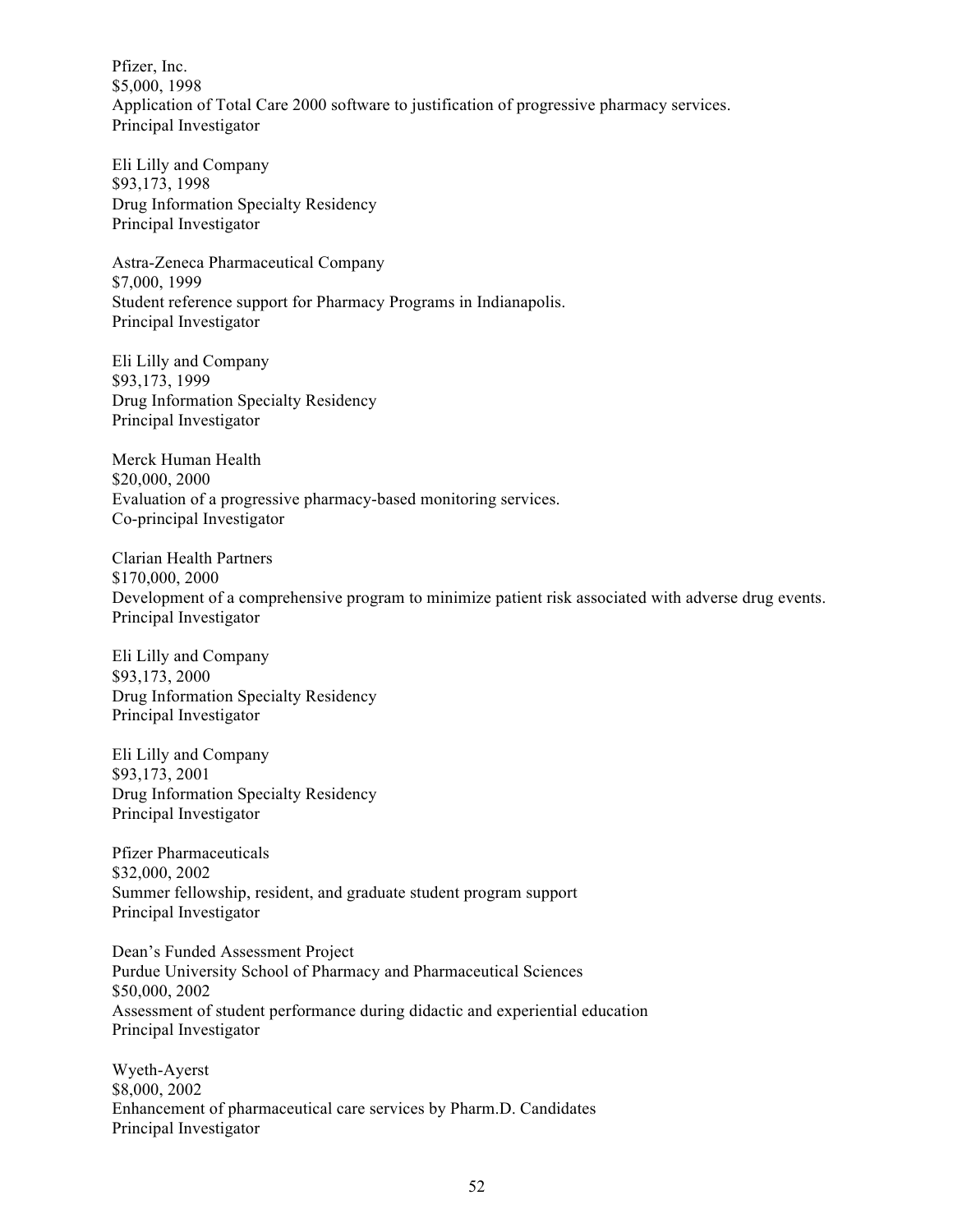Purdue University \$25,000, 2002 International programs grant for the development of clinical and educational programs in Kenya Principal Investigator

Eli Lilly and Company \$93,173, 2002 Drug Information Specialty Residency Principal Investigator

R.L. Roudebush Veteran's Administration Medical Center \$62,157, 2002 Clinical Pharmacy Services Faculty Support Principal Investigator

Purdue University \$7,000, 2003 International programs grant for student training in Kenya Principal Investigator

Pfizer Pharmaceuticals \$20,000, 2003 Resident program support Principal Investigator

Eli Lilly and Company \$93,173, 2003 Drug Information Specialty Residency Principal Investigator

R.L. Roudebush Veteran's Administration Medical Center \$62,157, 2003 Clinical Pharmacy Services Faculty Support Principal Investigator

Health and Hospital Corporation of Marion County, Indiana \$350,650, 2003-2008 Wishard Collaborative Clinical Pharmacy Services Agreement Principal Investigator

Community Health Network \$50,356, 2003 Indiana Heart Hospital Collaborative Clinical Pharmacy Services Agreement Principal Investigator

Albertson's, Inc. \$38,000, 2003 Community Pharmacy Practice Residency Principal Investigator

Public Health Service – Food and Drug Administration \$20,000, 2003-2005 Joint Academic/FDA/Industry Fellowship Program in Pharmaceutical Drug Development Principal Investigator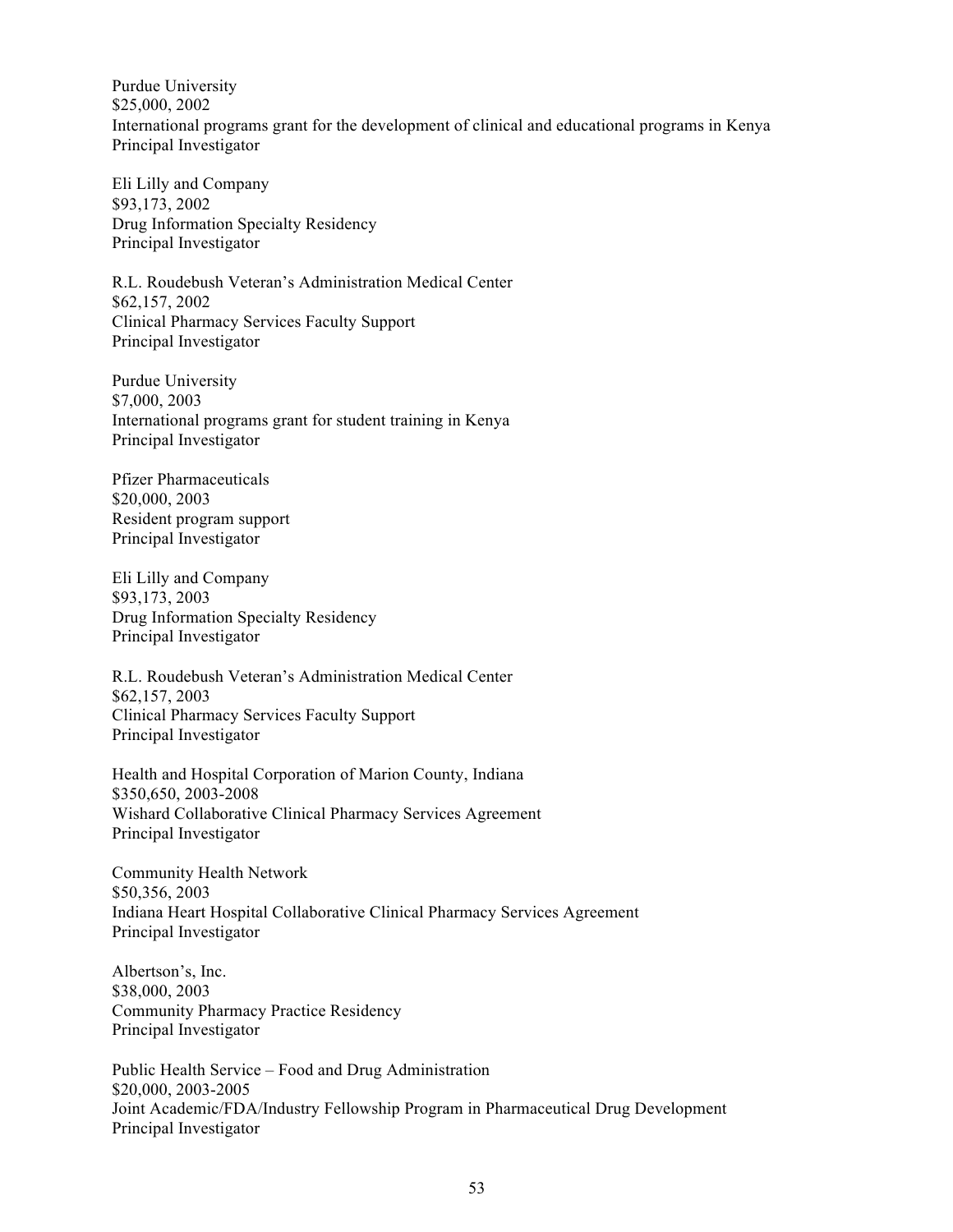Eli Lilly and Company \$66,240, 2003-2005 Joint Academic/FDA/Industry Fellowship Program in Pharmaceutical Drug Development Principal Investigator

Pfizer Pharmaceuticals \$5,000, 2004 Assessment of medication adherence in a county health-system Principal Investigator

Eli Lilly and Company \$93,173, 2004 Drug Information Specialty Residency Principal Investigator

R.L. Roudebush Veteran's Administration Medical Center \$62,157, 2004 Clinical Pharmacy Services Faculty Support Principal Investigator

Community Health Network \$50,356, 2004 Indiana Heart Hospital Collaborative Clinical Pharmacy Services Agreement Principal Investigator

Albertson's, Inc. \$38,000, 2004 Community Pharmacy Practice Residency Principal Investigator

Concentrics Research \$89,982, 2005-2007 Industrial Pharmacy Practice Fellowship Principal Investigator

Eli Lilly and Company \$93,173, 2005 Drug Information Specialty Residency Principal Investigator

R.L. Roudebush Veteran's Administration Medical Center \$62,157, 2005 Clinical Pharmacy Services Faculty Support Principal Investigator

Public Health Service – Food and Drug Administration \$20,000, 2005-2007 Joint Academic/FDA/Industry Fellowship Program in Pharmaceutical Drug Development Principal Investigator

Public Health Service – Food and Drug Administration \$20,000, 2005-2007 Joint Academic/FDA/Industry Fellowship Program in Pharmaceutical Marketing Principal Investigator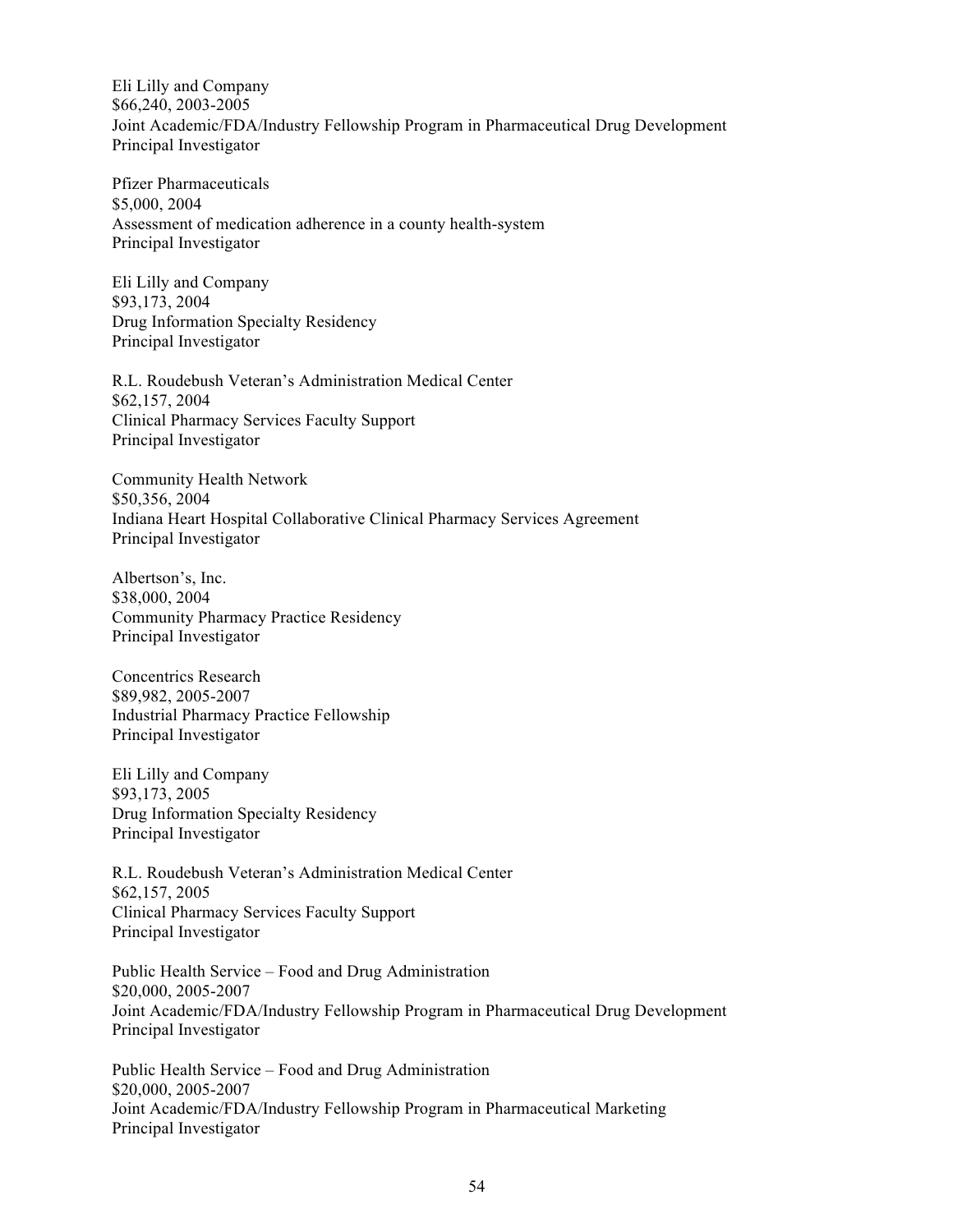Community Health Network \$50,356, 2005 Indiana Heart Hospital Collaborative Clinical Pharmacy Services Agreement Principal Investigator

Albertson's, Inc. \$38,000, 2005 Community Pharmacy Practice Residency Principal Investigator

Eli Lilly and Company \$66,240, 2005-2007 Joint Academic/FDA/Industry Fellowship Program in Pharmaceutical Marketing Principal Investigator

Johnson and Johnson \$66,240, 2005-2007 Joint Academic/FDA/Industry Fellowship Program in Pharmaceutical Drug Development Principal Investigator

Community Health Network \$55,116, 2006 Indiana Heart Hospital Collaborative Clinical Pharmacy Services Agreement Principal Investigator

R.L. Roudebush Veteran's Administration Medical Center \$59,396, 2006 Clinical Pharmacy Services Faculty Support Principal Investigator

Clarian Health Partners/Purdue University Healthcare Technical Assistance Program \$6,500, 2006 Analysis of pharmaceutical procedures for pediatric hematology and oncology Principal Investigator

Eli Lilly and Company \$81,793 (\$38,530), 2006 Prevention of Depression and Enhancement of Cognitive Recovery with Duloxetine Following Traumatic Brain Injury Co-investigator

Purdue University \$10,000, 2006 International programs grant for student training in Australia Principal Investigator

Eli Lilly and Company \$110,055, 2006 Drug Information Specialty Residency Principal Investigator

American Association of Colleges of Pharmacy \$5,000, 2006 The impact of providing continuity of standards of diabetes care in the community pharmacy setting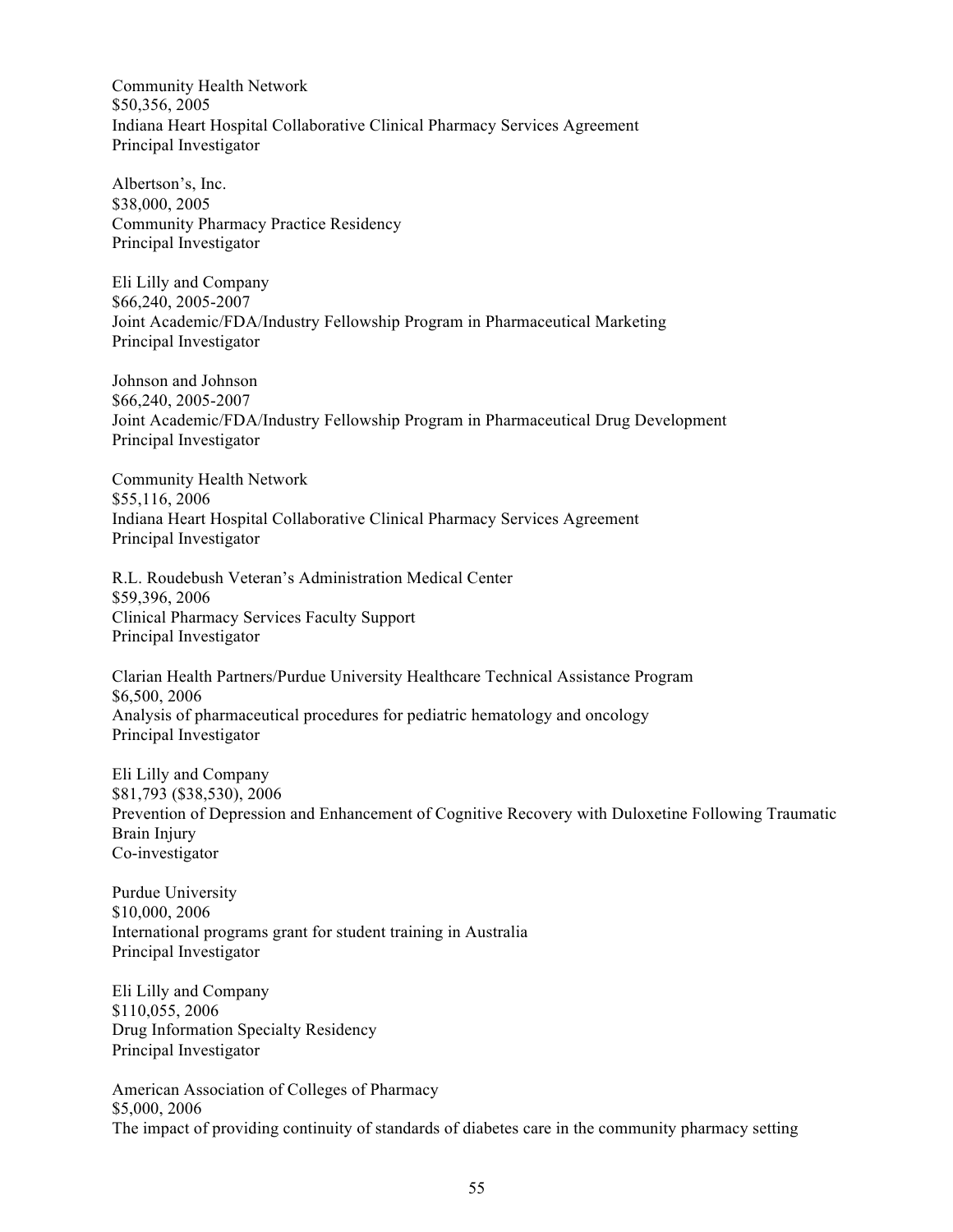#### Co-investigator

Community Health Network \$58,484, 2007 Indiana Heart Hospital Collaborative Clinical Pharmacy Services Agreement Principal Investigator

R.L. Roudebush Veteran's Administration Medical Center \$58,320, 2007 Clinical Pharmacy Services Faculty Support Principal Investigator

Clarian Health Partners \$66,146, 2007 Clinical Pharmacy Services Faculty Support Principal Investigator

Eli Lilly and Company \$113,380, 2007 Drug Information Specialty Residency Principal Investigator

Public Health Service – Food and Drug Administration \$20,000, 2007-2009 Joint Academic/FDA/Industry Fellowship Program in Pharmaceutical Drug Development Principal Investigator

Public Health Service – Food and Drug Administration \$20,000, 2007-2009 Joint Academic/FDA/Industry Fellowship Program in Pharmaceutical Marketing Principal Investigator

Eli Lilly and Company \$69,552, 2007-2009 Joint Academic/FDA/Industry Fellowship Program in Pharmaceutical Marketing Principal Investigator

Johnson and Johnson \$69,552, 2007-2009 Joint Academic/FDA/Industry Fellowship Program in Pharmaceutical Drug Development Principal Investigator

National Science Foundation/National Academy of Sciences \$496,874, 2007-2009 Developing Engineering Faculty as Leaders of Academic Change Co-investigator

R.L. Roudebush Veteran's Administration Medical Center \$58,320, 2008 Clinical Pharmacy Services Faculty Support Principal Investigator

Clarian Health Partners \$66,146, 2008 Clinical Pharmacy Services Faculty Support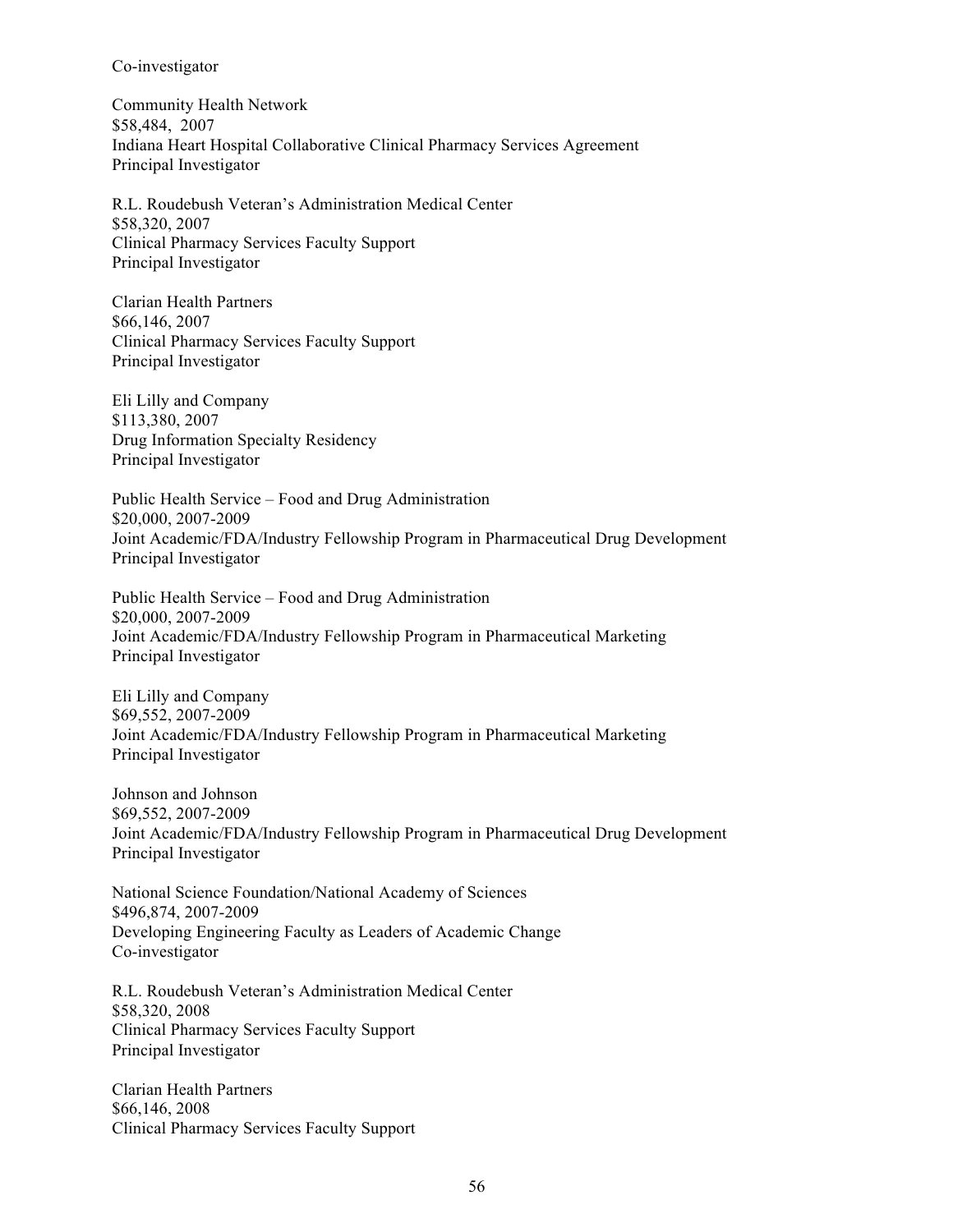#### Principal Investigator

Purdue University \$70,000, 2008-2009 Provost's program for instructional innovation Principal Investigator

Purdue University School of Pharmacy and Pharmaceutical Sciences \$50,000 2008-2009 Lilly Endowment Medication Safety Seed Grant Principal Investigator

American Society of Health-Systems Pharmacists Foundation \$40,000 2008-2010 Medication Safety Team Grant: Optimizing Bedside Technology Solutions Principal Investigator

Walgreens \$11,474 2008 Patient Counseling Training Principal Investigator

Clarian Health Partners \$66,146, 2009 Clinical Pharmacy Services Faculty Support Principal Investigator

R.L. Roudebush Veteran's Administration Medical Center \$116,640, 2010 Clinical Pharmacy Services Faculty Support Principal Investigator

Clarian Health Partners \$66,146, 2010 Clinical Pharmacy Services Faculty Support Principal Investigator

R.L. Roudebush Veteran's Administration Medical Center \$58,320, 2011 Clinical Pharmacy Services Faculty Support Principal Investigator

Clarian Health Partners \$66,146, 2011 Clinical Pharmacy Services Faculty Support Principal Investigator

R.L. Roudebush Veteran's Administration Medical Center \$58,320, 2012 Clinical Pharmacy Services Faculty Support Principal Investigator

Clarian Health Partners \$66,146, 2012 Clinical Pharmacy Services Faculty Support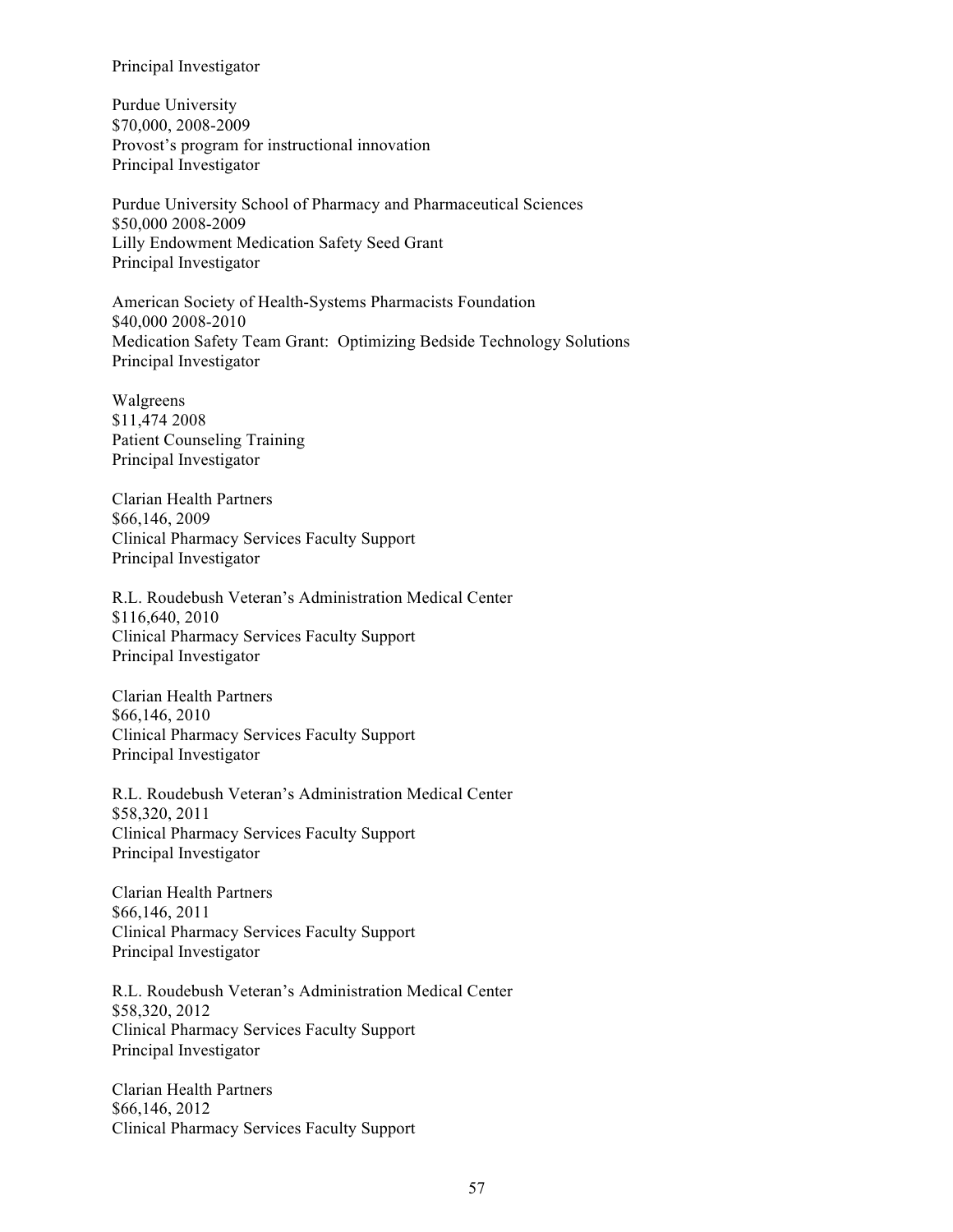Principal Investigator

R.L. Roudebush Veteran's Administration Medical Center \$58,320, 2013 Clinical Pharmacy Services Faculty Support Principal Investigator

Clarian Health Partners \$66,146, 2013 Clinical Pharmacy Services Faculty Support Principal Investigator

#### **PUBLICATIONS**

#### **PEER REVIEWED ARTICLES:**

Teaching

- 1. Abel, S.R., Bennett, R.W.: Diabetic testing agents: their uses and limitations. The Apothecary 89:3:12, 1977.
- 2. Abel, S.R., Popovich, N.G.: Patient education for drug treatment of respiratory diseases. The Apothecary 89:5:14, 1977.
- 3. Popovich, N.G., Abel, S.R., Carlstedt, B.C.: Inhalation devices for respiratory ailments. US Pharm 4:9:50, 1979.
- 4. Davis, P.L., Abel, S.R.: Antiviral therapy for ocular herpes simplex infections. US Pharm 10:3:35, 1985.
- 5. Mueller, B.A., Abel, S.R.: Economic and clinical impact from the provision of educational services by a hospital pharmacy department. International Pharmaceutical Abstracts 27:347, 1990. (ABST).
- 6. Mueller, B.A., Abel, S.R.: Impact of college of pharmacy-based educational services within the hospital. DICP Ann. Pharmacother. 24:422, 1990.
- 7. Sorensen, S.J., Abel, S.R.: Comparison of the ocular beta-blockers. Ann Pharmacother 30:43, 1996.
- 8. Stolte, S.K., Rupp, M.T., McCallian, D.J., Abel, S.R,.: Template description of a community pharmacy practice residency program. Indiana Pharmacist 79(2):27, 1998.
- 9. Abel, S.R., Humes, S.L.: Latex allergy: prevention strategies for pharmacists. US Pharm 24(5):30. 1999.
- 10. Messmer, K.J., Abel, S.R.: Verteporfin for age-related macular degeneration. Ann Pharmacother 35:1593, 2001.
- 11. Alexander,C.L., Miller, S.J., Abel, S.R.: Prostaglandin analog treatment of glaucoma and ocular hypertension. Ann Pharmacother, 36:504, 2002.
- 12. Popovich, N.G., Abel, S.R.: The need for a broadened definition of faculty scholarship and creativity. Am J Pharm Ed, 66:504, 2002.
- 13. Papadakis M.E., Shepler B.M., Messmer K.J., Abel S.R.: Fragile X syndrome. US Pharm HS5-22, 2003.
- 14. Patel S., Abel S.R. Pharmaceutical industry, Food and Drug Administration,and academia collaborating to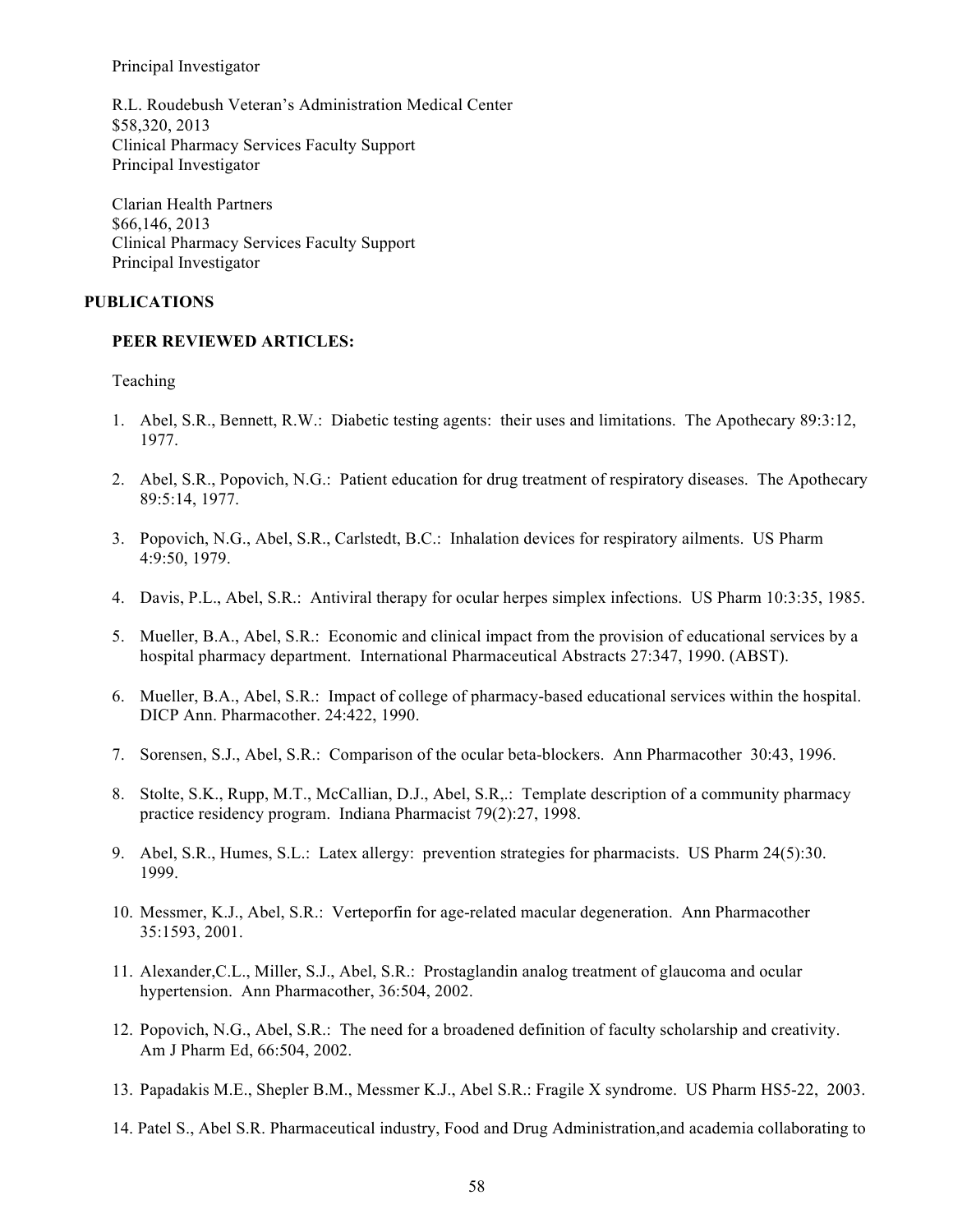provide post-graduate experience in regulatory advertising and promotion. Regulatory Focus Publication. Nov. 2009.

15. Wilson, D.J., Schutte, S.M., Abel, S.R.: Comparing the efficacy of ophthalmic NSAIDs in common conditions: A literature review to support cost-effective prescribing. Ann Pharmacother 49:727, 2015.

#### Research

- 1. Heffernan, P.J., Mueller, B.A., Maxwell, D.R., Abel, S.R.: Efficacy and tolerability of a polysaccharide iron complex in chronic dialysis patients receiving erythropoietin. International Pharmaceutical Abstracts 29:137, 1992. (ABST).
- 2. Heffernan P.J., Mueller B.A., Maxwell, D.R., Abel, S.R.: Polysaccharide-iron complex in chronic dialysis patients receiving erythropoietin. Journal of the Indiana College of Clinical Pharmacy 1:1,1992.
- 3. Mueller, B.A., Brierton, D.G., Abel, S.R., Bowman, L.: Effect of enteral feeding with Ensure® on the oral bioavailability of ofloxacin and ciprofloxacin. Pharmacotherapy 13:674, 1993. (ABST).
- 4. Mueller, B.A., Brierton, D.G., Abel, S.R., Bowman, L.: Effect of enteral feeding with Ensure® on the oral bioavailability of ofloxacin and ciprofloxacin. Antimicrob Agents Chemother 38:2101, 1994.
- 5. Mueller, B.A., Abel, S.R., Brierton, D.G.: Fluoroquinolone bioavailability in patients receiving nutritional supplements. Am J Hosp Pharm 52:892, 1995.
- 6. Lucas, B.D., Purdy, C.Y., Scarim, S.K, Benjamin, S., Abel, S.R., Hilleman, D.E.: Terfenadine pharmacokinetics in lactating women. Clin PharmacolTher 57:398, 1995.
- 7. Clark, C.D., Abel, S.R.: Pharmacoeconomic evaluation of granisetron and ondansetron for preventing of chemotherapy induced nausea and vomiting. International Pharmaceutical Abstracts 32:2396, 1995. (ABST).
- 8. Abel, S.R., Mead, J.M., Cox, J.S., Carr, J.A., Burn, S.R.: Stability of granisetron HCl in syringes and minibags. International Pharmaceutical Abstracts 32:2361, 1995. (ABST).
- 9. Wall, D.S., Noe, L.L., Abel, S.R., Hardwick, L.L., Plesek, S.R.: Resource use comparison of monovial with traditional methods of preparing small-volume intravenous infusions. International Pharmaceutical Abstracts 33:2214, 1996. (ABST).
- 10. Rule, J.L., Abel, S.R., Harris, J.M.: Focused documentation of pharmaceutical care consultations in the permanent medical record. International Pharmaceutical Abstracts 33:2238, 1996. (ABST).
- 11. Hardwick, L.L., Sorensen, S.J., Hartstein, A.I., Frank, M.O., Abel, S.R.: Impact of an antibiotic control program on the incidence and treatment of clostridium difficile. International Pharmaceutical Abstracts 33:2241, 1996. (ABST).
- 12. Plesek, S.R., Fenton, C., Abel, S.R.: Implementation of an adverse drug event (ADE) surveillance program at a university hospital. International Pharmaceutical Abstracts 33:2244, 1996. (ABST).
- 13. Sowinski, K.M., Abel, S.R., Clark, W.R., Mueller, B.A.: Effect of gender on relative oral bioavailability of ciprofloxacin and ofloxacin when administered with an enteral feeding product. Pharmacotherapy 18:1112, 1997 (ABST).
- 14. Wall, D.S., Abel, S.R., Brinker D.R.: Potential therapeutic interchange of alfa-interferons in solid tumor malignancies. International Pharmaceutical Abstracts 34:2223, 1997. (ABST).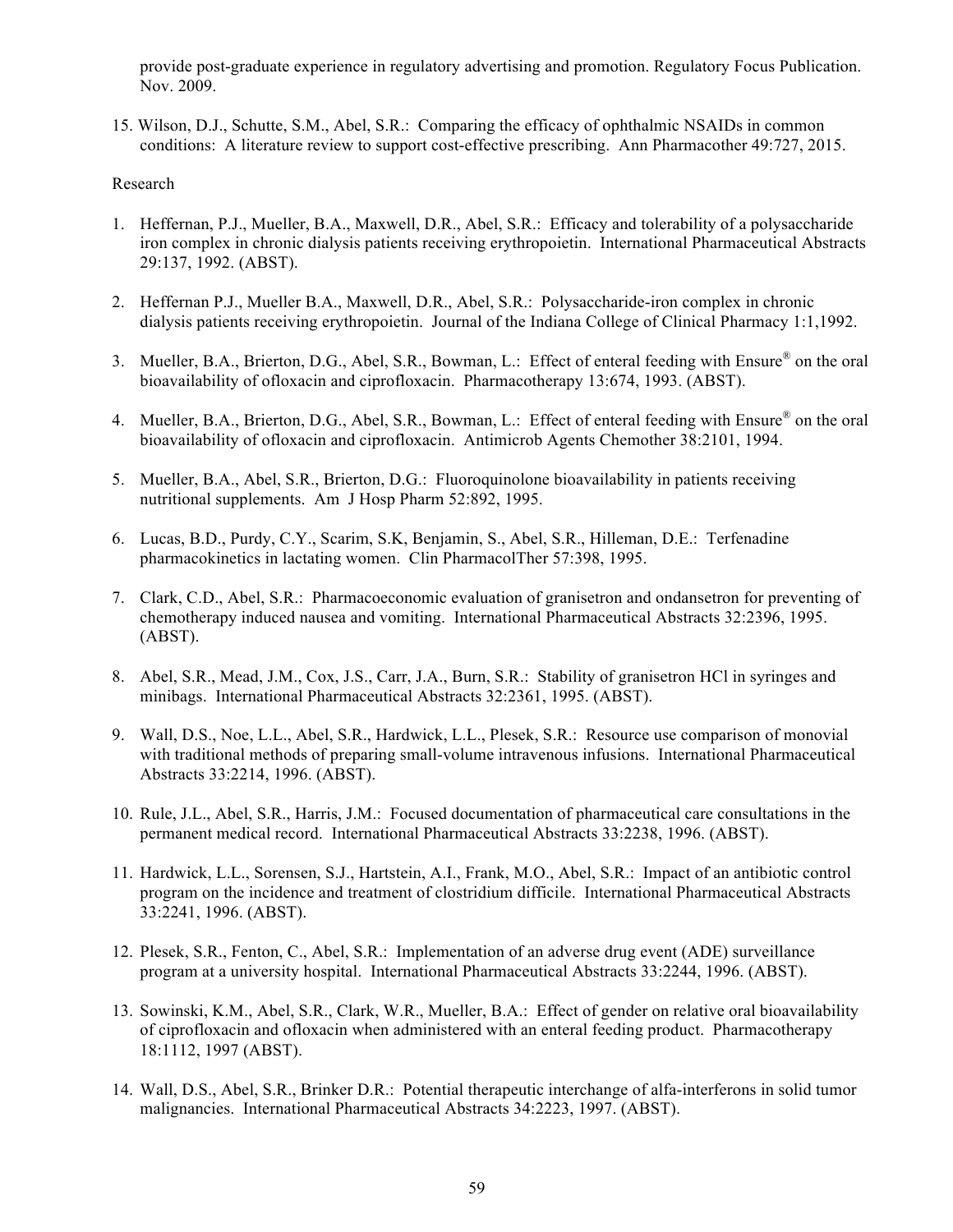- 15. Brinker, D.R., Wall, D.S., Abel, S.R.: Potential therapeutic interchange of alfa-interferons in hematologic malignancies. International Pharmaceutical Abstracts 34:2223, 1997. (ABST).
- 16. Wall, D.S., Noe, L.L., Abel, S.R., Hardwick, L.L., Plesek, S.R.: A resource use comparison of Monovial<sup>®</sup> with traditional methods of preparing extemporaneous small-volume intravenous infusions. Hosp Pharm. 32:1647, 1997.
- 17. Frank, M.O., Batteiger, B.E., Sorensen, S.J., Hartstein, A.I., Carr, J.A., McComb, J.S., Clark, C.D., Abel, S.R., Mikuta, J.M., Jones, R.B.: Decrease in expenditures and selected nosocomial infections following implementation of an antimicrobial prescribing improvement program. Clin Perform Qual Health Care 5:180, 1997.
- 18. Clark, C.D., Abel, S.R., Dempsey, C.L., Shillington, A.C., Byun, M.H.: A cost analysis of ondansetron and granisetron in the management of chemotherapy-induced nausea and vomiting. Hosp Pharm 33:198, 1998.
- 19. Abel, S.R., Brockmiller, H.R., Koh-Knox,C.P., Birk, C.W.: Cost impact of Pharm.D. candidates completing advanced clerkship in a university medical center. International Pharmaceutical Abstracts 35:2226, 1998.
- 20. Koh-Knox, C.P., Abel, S.R., Birk, C.W.: Overview of consultations made by pharmacists in the provision of pharmaceutical care. International Pharmaceutical Abstracts 35:2253, 1998.
- 21. Brockmiller, H.R., Abel, S.R., Wall, D.S.: Patient counseling competency assessment for pharmacists and nurses. International Pharmaceutical Abstracts 35:2254, 1998.
- 22. Brockmiller, H., Abel, S.R., Koh-Knox, C., Birk, C.W.: Cost impact of Pharm.D. candidates completing advanced clerkship in a university medical center. Am J Hosp Pharm 56:882, 1999.
- 23. Sowinski, K.M., Abel, S.R., Mueller, B.A.: Effect of gender on pharmacokinetics of ofloxacin. Pharmacotherapy 19;442,1999.
- 24. Abel,S.R.: Documentation of the cost and clinical impact of progressive pharmacy services. University of Illinois FAX CE program, December, 1999.
- 25. Enright, S.M., Smith, K.E., Abel, S.R., Ramirez, R.A., Alsaggabi, A.H.: Prevention of medication errors. US Pharm 25(11) HS41-HS52, 2000.
- 26. Abel, S.R., Garzynski, E.M., Easterday, T.L.: PEP-SIG task force chair report: Pharm.D. clerkship students as resources. Am J Pharm Educ. 64;48S, 2000.
- 27. Weaver, C.S., Rusyniak, D.E., Brizendine, E.J., Abel, S.R., et al. A prospective, randomized, doubleblind comparison of buffered versus plain tetracaine in reducing the pain of topical ophthalmic anesthesia. Acad Emerg Med 10:469-70, 2003.
- 28. Intrevado, P., Jackson, H.A., Kelm, M.J., Abel, S.R.: An interdisciplinary analysis of chemotherapy drug preparation at an acute care pediatric hospital. J Health Qual 30:13-19, 2008.
- 29. Hartgrove, K., Intrevado, P., Abel, S.R.: Validation study: Clarity Multistrip Urocheck. Clin Lab Sci 21:158-161, 2008.
- 30. Patel, S., Vincent, A.H.., Abel, S.R., Jacobs, C.M.: Virtual cleanroom: the answer to essential hands-on training. Am J Pharmaceut Ed 75(1) Article 7: 1-7, 2011.
- 31. Vila Parrish AM, Ivy J, Abel, S.R.: Patient-based pharmaceutical inventory management A two-stage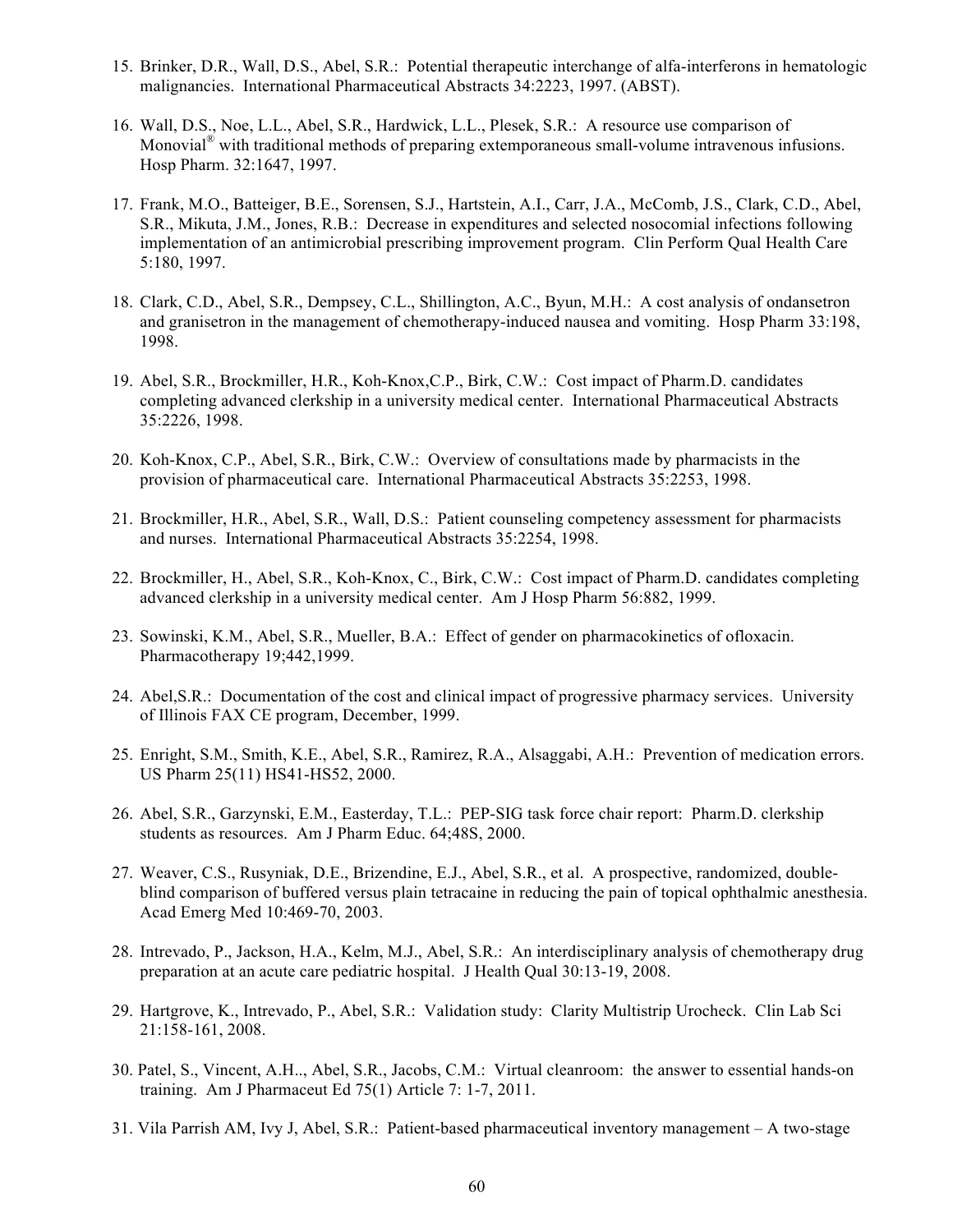inventory and production model for perishable products with Markovian Demand. Health Systems 1:69- 83, 2012.

- 32.Tian, R., Lee, B. C., Yucel, G., Abel, S. R., Hultgren, K. E., Duffy, V. G., Evaluating Bar Coding-aided Medication Administration through Identification of Nursing Work Deficiencies. Human Factors and Ergonomics in Manufacturing & Service Industries. Article first published online: 25 JUN 2012. doi: 10.1002/hfm.20397.
- 33. Abel, S.R., Intrevado, P, Ozsen, L. Inpatient pharmacy operations: An *interprofessional* literature review. Am Health-Syst Pharm 70:989-996, 2013.
- 34. Evoy, K.E., Abel, S.R. Ranibizumab: The First Vascular Endothelial Growth Factor Inhibitor Approved for the Treatment of Diabetic Macular Edema. Ann Pharmacother 47;811-818, 2013.
- 35. Evoy, K.E., Abel, S.R. Aflibercept: Newly Approved for the Treatment of Macular Edema Following Central Retinal Vein Occlusion. Ann Pharmacother 47:819-827, 2013.
- 36. Smith, K.N., Vila-Parrish, A.R., Ivy, J.S., Abel, S.R.: A simulation approach for evaluating medication supply chain structures. Intl J Systems Sci: Operations and Logistics. Article first published online: 22 JAN 2016. doi: 10.1080/23302674.2015.1135355.
- 37. Intrevado, P., Abel, S.R., Uzsoy, R.: A second look at inpatient pharmacy operations. Medical Decision Making. (under review).
- 38. Berkelaar, B., Davenport, BL., Abel, S.R., Cox, M.L., Reed, T.: Developing a certificate program for engineering faculty as leaders of academic change. (in progress)

#### Service

- 1. Abel, S.R., Blackstone, M.: A readily-adaptable color-keyed patient medication counseling system. Am.J Hosp Pharm 38:704, 1981.
- 2. Abel, S.R.: Drug-induced potentiation of glaucoma. US Pharm 6:10:37, 1981.
- 3. Abel, S.R., Aronoff, G.R.: Evaluation of a microcomputer program for predicting tobramycin serum concentrations. Am J Hosp Pharm 41:2397, 1984.
- 4. Abel, S.R., Aronoff, G.R.: Accuracy of a microcomputer program for tobramycin consult services. Presented to the 85th Annual Meeting of the American Society for Clinical Pharmacology and Therapeutics, Atlanta, March, 1984. Clin Pharmacol Ther 35:224, 1984. (ABST).
- 5. Abel, S.R., Olson, S: Cost analysis of mixing clindamycin and aminoglycosides. Am J Hosp Pharm 44:1385, 1987.
- 6. Blum, K.V., Abel, S.R., Urbanski, C.J., Pierce, J.M.: Medication error prevention by pharmacists. Am J Hosp Pharm 45:1902, 1988.
- 7. Abel, S.R.: Lack of chemical peritonitis after intraperitoneal use of two brands of vancomycin hydrochloride. Clin Pharm 8:91, 1989. (Letter).
- 8. Urbanski, C.J., Smollen, K.W., Abel, S.R.: Quality assurance through medication error intervention. International Pharmaceutical Abstracts 27:271, 1990. (ABST).
- 9. Mueller, B.A., Abel, S.R.: Economic and clinical impact from the provision of educational services by a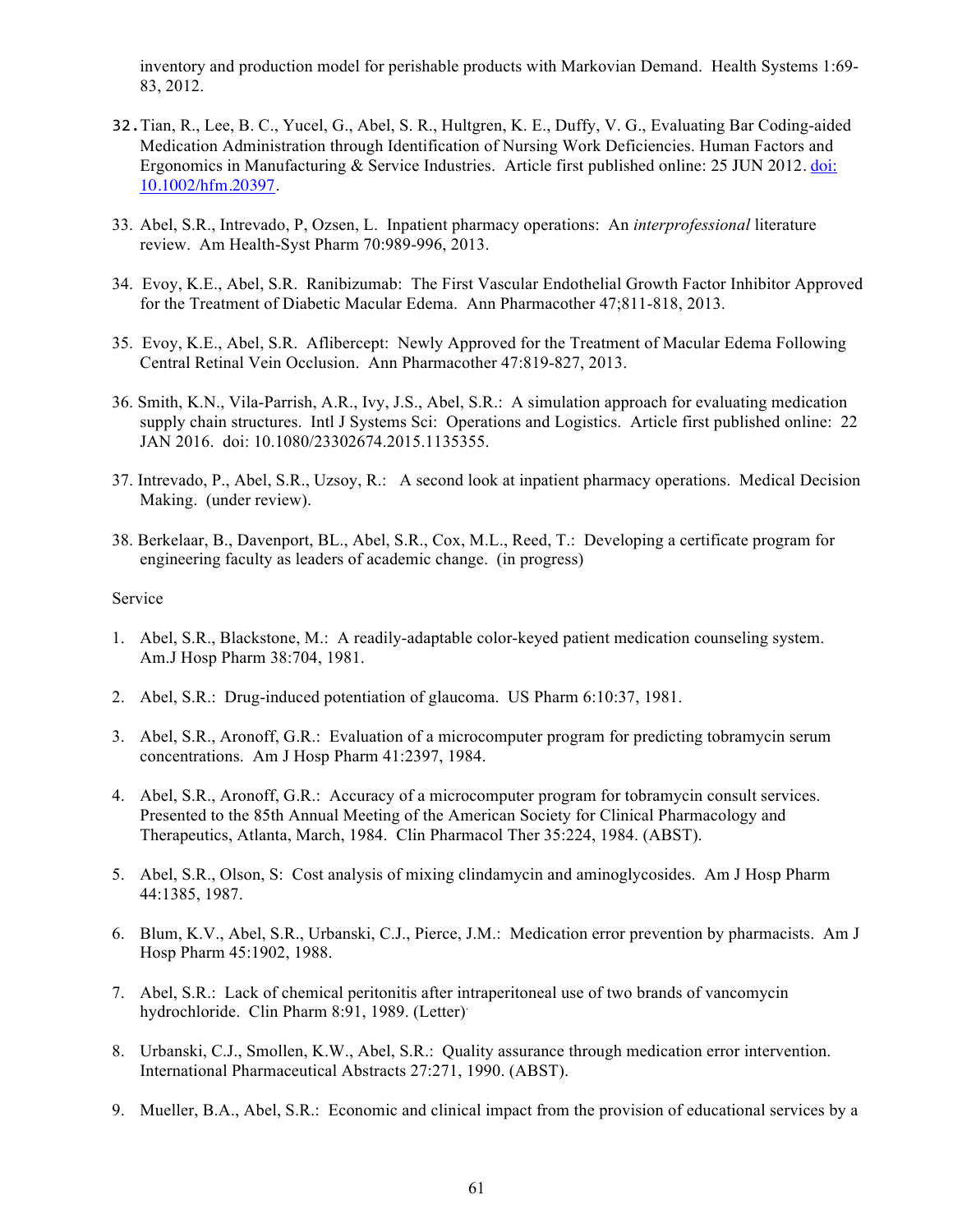hospital pharmacy department. International Pharmaceutical Abstracts 27:347, 1990. (ABST).

- 10. Carlstedt, B.C., Urbanski, C.J., Abel, S.R., Galletta, G.: Computer-assisted comments for pharmacistgenerated pharmacokinetic consults. International Pharmaceutical Abstracts 27:238, 1990. (ABST).
- 11. Abel, S.R., Guba, E.A., Gardner, D.P.: Evaluation of an imipenem/cilastatin target drug program. International Pharmaceutical Abstracts 27:299, 1990. (ABST).
- 12. Main, J.W., Abel, S.R.: Formulary management of H-2 antagonists: a tale of two hospitals. International Pharmaceutical Abstracts 27:1700, 1990. (ABST).
- 13. Abel, S.R.: General pharmacy services that affect patient care outcomes. International Pharmaceutical Abstracts 27:1713, 1990. (ABST).
- 14. Abel, S.R.: Specialized pharmacy services that affect patient care outcomes. International Pharmaceutical Abstracts 27:1717, 1990. (ABST).
- 15. Semchuk, W.M., Guba, E.A., Abel, S.R.: Evaluation of concomitant H-2 antagonist/cyclosporine therapy in the clinical setting. International Pharmaceutical Abstracts 27:1734, 1990. (ABST).
- 16. Abel, S.R., Guba, E.A.: Evaluation of an imipenem/cilastatin target drug program. DICP Ann. Pharmacother. 25:348, 1991.
- 17. Abel, S.R., Main, J.W.: Affordability of cimetidine. Am J Hosp Pharm 48:943, 1991. (Letter).
- 18. Keenum, M.E., Abel, S.R.: Improvement of antibiotic use in patients with positive cultures. International Pharmaceutical Abstracts 29:1548, 1992. (ABST).
- 19. Abel, S.R.: Pharmacy department experience in outcomes assessment. Australian J Hosp Pharm 22:38, 1992.
- 20. Blacksten, J., Abel, S.R.: Calcium channel blockers. Drug Monograph, University Hospital Consortium Technology Information Service, Chicago, Illinois, 1992.
- 21. Abel, S.R.: Pharmacy department experience in outcomes assessment. Hospital Pharmacy Times HPT3, September, 1993.
- 22. Mueller, B.A., Abel, S.R., Birk, C.W., Wiser, T.H.: Implementation of a residency seminar series: contemporary topics in pharmacy. International Pharmaceutical Abstracts 30:254, 1993. (ABST).
- 23. Harris, J.M., Abel, S.R.: Documentation of pharmaceutical care in the permanent medical record. International Pharmaceutical Abstracts 30:122, 1993. (ABST).
- 24. Mead, J.M., Abel, S.R.: Torsemide. Drug Monograph, University Hospital Consortium Technology Information Service, Chicago, Illinois, 1994.
- 25. Sorensen, S.J., Abel, S.R.: Drop size of ocular carteolol hydrochloride. Am J Hosp Pharm 51:1470, 1994.
- 26. Wall, D.S., Abel, S.R.: Therapeutic interchange algorithm. International Pharmaceutical Abstracts 31:2295, 1994. (ABST).
- 27. Abel, S.R.: Tramadol: an alternative analgesic to traditional opioids and NSAIDs. Journal of Pharmaceutical Care in Pain and Symptom Control 3:5, 1995.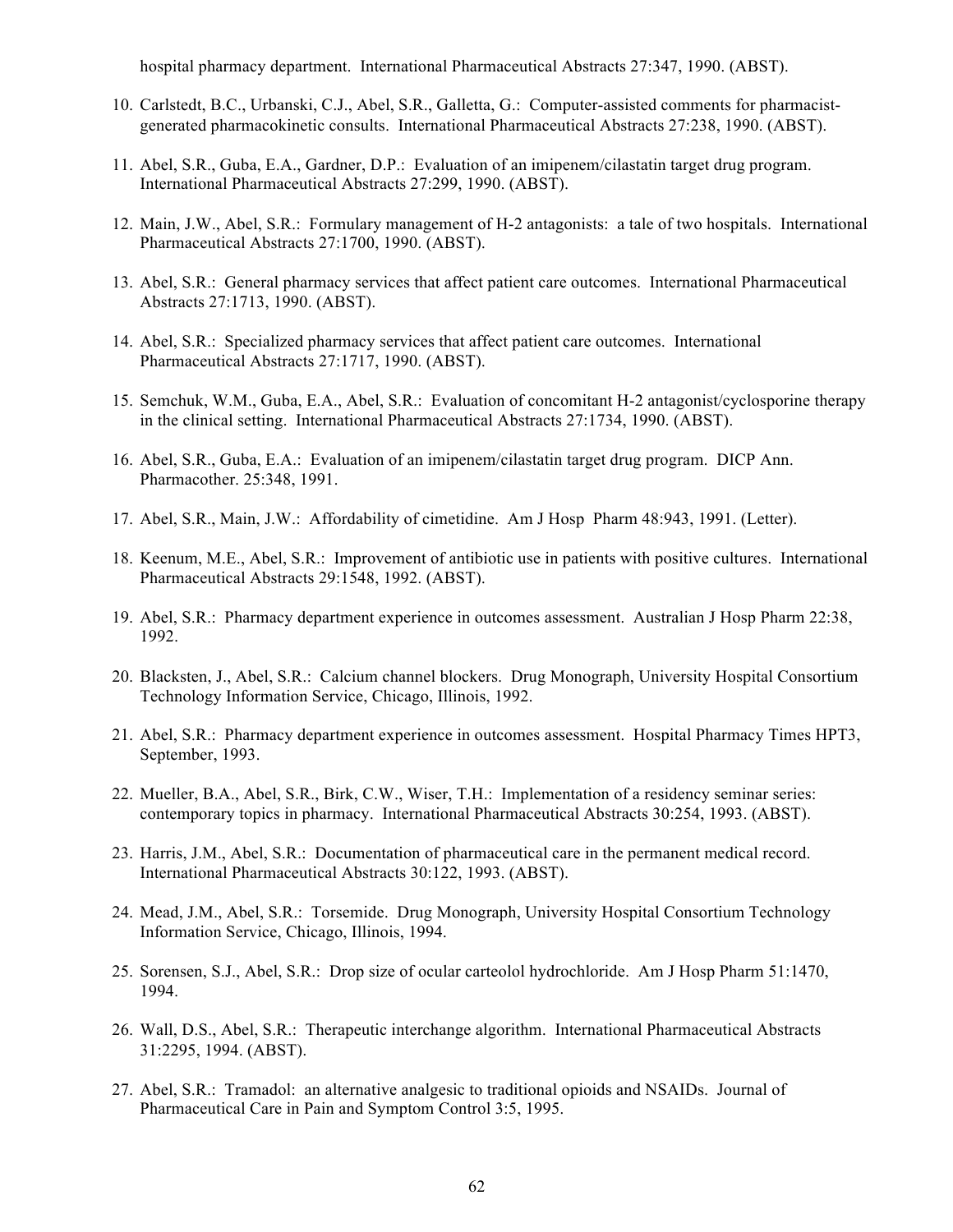- 28. Birk, C.W., Abel, S.R.: Reengineering and preparing for patient focused care: challenges and opportunities. International Pharmaceutical Abstracts 32:2311, 1995. (ABST).
- 29. Nehrt, J.M., Abel, S.R.: Parenteral calcium channel blockers. Drug Monograph, University Hospital Consortium Technology Information Service, Chicago, Illinois, 1996.
- 30. Wall, D.S., Abel, S.R.: Therapeutic-interchange algorithm for multiple drug classes. Am J Health-Syst Pharm 53:1295, 1996.

#### **PUBLICATIONS**

#### **INVITED REVIEWS AND CHAPTERS:**

#### Teaching

- 1. Abel, S.R., and Gourley, D.R.: Eye Diseases. In: Katcher, B.S., Young, L.Y., Koda-Kimble, M.A., eds. Applied Therapeutics: The Clinical Use of Drugs, 3rd ed. Spokane: Applied Therapeutics, Inc., 1983.
- 2. Abel, S.R.: Acetylcholine drug evaluation. In: Gelman, C.R., Rumack. B.H., eds. Drugdex Information System. Denver: Micromedex, Inc. Revised annually 1980-1997.
- 3. Abel, S.R.: Atropine drug evaluation. In: Gelman, C.R., Rumack, B.H., eds. Drugdex Information System. Denver: Micromedex, Inc. Revised annually 1980-1997.
- 4. Abel, S.R.: Betaxolol drug evaluation. In: Gelman, C.R., Rumack, B.H., eds. Drugdex Information System. Denver: Micromedex, Inc. Revised annually 1986-1997.
- 5. Abel, S.R.: Dipivefrin drug evaluation. In: Gelman, C.R. Rumack, B.H., eds. Drugdex Information System. Denver: Micromedex, Inc. Revised annually 1984-1997.
- 6. Abel, S.R.: Idoxuridine drug evaluation. In: Gelman, C.R., Rumack, B.H.,eds. Drugdex Information System. Denver: Micromedex, Inc. Revised annually 1984-1997.
- 7. Abel, S.R.: Levobunolol drug evaluation. In: Gelman, C.R., Rumack, B.H., eds. Drugdex Information System. Denver: Micromedex, Inc. Revised annually 1986-1997.
- 8. Abel, S.R.: Natamycin drug evaluation. In: Gelman, C.R., Rumack, B.H., eds. Drugdex Information System. Denver: Micromedex, Inc. Revised annually 1981-1997.
- 9. Abel, S.R.: Phenylephrine drug evaluation. In: Gelman, C.R., Rumack, B.H., eds. Drugdex Information System. Denver: Micromedex, Inc. Revised annually 1980-1997.
- 10. Abel, S.R.: Pilocarpine drug evaluation. In: Gelman, C.R., Rumack, B.H., eds. Drugdex Information System. Denver: Micromedex, Inc. Revised annually 1980-1997.
- 11. Abel, S.R.: Sodium hyaluronate drug evaluation. In: Gelman, C.R., Rumack, B.H., eds. Drugdex Information System. Denver: Micromedex, Inc. Revised annually 1980-1997.
- 12. Abel, S.R.: Tetrahydrozoline drug evaluation. In: Gelman, C.R., Rumack, B.H., eds. Drugdex Information System. Denver: Micromedex, Inc. Revised annually 1980-1997.
- 13. Abel, S.R.: Timolol drug evaluation. In: Gelman, C.R., Rumack, B.H., eds. Drugdex Information System. Denver: Micromedex, Inc. Revised annually 1985-1997.
- 14. Abel, S.R.: Trifluridine drug evaluation. In: Gelman, C.R., Rumack, B.H., eds. Drugdex Information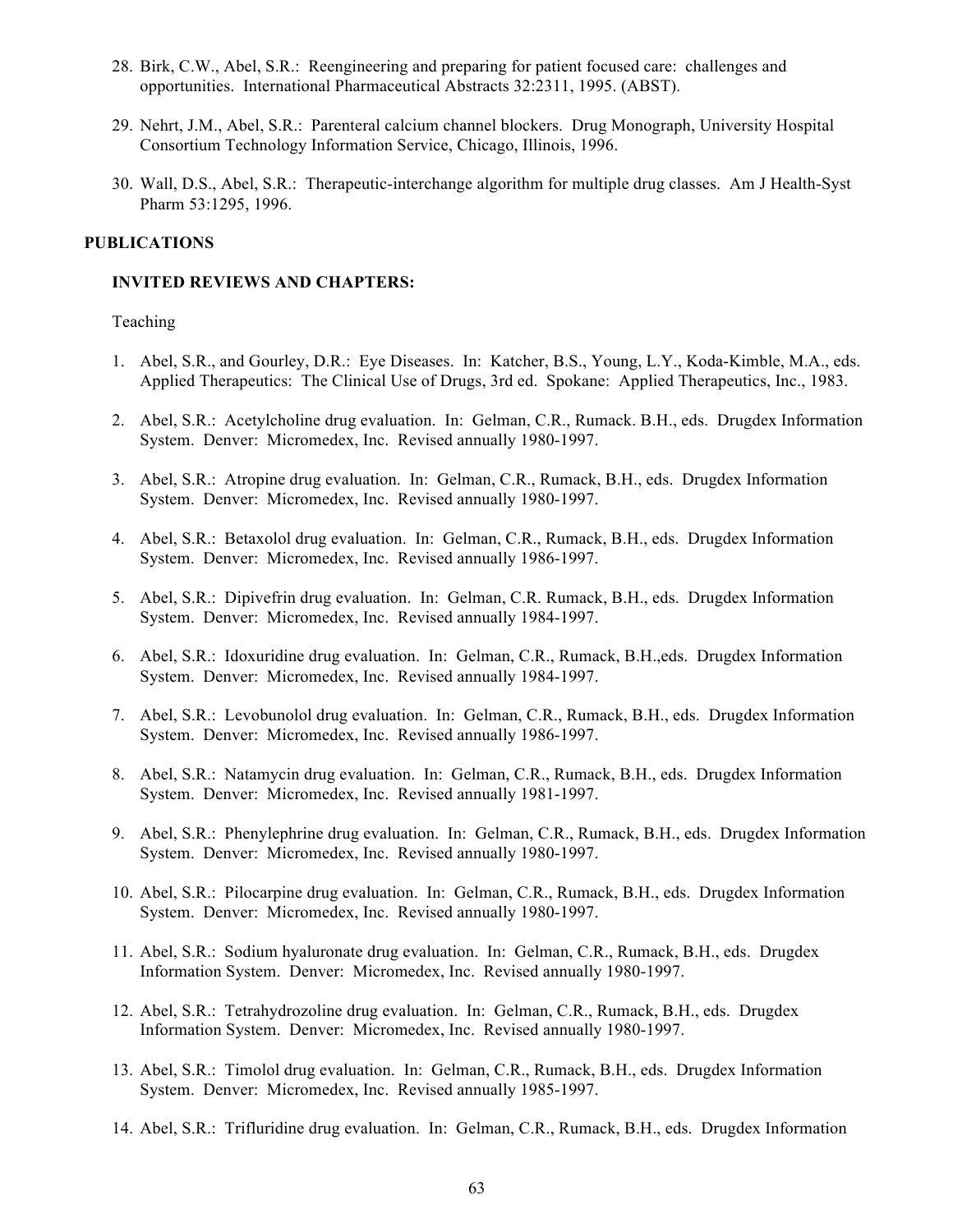System. Denver: Micromedex, Inc. Revised annually 1984-1997.

- 15. Abel, S.R., Siman, A.M.: Sodium hyaluronate comparison with sodium hyaluronate/chondroitin sulfate. In: Gelman, C.R., Rumack, B.H., eds. Drugdex Information System. Denver: Micromedex, Inc., 1986.
- 16. Abel, S.R.: Management of glaucoma in the elderly patient. In: Finley, R., ed. Drug Therapy for the Elderly. Spokane: Applied Therapeutics Inc., 1987.
- 17. Abel, S.R.: Drugs used to treat sensory system disorders. Unit introduction in: Baer, C., Williams, B., eds. Clinical Pharmacology and Nursing. Springhouse, PA: Springhouse Publishing Co., 1988.
- 18. Aronoff, G.R., Abel, S.R.: Practical guidelines or drug therapy in dialysis. I. Antibiotics. The aminoglycosides. Semin Dial 1:62, 1988.
- 19. Abel, S.R.: Designer Drugs. In: Hamilton, H., ed. Nursing Yearbook 88. Springhouse, PA: Springhouse Publishing Co., 1988.
- 20. Abel, S.R.: A new hepatitis B vaccine. In: Hamilton, H., ed. Nursing Yearbook 88. Springhouse, PA: Springhouse Publishing Co., 1988.
- 21. Abel, S.R., Guba, E. A., Aronoff, G.R.: Practical guidelines for drug therapy in dialysis. I. Antibiotics The beta-lactams. Semin in Dial 1:112, 1988.
- 22. Abel, S.R.: Eye diseases. In: Young, L.Y., Koda-Kimble, M.A., eds. Applied Therapeutics: The Clinical Use of Drugs, 4th ed. Spokane: Applied Therapeutics, Inc., 1988.
- 23. Abel, S.R.: Apraclonidine drug evaluation. In: Gelman, C.R., Rumack, B.H., eds. Drugdex Information System. Denver: Micromedex, Inc. Written 1988, revised annually 1988-1997.
- 24. Abel, S.R.: Echothiophate drug evaluation. In: Gelman, C.R., Rumack, B.H., eds. Drugdex Information System. Denver: Micromedex, Inc. Written 1988, revised annually 1988-1997.
- 25. Abel, S.R.: Carbachol drug evaluation. In: Gelman, C.R., Rumack, B.H., eds. Drugdex Information System. Denver: Micromedex, Inc. Written 1988, revised annually 1988-1997.
- 26. Abel, S.R.: Flurbiprofen drug evaluation. In: Gelman, C.R., Rumack, B.H., eds. Drugdex Information System. Denver: Micromedex, Inc. Revised annually 1988-1997.
- 27. Abel, S.R., Guba, E. A., Golper, T.A.: Practical guidelines for drug therapy in dialysis: lipid lowering agents. Semin Dial 2:186,, 1989.
- 28. Abel, S.R.: Drugs to treat sensory system disorders. In: Law, K., Foltz, R., eds. House Officer's Pocket Drug Reference. Springhouse, PA: Springhouse Corp, 1990.
- 29. Abel, S.R., Kleiman, M.B.: Chloramphenicol. In: Kacew, S. ed. Drug Toxicity and Metabolism in Pediatrics. Boca Raton, FL: CRC Press., 1990.
- 30. Abel, S.R.: Metipranolol drug evaluation. In: Gelman, C.R., Rumack, B.H., eds. Drugdex Information System. Denver: Micromedex, Inc. Revised annually since 1990.
- 31. Abel, S.R.: Eye disorders. In: Koda-Kimble, M.A., Young, L.Y., eds. Applied Therapeutics: The Clinical Use of Drugs, 5th ed. Vancouver: Applied Therapeutics, Inc., 1992.
- 32. Abel, S.R.: Chondroitin drug evaluation monograph. In: Gelman, C.R., Rumack, B.H., eds. Drugdex Information System. Denver: Micromedex, Inc. Revised annually 1993-1997.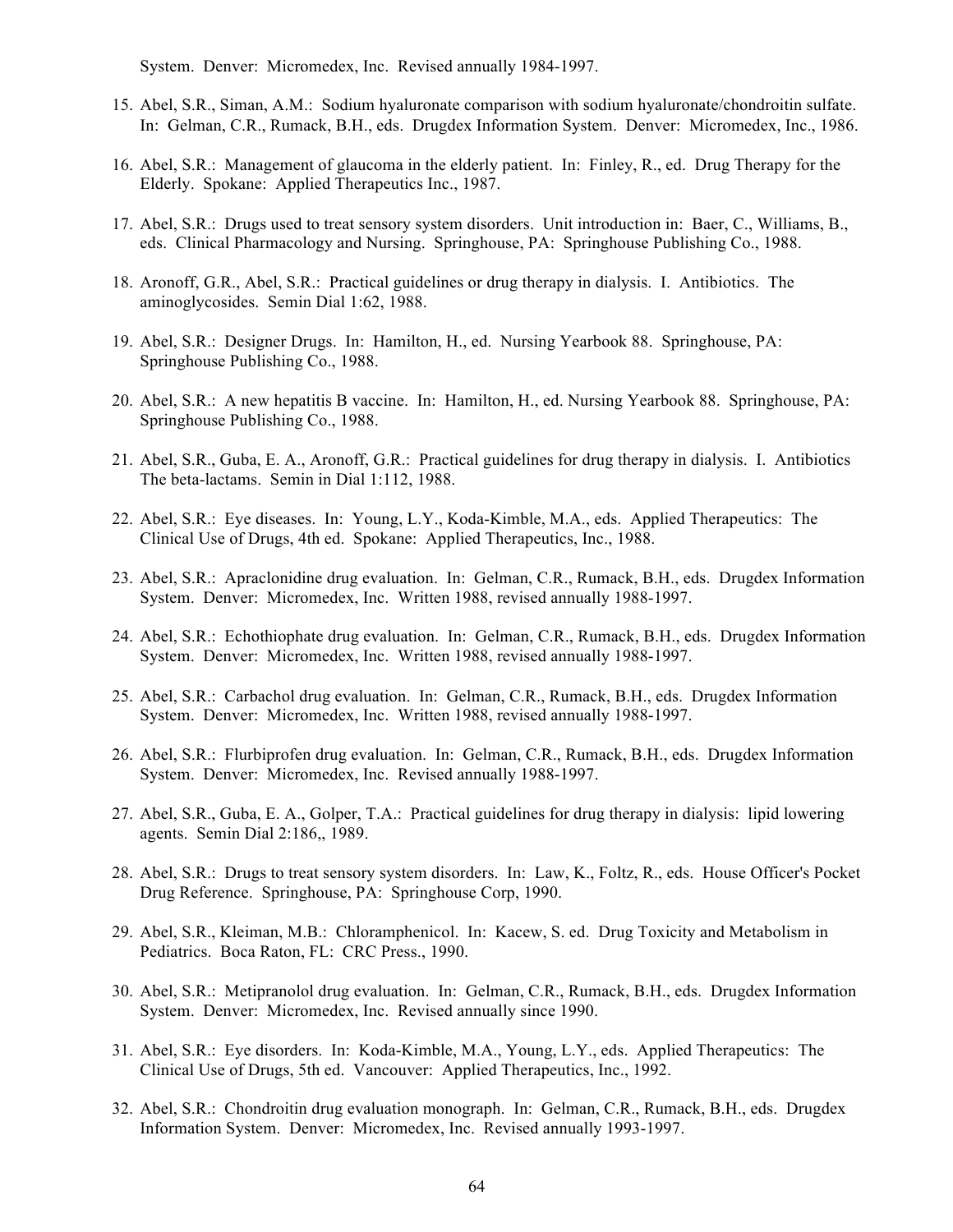- 33. Abel, S.R.: Dapiprazole drug evaluation. In: Gelman, C.R., Rumack, B.H., eds. Drugdex Information System. Denver: Micromedex, Inc. Revised annually 1992-1997.
- 34. Abel, S.R.: Fluorescein drug evaluation. In: Gelman, C.R., Rumack, B.H., eds. Drugdex Information System. Denver: Micromedex, Inc. Revised annually 1993-1997.
- 35. Abel, S.R.: Hydroxypropylmethylcellulose drug evaluation. In: Gelman, C.R., Rumack, B.H., eds. Drugdex Information System. Micromedex, Inc. Revised annually 1993-1997.
- 36. Abel, S.R., Sorensen, S.J.: Eye disorders. In: Koda-Kimble, M.S., Young, L.Y., eds. Applied Therapeutics: The Clinical Use of Drugs, 6th ed. Vancouver: Applied Therapeutics, Inc., 1995.
- 37. Abel, S.R.: Other major drugs. Unit introduction in: Williams, B., Baer C., eds. Essentials of Clinical Pharmacology in Nursing. Springhouse, PA: Springhouse Publishing Co., 1998.
- 38. Abel, S.R., Sorensen, S.J.: Eye disorders: In: Koda-Kimble M.S., Young, L.Y., eds. Applied Therapeutics: The Clinical Use of Drugs, 7<sup>th</sup> ed. Baltimore: Lippincott, Williams, and Wilkins, 2001.
- 39. Michalski, L., Abel, S.R.: Unoprostone. In: Nursing 2001. Springhouse, PA: Springhouse Publications, 2001.
- 40. Fohl, J.A., Abel, S.R.: Bimatoprost. In: Nursing 2001. Springhouse, PA: Springhouse Publications, 2001.
- 41. Fohl, J.A., Abel, S.R.: Travoprost. In: Nursing 2001. Springhouse Publications, 2001.
- 42. Abel, S.R.: Assuring practice competency for students supervised by practitioners. Pharmacy Education 4:110-111, 2004.
- 43. Abel, S.R., Sorensen S.J.: Eye disorders: In: Koda-Kimble, M.S., Young, L.Y., eds. Applied Therapeutics: The Clinical Use of Drugs  $8<sup>th</sup>$  ed. Baltimore: Lippincott, Williams, and Wilkins, 2005.
- 44. Sheehan, A.H., Abel, S.R.: Professional communications. In: Remington, The Science and Practice of Pharmacy  $21<sup>st</sup>$  ed. Baltimore: Lippincott, Williams, and Wilkins, 2005.
- 45. Meckley, M.R., Abel, S.R.: Building a successful collaborative pharmacy practice: Guidelines and tools. Book Review. J Pharm Technol 21:110-111, 2005.
- 46. Abel, S.R., Sorensen, S.J.: Eye disorders: In: Koda-Kimble, M.S., Young, L.Y., eds. Applied Therapeutics: The Clinical Use of Drugs 9<sup>th</sup> ed. Baltimore: Wolters Kluwer, 2008.
- 47. Kaakeh Y., Abel, S.R.: Visual disturbances. In: Tisdale, J.E., Miller, D. A., eds. Drug-Induced Diseases. Prevention, Detection and Management. 2<sup>nd</sup> ed. Bethesda, MD: American Society of Health-System Pharmacists, 2010.
- 48. vonWaldner, TJ, Abel, SR. Achieving and measuring patient satisfaction. In: Chisholm-Burns MA, Vaillancourt AM, Shepherd M, eds. Pharmacy Management, Leadership, Marketing and Finance. Boston, MA: Jones and Bartlett, 2010.
- 49. Abel, S.R., Sorensen, S.J.: Eye disorders: In: Koda-Kimble, M.S., Young, L.Y., eds. Applied Therapeutics: The Clinical Use of Drugs  $9<sup>th</sup>$  ed. Baltimore: Wolters Kluwer, 2012.
- 50. Sheehan, A.H., Beckett, R.D., Abel, S.R.: Professional communications. In: Remington, The Science and Practice of Pharmacy  $21<sup>st</sup>$  ed. Baltimore: Lippincott, Williams, and Wilkins, 2012.